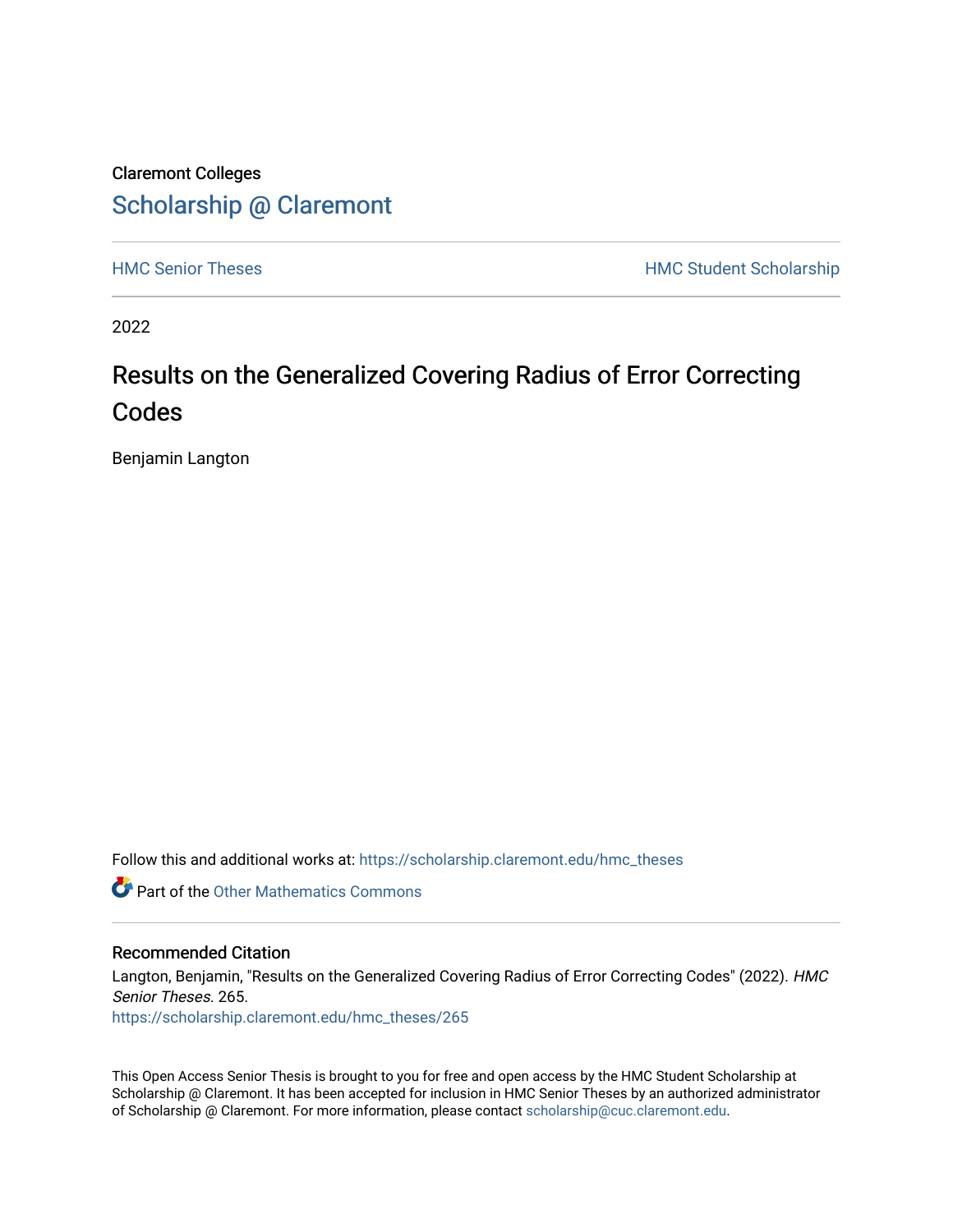# Results on the Generalized Covering Radius of Error Correcting Codes

**Ben Langton**

Mohamed Omar , Advisor

Michael Orrison, Reader



**Department of Mathematics**

May, 2022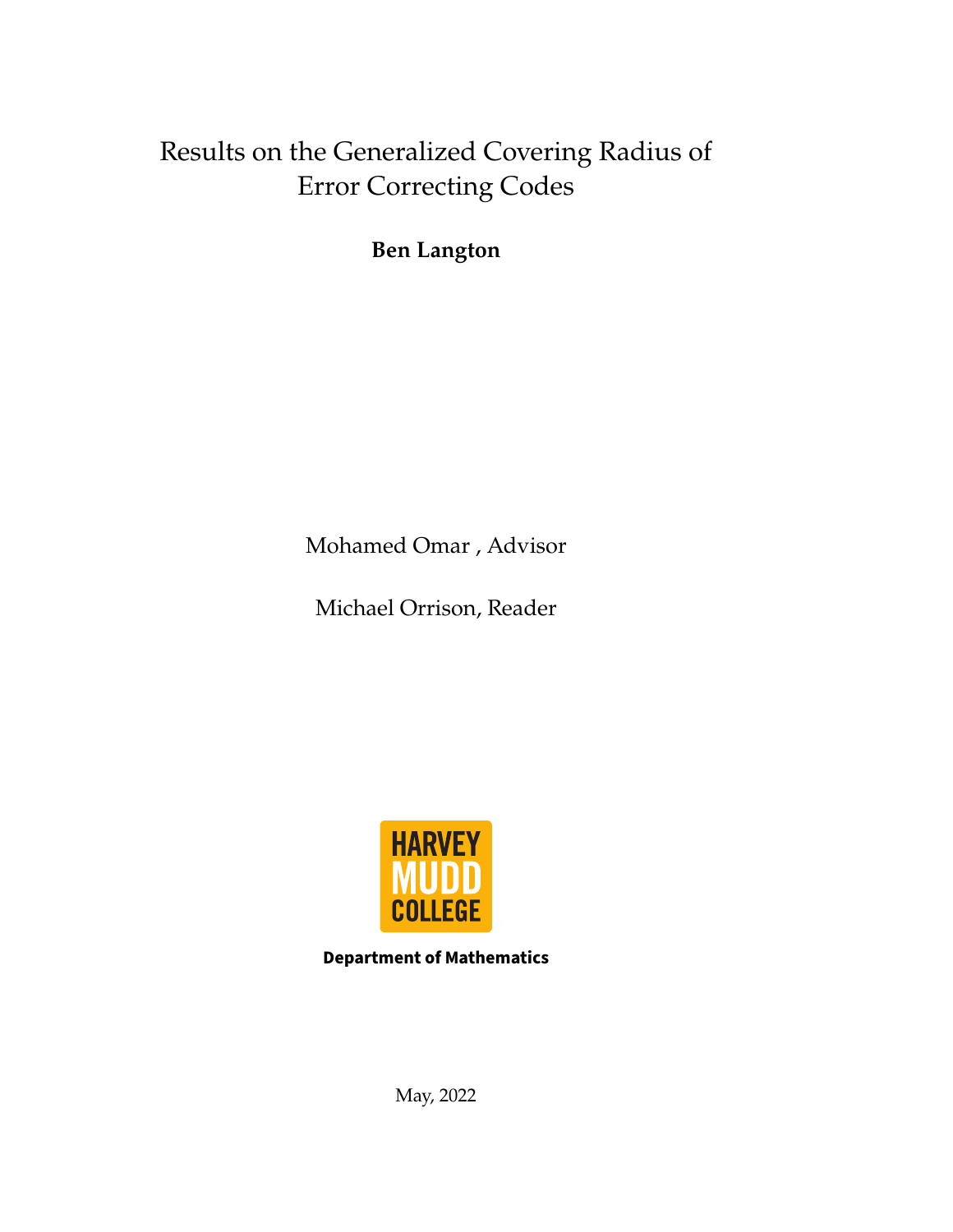Copyright © 2022 Ben Langton.

The author grants Harvey Mudd College and the Claremont Colleges Library the nonexclusive right to make this work available for noncommercial, educational purposes, provided that this copyright statement appears on the reproduced materials and notice is given that the copying is by permission of the author. To disseminate otherwise or to republish requires written permission from the author.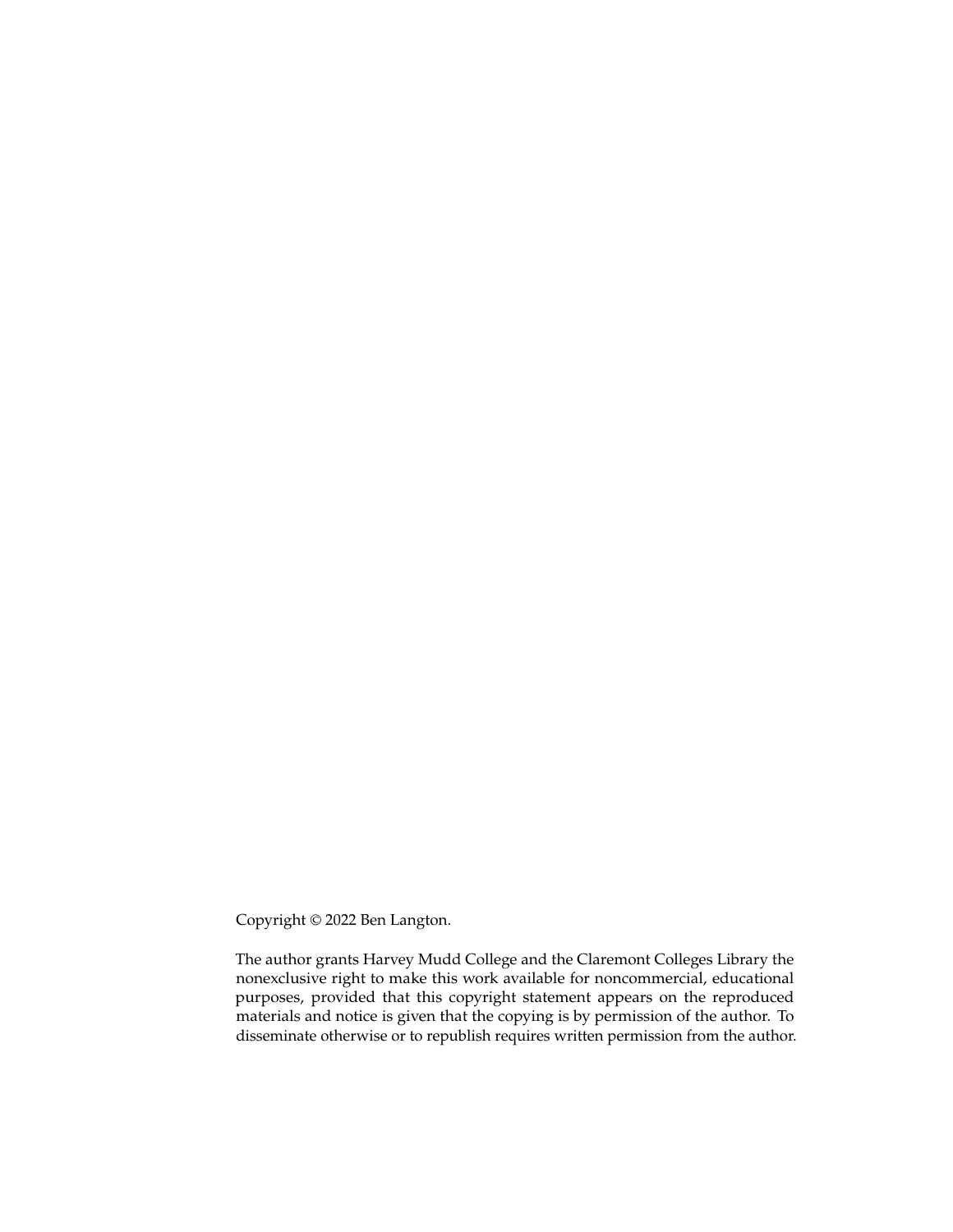# <span id="page-3-0"></span>**Abstract**

The generalized covering radius is an interesting property of error correcting codes that was recently proposed by Elimelech et al. [\(3\)](#page-53-0). Because the work is very recent, little is known about the generalized covering radius, particularly on its bounds for most error correcting codes. This thesis summarizes the requisite background necessary to understand the literature surrounding the generalized covering radius. We then go on to establish a new, highly general bound on the covering radius of all codes which satisfy the chain condition, and compare it asymptotically to previously known bounds on Reed-Muller codes. This new bound produces an efficient algorithm which we show can be used with Reed-Muller codes. The new algorithm can also be used to modify the covering algorithm in [\(4\)](#page-53-1), vastly improving the running time while having an unknown effect on performance.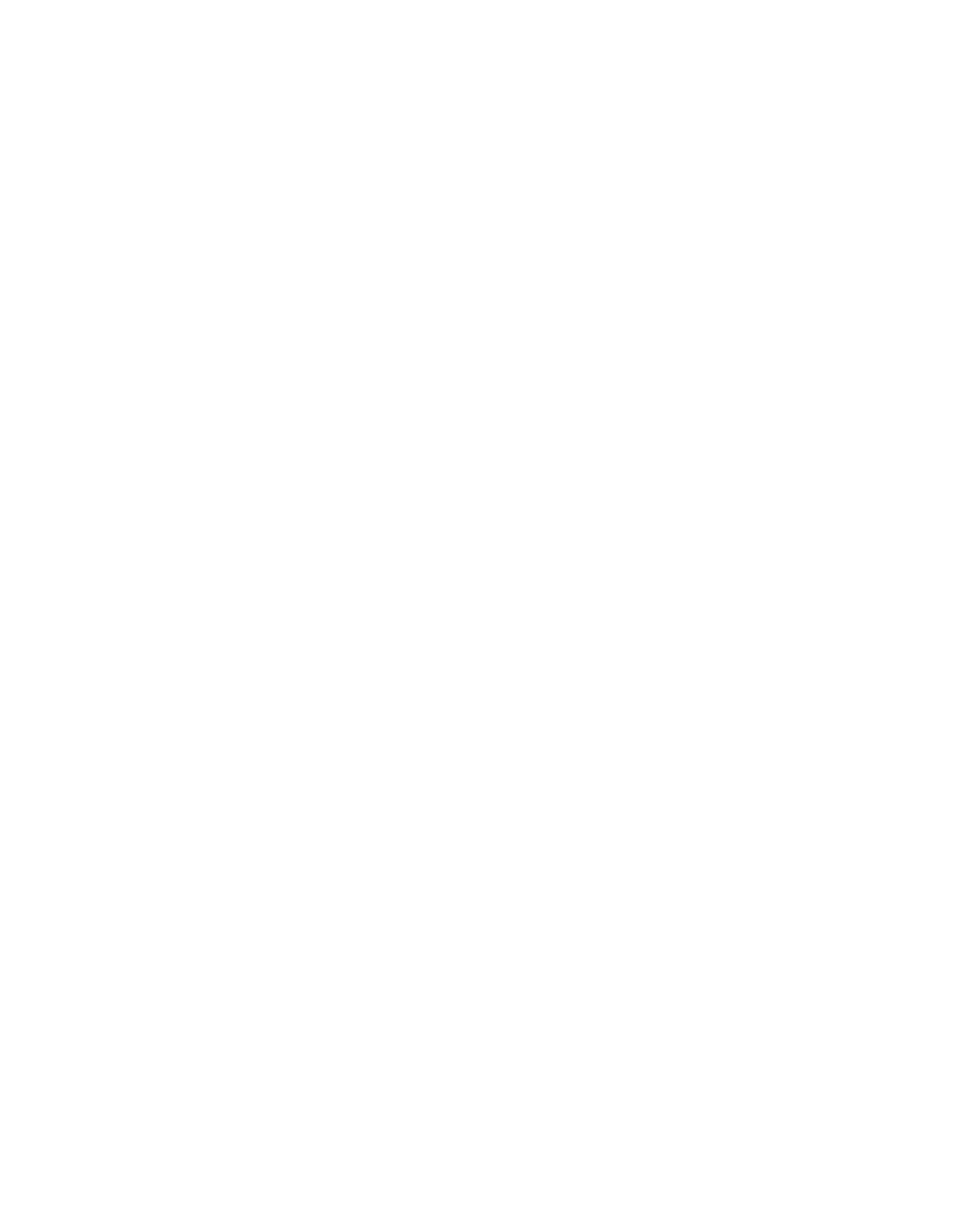# **Contents**

| Abstract        |                                                                                  |    |  |  |
|-----------------|----------------------------------------------------------------------------------|----|--|--|
| Acknowledgments |                                                                                  |    |  |  |
| 1               | Introduction                                                                     |    |  |  |
| $\overline{2}$  | Preliminaries                                                                    | 5  |  |  |
|                 | What is a code? $\ldots \ldots \ldots \ldots \ldots \ldots \ldots \ldots$<br>2.1 | 5  |  |  |
|                 | 2.2                                                                              | 8  |  |  |
|                 | 2.3                                                                              | 9  |  |  |
|                 | Generalized Hamming Weights<br>2.4                                               | 10 |  |  |
| 3               | <b>Constructions of Linear Error Correcting Codes</b>                            | 13 |  |  |
|                 | 3.1                                                                              | 13 |  |  |
|                 | 3.2                                                                              | 14 |  |  |
| 4               | The Generalized Covering Radius                                                  | 17 |  |  |
|                 | The Generalized Covering Radii of Error Correcting Codes.<br>4.1                 | 17 |  |  |
|                 | A new bound on the generalized covering radius<br>4.2                            | 20 |  |  |
|                 | A comparison to other known bounds<br>4.3                                        | 21 |  |  |
| 5               | A General Covering Algorithm                                                     | 29 |  |  |
|                 | 5.1                                                                              | 29 |  |  |
|                 | 5.2                                                                              | 32 |  |  |
|                 | An improvement to Elimelech's covering algorithm<br>5.3                          | 36 |  |  |
| 6               | <b>Conclusions and Future Work</b>                                               |    |  |  |
|                 | <b>Bibliography</b>                                                              |    |  |  |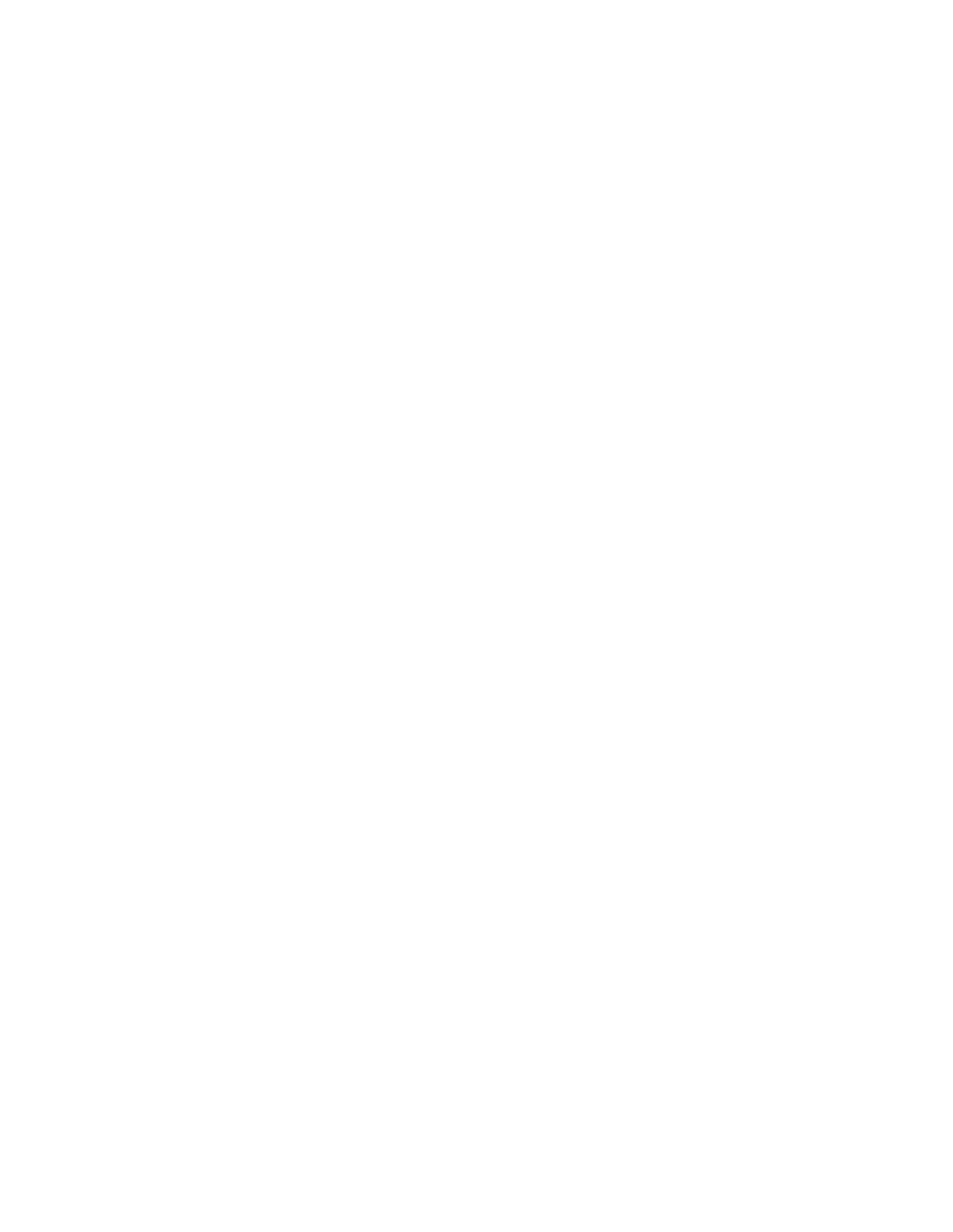# **List of Figures**

| 1.1 |                                                                        | $\mathbf{1}$ |
|-----|------------------------------------------------------------------------|--------------|
| 1.2 |                                                                        | 2            |
| 1.3 | Polynomial encoding with errors                                        | 3            |
|     |                                                                        | 22           |
| 4.2 | Comparison of upper bounds in <i>m</i> for $r = 5$                     | 23           |
| 4.3 | Comparison of upper bounds in <i>m</i> for $r = 1$                     | 24           |
| 4.4 | Comparison of upper bounds in <i>m</i> for $s = 5$                     | 25           |
| 4.5 | Comparison of upper bounds in s for $m = 15$                           | 25           |
| 4.6 | Comparison of upper bounds in $\alpha$ for $m = 18$                    | 26           |
| 4.7 | Comparison of upper bounds in $\alpha$ for $m = 18$                    | 26           |
| 4.8 | Comparison of upper bounds in <i>m</i> for $\alpha = .5$               | 27           |
| 4.9 | Comparison of upper bounds in $\alpha$ for $m = 18$                    | 27           |
|     | 4.10 Comparison of upper bounds in <i>m</i> for $\alpha = \frac{2}{3}$ | 28           |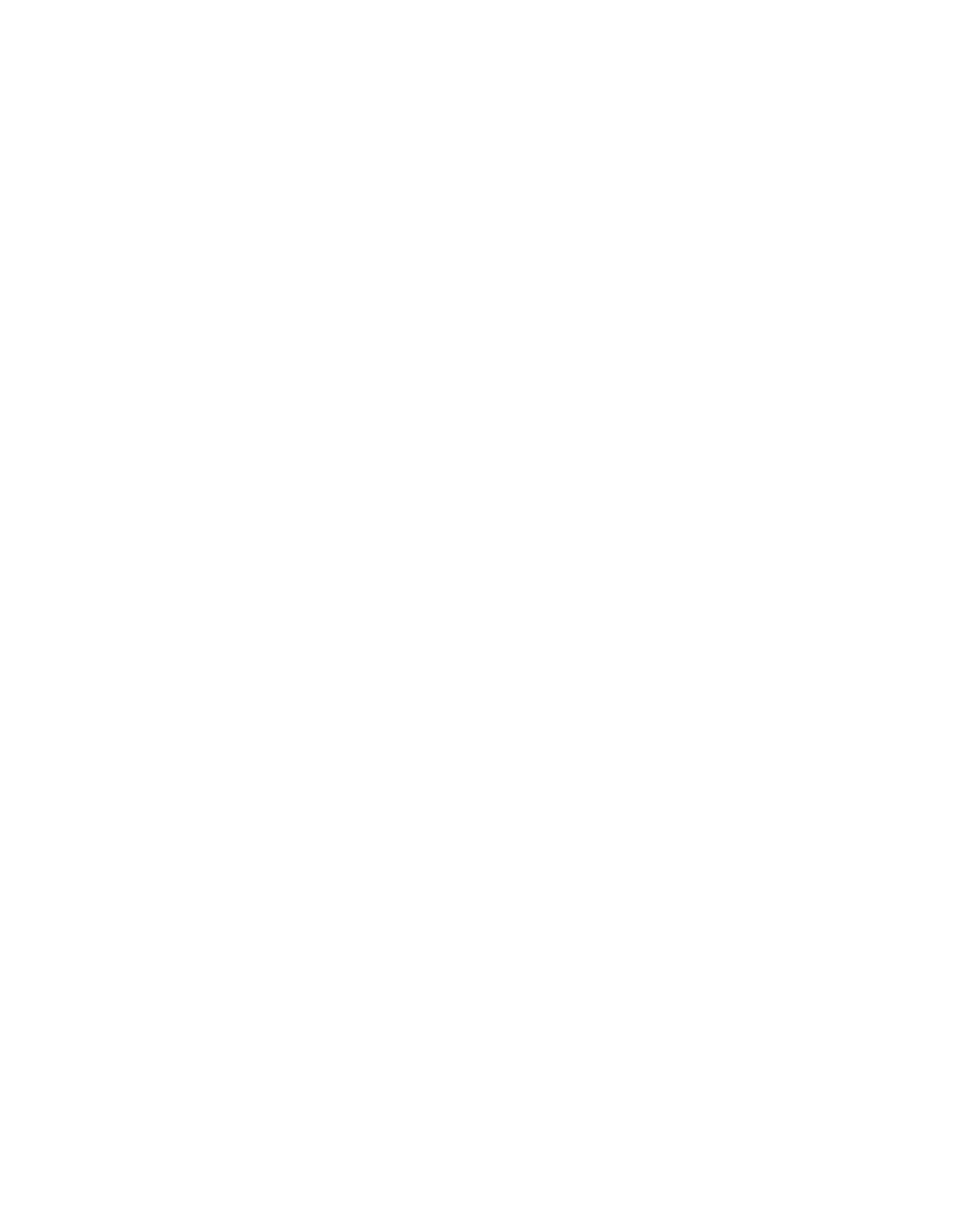# **List of Tables**

4.1 [Table of previously known upper bounds for Reed-Muller codes](#page-34-1) 22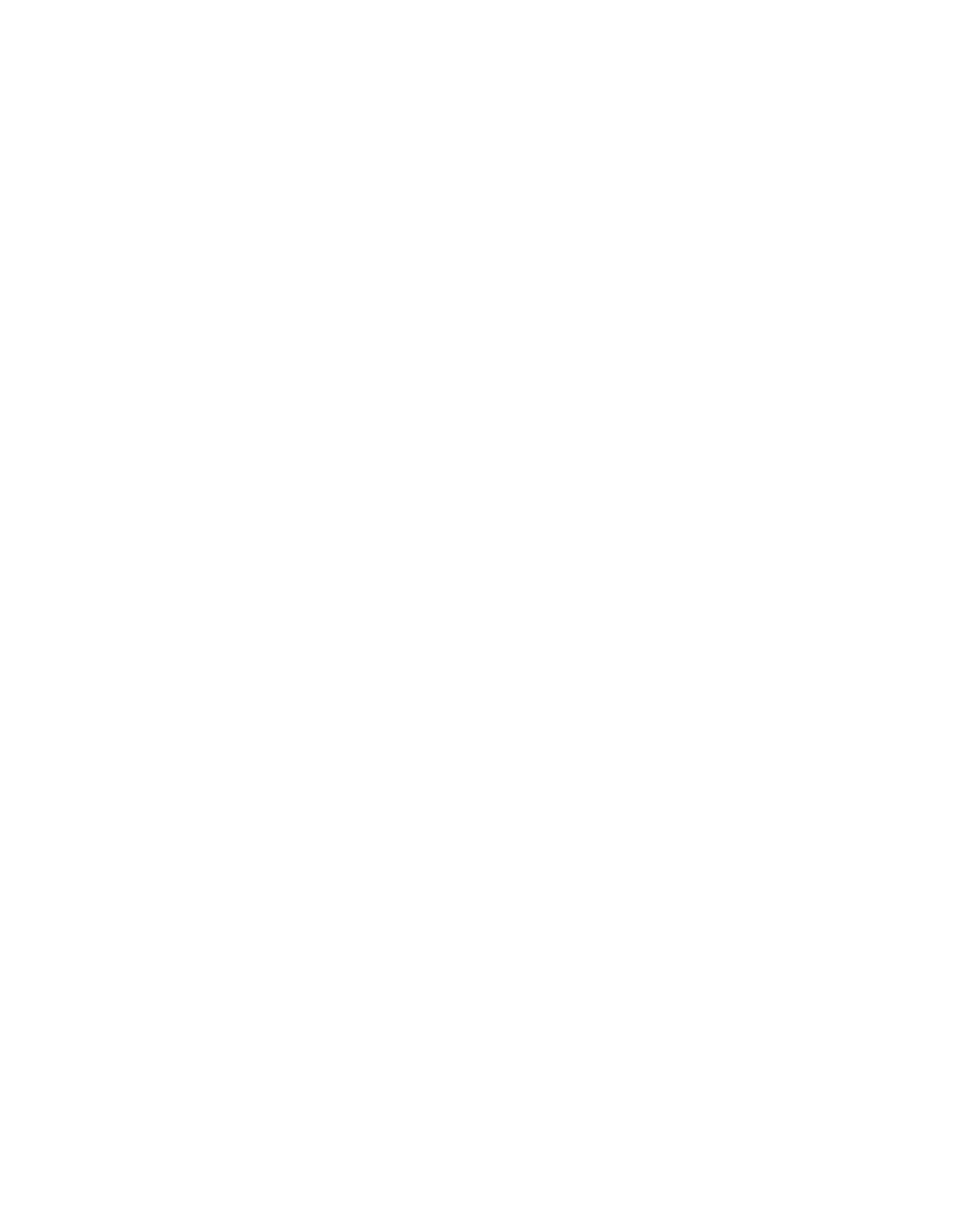# <span id="page-11-0"></span>**Acknowledgments**

Thank you to my advisor, Prof. Omar, for introducing me to this topic, guiding me throughout the year, and providing much detailed and helpful feedback on my drafts. Thank you to my second reader, Prof. Orrison, for further feedback on my draft, and also for showing me how exciting math could be in my first few years at Mudd. I would also like to thank Prof. Raviv, for taking a risk on me and introducing me to the world of math research, and all of my class mates for making this such a great experience.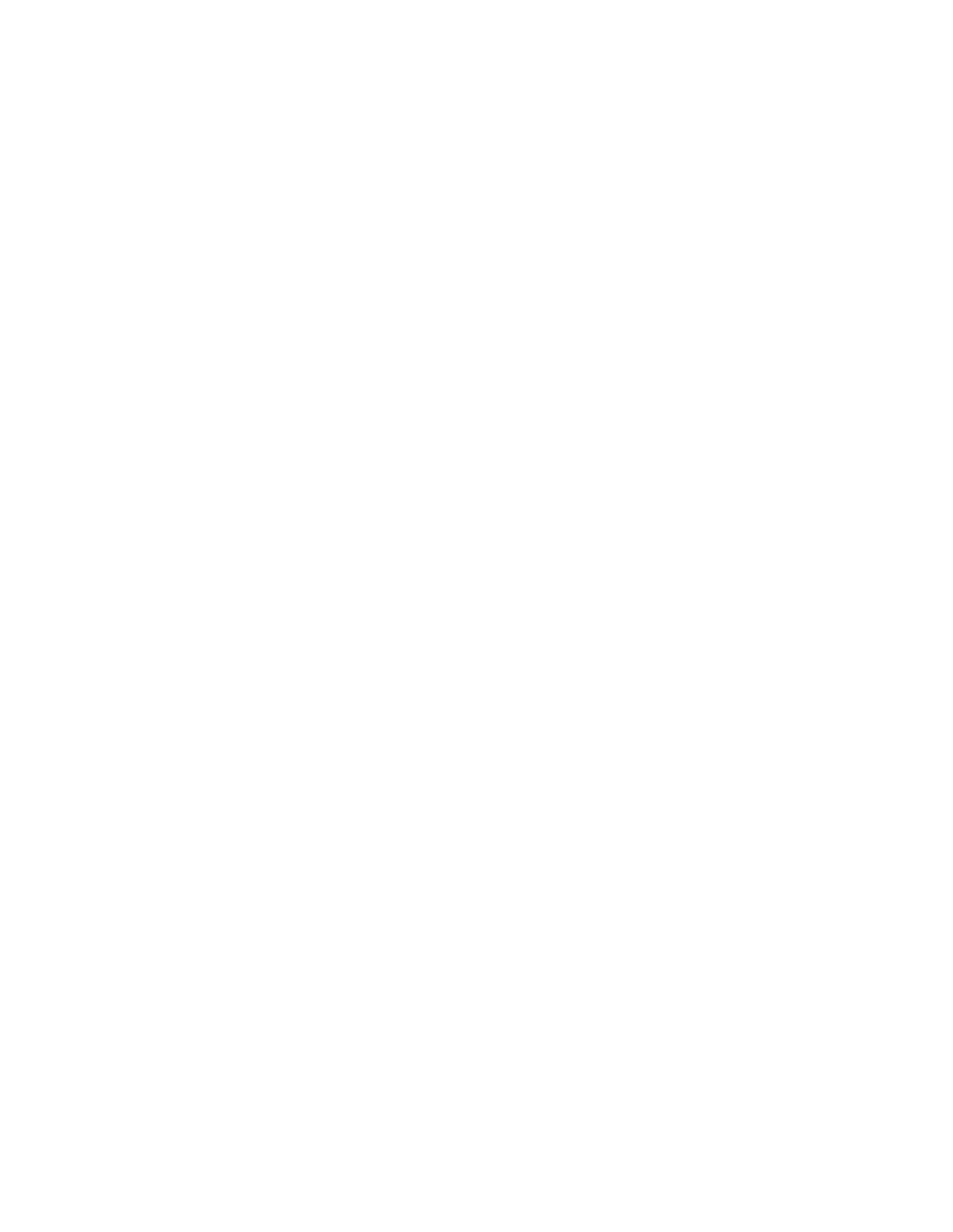## <span id="page-13-0"></span>**Chapter 1**

# **Introduction**

Richard Hamming pioneered the field of error correcting codes in 1950s and today they are used in almost every piece of digital technology. The genius of Hamming's codes is that they allow errors in messages to be detected and also corrected—a novel concept at the time of their conception.

To briefly illustrate how error correcting codes work, suppose we are given an ordered triple of three numbers,  $(a, b, c)$  and we want to encode them in such a way that someone else can deduce the original numbers from the encoded version even if they are altered slightly. How might we do this?

Perhaps the simplest way is to repeat the numbers over and over again. For instance, we can simply repeat each number three times to get the encoding  $(a, a, a, b, b, b, c, c, c)$ . If any one element of this encoding is altered by noise we can still extract the original message.

## <span id="page-13-1"></span> $abc \rightarrow aaabbbccc \rightarrow baabbbcac \rightarrow abc$

**Figure 1.1** Example of encoding and decoding a message using an error correcting code

Our "decoding algorithm" for this code would be to find the most frequently occurring character every three letters. The code would be considered 1-error correcting since it is guaranteed to correct any one error. This code *can* correct up to three errors, but unfortunate errors can lead to our decoding algorithm decoding the message incorrectly. For instance, if our encoding gets corrupted to  $(a, z, z, b, b, b, c, c, c)$ , then we will decode it as  $(z, b, c)$ , despite there only being two errors introduced.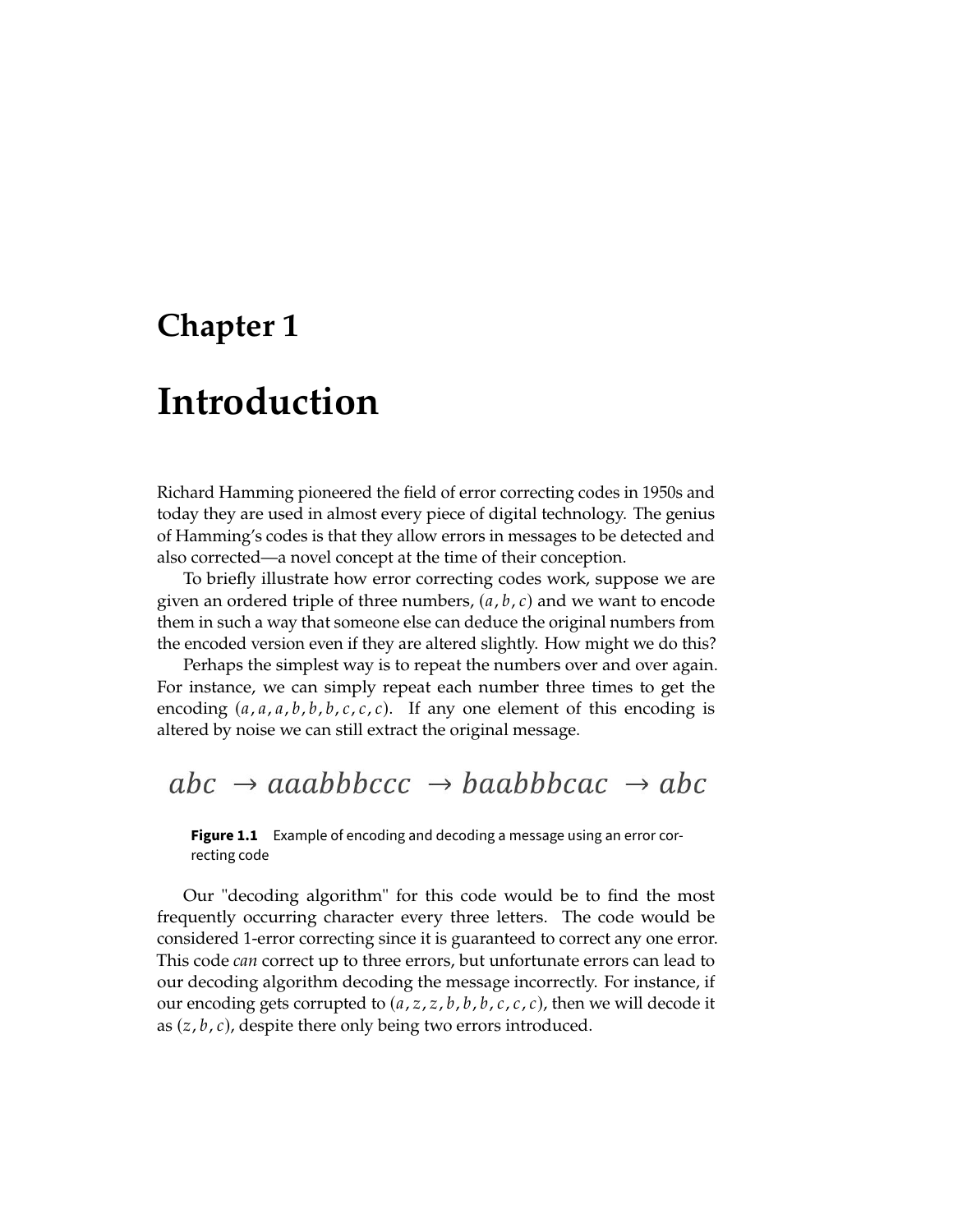#### **2** Introduction

Furthermore, while the construction of this code is quite simple, we had to lengthen our message from three characters to nine to guarantee that any one error is correctable. This is quite inefficient, and in fact we can do much better.

One way is to consider our numbers as coefficients of a polynomial,  $p(x) = ax^2 + bx + c$ . Then to encode our message we can evaluate the polynomial at some predetermined points—one example is the encoding  $(p(0), p(1), p(2), p(3), p(4), p(5), p(6))$ . Because any quadratic polynomial is uniquely determined by three points with different x-values, we've actually evaluated the polynomial four more times than necessary to be able to recover  $a, b$ , and  $c$ . The added redundancy is what allows us to correct errors that are introduced. In fact, this scheme is significantly better than the previous one. How so? Well, with our new encoding we can find any two errors that are introduced. Let's say two of our coordinates change, so that the altered message is  $(p(0) + s, p(1) + t, p(2), p(3), p(4), p(5), p(6))$ , for  $s, t \neq 0$ . Our original polynomial still passes through five of the points, while any other polynomial can pass through at most four of the points. Thus, anyone can still recover the original polynomial  $ax^2 + bx + c$  (and thus a, b, c) by finding the polynomial which passes through five or more points in the message. This encoding scheme is able to correct any two errors that occur while only using seven characters to encode the message—much better than the first construction which could only correct one error while using nine characters in the length of the encoding.

<span id="page-14-0"></span>

**Figure 1.2** Original polynomial is evaluated at green points to encode it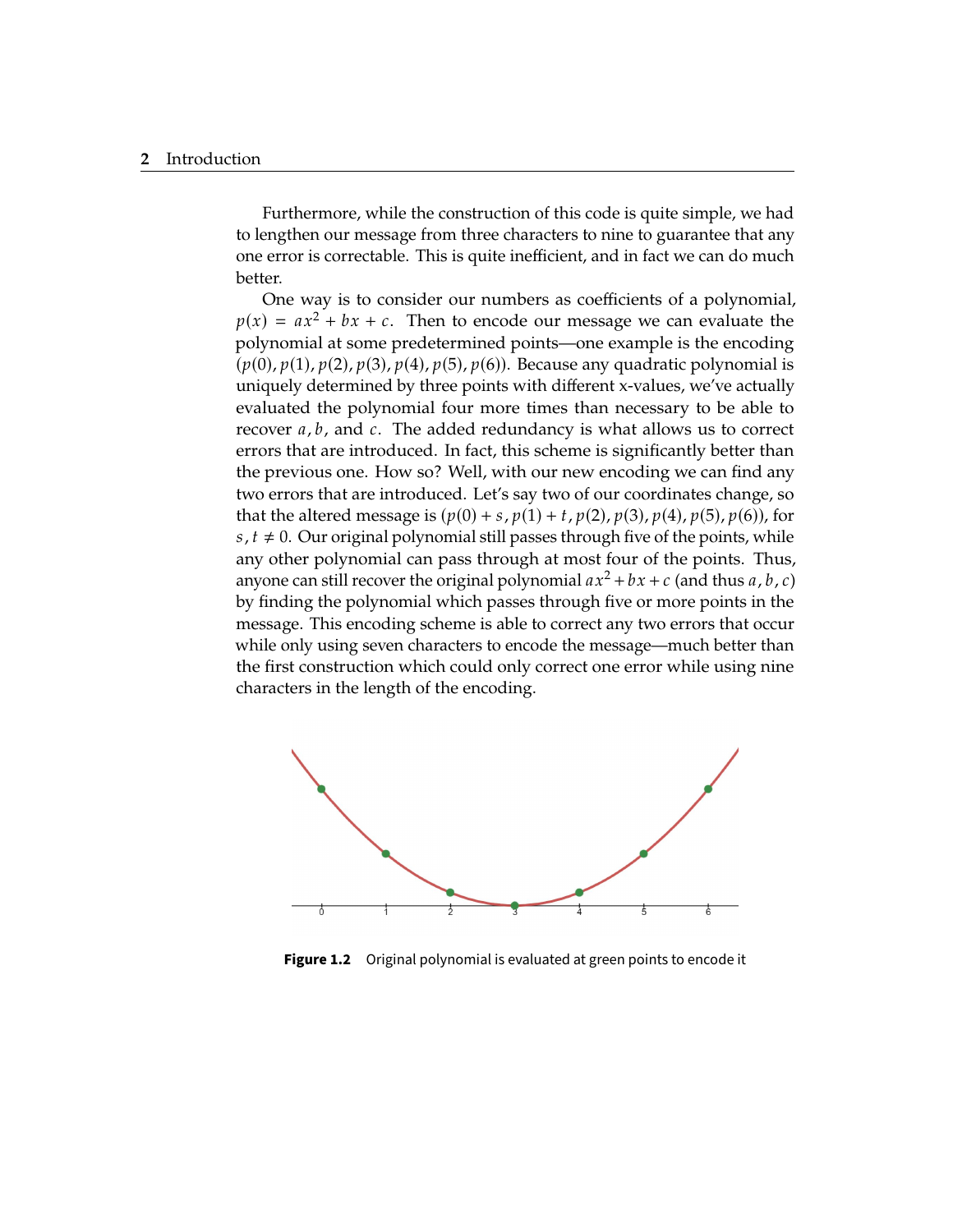<span id="page-15-0"></span>

**Figure 1.3** Even with two errors introduced, only the original polynomial can pass through at least five points

These two examples give a small window into the world of error correcting codes—a world that we will formalize and explore in depth in the following chapters.

Once we have defined and explored the fundamentals of error correcting codes, we will dive into the core of the thesis—the generalized covering radius and its properties.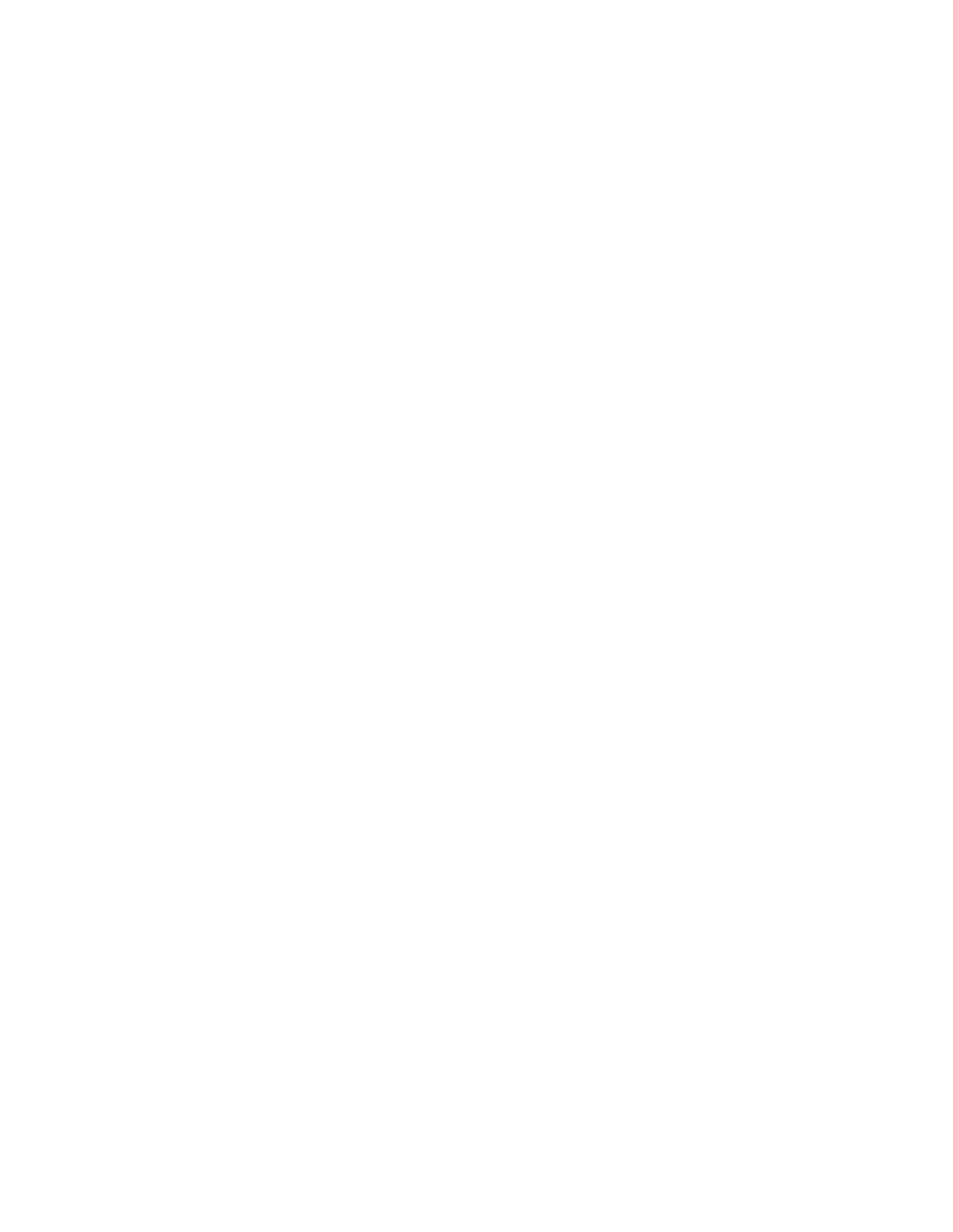## <span id="page-17-0"></span>**Chapter 2**

# **Preliminaries**

## <span id="page-17-1"></span>**2.1 What is a code?**

In this chapter we will go through the basic definitions surrounding error correcting codes and afterwards the theory of generalized Hamming weights. To start, let us define a code, the basic object we will be working with throughout the entire document. The definitions and theorems in this section can be found in MacWilliams and Sloane [\(9\)](#page-54-0).

**Definition 1.** Let Q be a finite set with q elements. A nonempty subset C of Q<sup>n</sup> is<br>a a-ary code of length n *a q*-ary code of length *n*.

We call Q the alphabet, elements of C codewords, and elements of  $Q^n$ words or vectors. Although  $Q$  need not be a field, in this document it nearly always will be.

Fundamental to the study of codes is the concept of distance between words.

**Definition 2.** *The Hamming distance between two vectors*  $u$  *and*  $v$ *, denoted*  $d(u, v)$ *, is defined to be the number of coordinates in which they differ.*

This distance is conveniently a metric on the space  $Q<sup>n</sup>$ —that is, for all  $u, v, w \in Q^n$ :

$$
d(u, v) \ge 0
$$
 and  $d(x, y) = 0$  iff  $x = y$  (2.1)

$$
d(u, v) = d(v, u)
$$
\n
$$
(2.2)
$$

$$
d(u,v) \le d(u,w) + d(w,v) \tag{2.3}
$$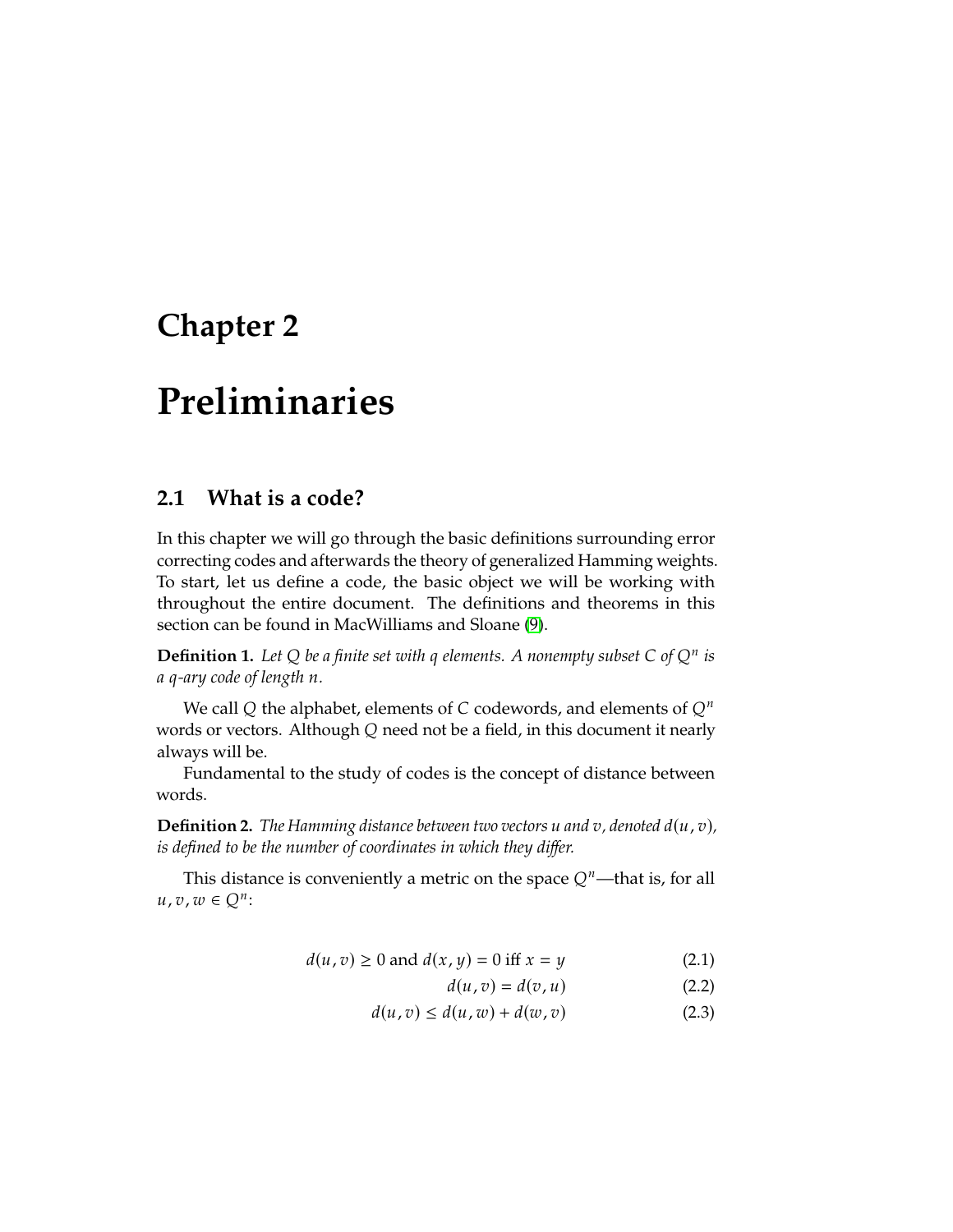(2.1) and (2.2) come straight from the definition of the Hamming distance, and the proof of (2.3), while nontrivial, is also fairly intuitive and left to the reader.

If  $Q$  is a group, then we can further define the (Hamming) weight of a word which is closely related to the distance between words:

**Definition 3.** *The weight of a vector*  $v \in Q^n$ , denoted  $h(v)$  is the Hamming distance hetapen x and 0, i.e.  $h(x) = d(x, 0)$ . In other words, it is the number of *distance between* v and 0, *i.e*  $h(v) = d(v, 0)$ *. In other words, it is the number of nonzero coordinates of v.* 

An interesting and useful property of the Hamming distance is that it is translation invariant, that is,  $d(u, v) = d(u - w, v - w) \forall w \in Q^n$ . This is<br>because if we translate both u and z by the vector zu they will still differ in the because if we translate both  $u$  and  $v$  by the vector  $w$ , they will still differ in the same coordinates, and remain equal in the same coordinates as well. Since  $h(v) = d(v, 0)$ , then we see that  $d(u, v) = d(u - v, v - v) = h(u - v)$ —that is, the distance between two vectors is also the weight of their difference. This will also be useful when working with Hamming distances in later sections.

We can further define the minimum distance of a code:

**Definition 4.** *The minimum distance of a code* C *is the smallest distance between any two codewords, that is,*

$$
d(C) = \min\{d(u,v)\} \mid u, v \in C, u \neq v\}.
$$

We can also define the weight of a code,  $h(C)$ :

**Definition 5.** *The weight of a code C, h(C), is the smallest weight of any nonzero codeword, that is,*

$$
h(C) = \min\{h(c) \mid u \in C, u \neq 0\}.
$$

#### **2.1.1 The Covering Radius**

The covering radius is a concept that lies at the core of this thesis. It has been extensively studied and there is a large body of work on finding bounds on the covering radius of various codes [\(2;](#page-53-3) [5;](#page-53-4) [7;](#page-53-5) [8;](#page-53-6) [9\)](#page-54-0). In this section we spend some time discussing the covering radius and some of it's most general bounds. To understand this idea, we first turn to the concept of a Hamming ball.

**Definition 6.** *The Hamming ball of radius r centered at a vector*  $x \in Q^n$ *, is defined* to be  $B(x) = \int u \in Q^n \cdot d(u, x) \leq x$ *to be*  $B_r(x) = \{u \in Q^n : d(u, x) \le r\}.$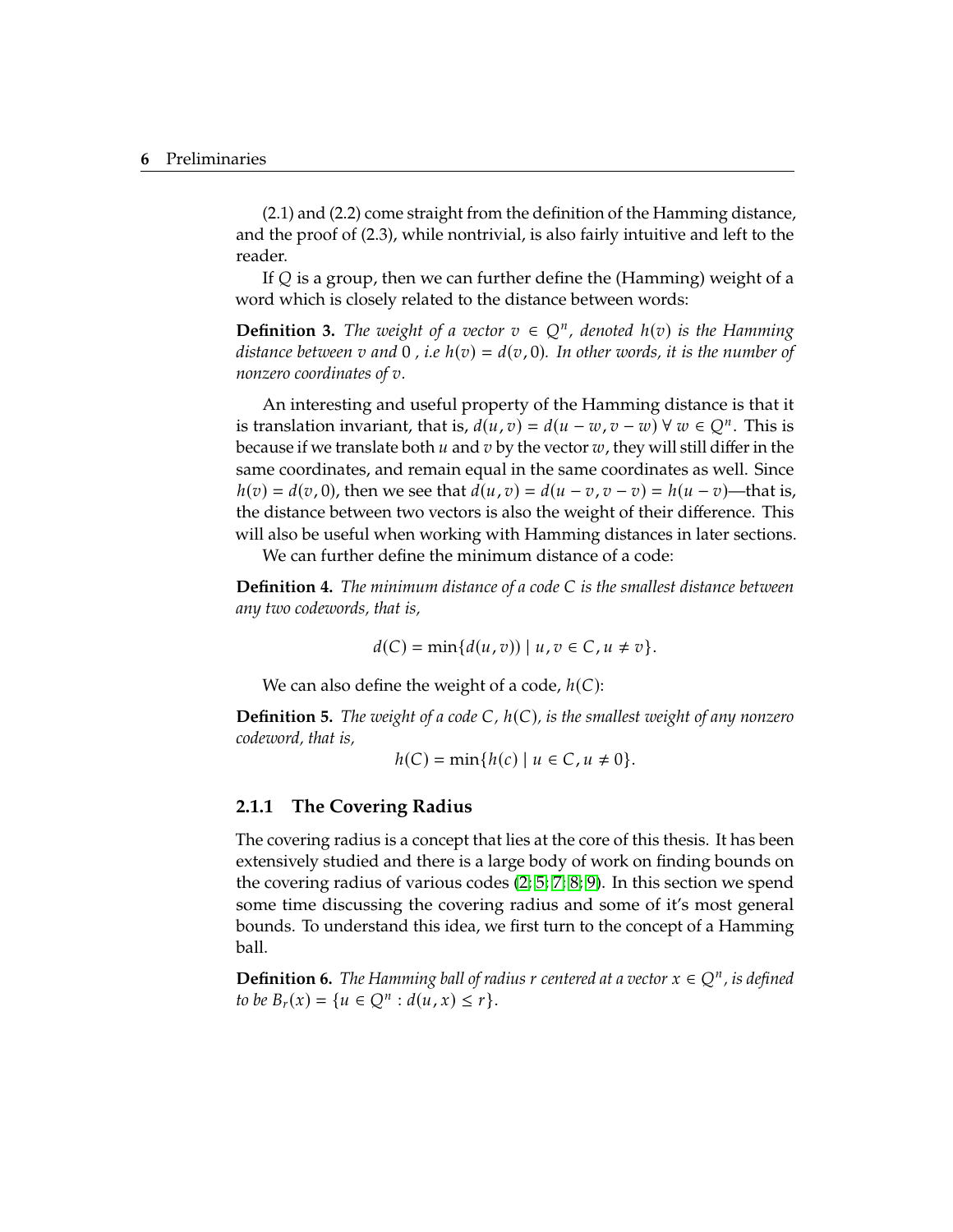We can then ask, for fixed  $r$ , whether radius  $r$  balls centered at codewords of a code C cover the entirety of  $Q^n$ . The covering radius of the code C is<br>the smallest number r such that this is the case. Alternatively: the smallest number  $r$  such that this is the case. Alternatively:

**Definition 7.** *The covering radius of C is*

$$
R(C) = \max_{u \in Q^n} d(u, C) = \max_{u \in Q^n} \min_{v \in C} d(u, v).
$$

We can see from this definition that every vector must be less than distance  $R(C)$  away from some codeword in  $C$ , and so every vector is contained in an  $R(C)$ -radius Hamming ball centered at a codeword.

These Hamming balls allow us to compute a general upper bound on the size of codes with a set covering radius and length. We derive the bound by seeing that if the codewords of a code are spaced "optimally" so that the space of all words could be covered by disjoint balls, then each vector would be contained in exactly one Hamming ball of radius  $R(C)$ . The volume of each Hamming ball is

$$
V_q(n,r) = \sum_{i=0}^r \binom{n}{i} (q-1)^i.
$$

This is a combinatorial formula. At each distance  $i$ , each vector is different in *i* places ( $\binom{n}{i}$  different total combinations), and there are  $q - 1$  ways each position can be different position can be different.

Hence, since every vector in  $Q<sup>n</sup>$  must be contained in at least one Hamming ball of radius  $R(C)$  centered at a codeword, we achieve a lower bound on the covering radius of the code based on the volume of the balls and the size of the alphabet  $q$ . Equality in this lower bound is achieved when every word is contained in *exactly* one ball of radius  $R(C)$ .

**Theorem 1.** Let C be a code with covering radius R and length n. Then  $|C| \geq$  $q^n/V_q(n, R)$ .

*Proof.* Since *R* is the covering radius, we know every vector in *Q<sup>n</sup>* lies in some Hamming Ball of radius *R* contered at a sedeword. There are  $a^n$  such some Hamming Ball of radius R centered at a codeword. There are  $q^n$  such<br>yesters,  $|C|$  codewords, and  $V_q(n, R)$  yesters in each Hamming ball. The vectors,  $|C|$  codewords, and  $V_q(n, R)$  vectors in each Hamming ball. The total volume of all Hamming balls is then at most  $|C| \cdot V_q(n, R)$ , which is achieved only when all of the balls are disjoint. Otherwise the balls must intersect and the true volume is smaller. We know there are exactly  $q^n$ <br>distinct vectors in the halls (since they cover  $Q^n$ ) so  $|C|$ ,  $V(n, R) > a^n$ . Thus distinct vectors in the balls (since they cover  $Q^n$ ), so  $|C| \cdot V_q(n, R) \ge q^n$ . Thus,  $|C| \geq q^n/V_q(n, R).$  $\Box$   $\Box$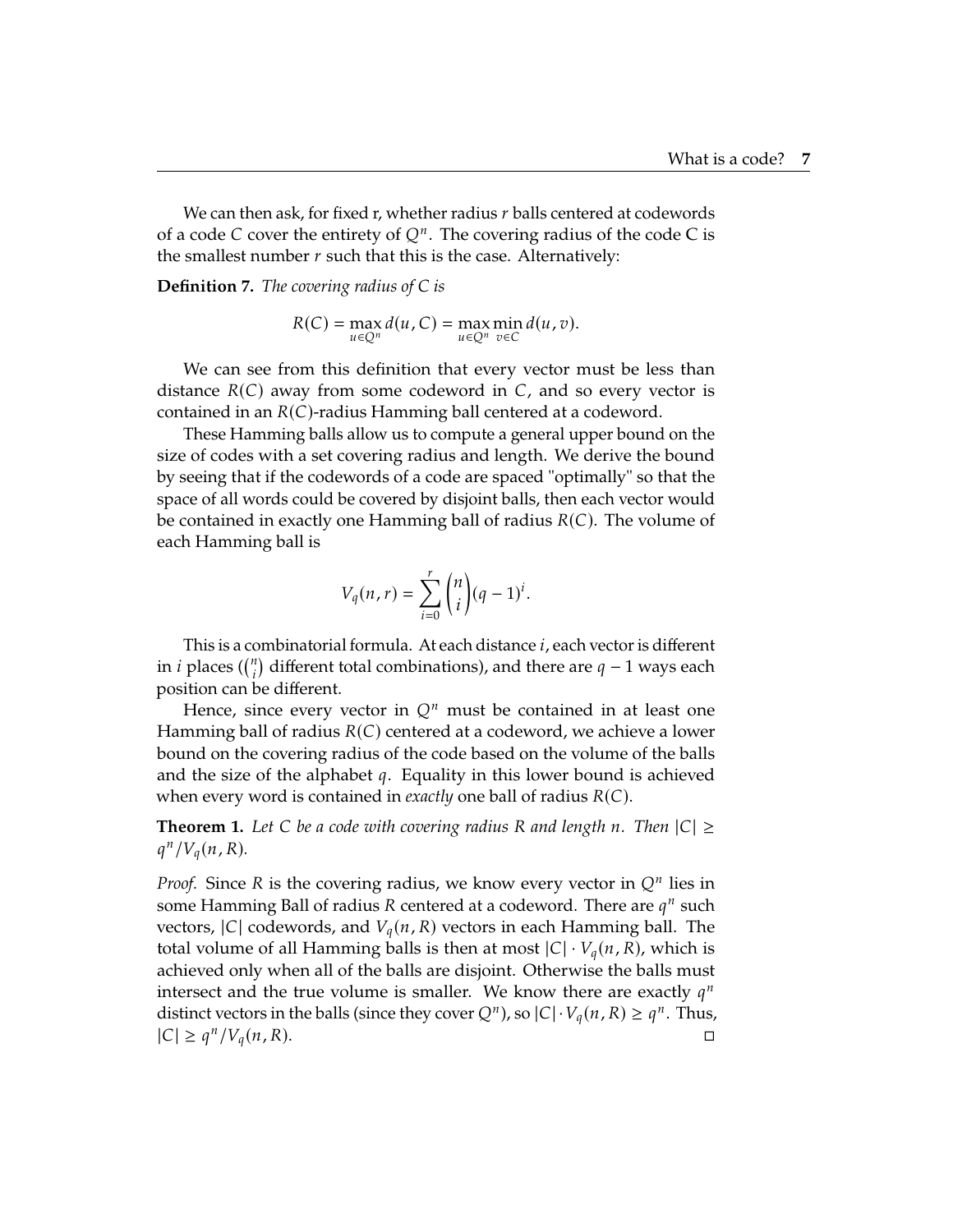Codes for which this code satisfies equality are called perfect codes. Notice that while it is not so easy to express in a closed form, this also puts a lower bound on covering radius for any code of a given size.

## <span id="page-20-0"></span>**2.2 Linear Codes**

While the field of error correcting codes is broad and contains many subfields, the most commonly studied codes are linear codes. The key feature of linear codes is that their codewords live in a linear subspace of some vector space. Put more formally:

**Definition 8.** Let Q be an *n*-dimensional vector space over some finite field. Then any k-dimensional subspace of  $\mathbb{F}_q^n$  is an  $[n,k]$  linear code.

Since any arbitrary linear code C is a vector subspace of  $\mathbb{F}_q^n$ , we can find<br>usis of k linearly independent codewords  $c_k$ ,  $c_k$ ,  $c_k$ , which span C. The a basis of *k* linearly independent codewords  $c_1, c_2, ..., c_k$  which span C. The

matrix  $k \times n$  matrix  $G =$ |<br>|<br>|<br>|<br>|  $\lfloor \frac{\mathsf{L} \mathsf{L} \mathsf{K}}{\mathsf{L}} \rfloor$  $\frac{c_1}{c_2}$  $\frac{c_2}{c_2}$ . . . is the generator matrix of  $C$ .  $G$  can be thought

of as a linear transformation that maps vectors from  $\mathbb{F}_q^k$  to C.<br>Additionally, the subspace C bas an orthogonal complex

 $\overline{a}$ 

Additionally, the subspace C has an orthogonal complement  $C^{\perp}$  which<br>alled the dual code of C. The generator matrix H of  $C^{\perp}$  is also called the is called the dual code of C. The generator matrix H of  $C^{\perp}$  is also called the partity-chock matrix of C. Notice that for any codeword  $c \in C$ . He = 0 which parity-check matrix of C. Notice that for any codeword  $c \in \mathcal{C}$ ,  $Hc = 0$  which is an important property in many decoding algorithms. Additionally, notice that because the rows of G and H are bases for C and  $C^{\perp}$  (by definition),

then G and H are both full rank, and  $\begin{bmatrix} G \\ H \end{bmatrix}$ 1 is invertible.

𝐻 Computing the minimum distance between all codewords of linear codes is important for this thesis, and computationally it's not feasible to do so by brute-force computing all pairwise distances between codewords. However, with the following theorem we don't have to:

**Theorem 2.** Let C be a linear code. Then the minimum weight and minimum *distance of* C are equal.

*Proof.* Let C be a linear code,  $h(C)$  its minimum weight, and  $d(C)$  its minimum distance. We suppose for the sake of contradiction that  $h(C) \neq d(C)$ . Clearly since  $h(C) = d(u, 0)$  for some  $u \in C$ , then  $d(C) < h(C)$ . Now, we choose  $u, v \in C$  such that  $d(u, v) = d(C)$ . We see that  $d(u, v) = d(u - v, 0) =$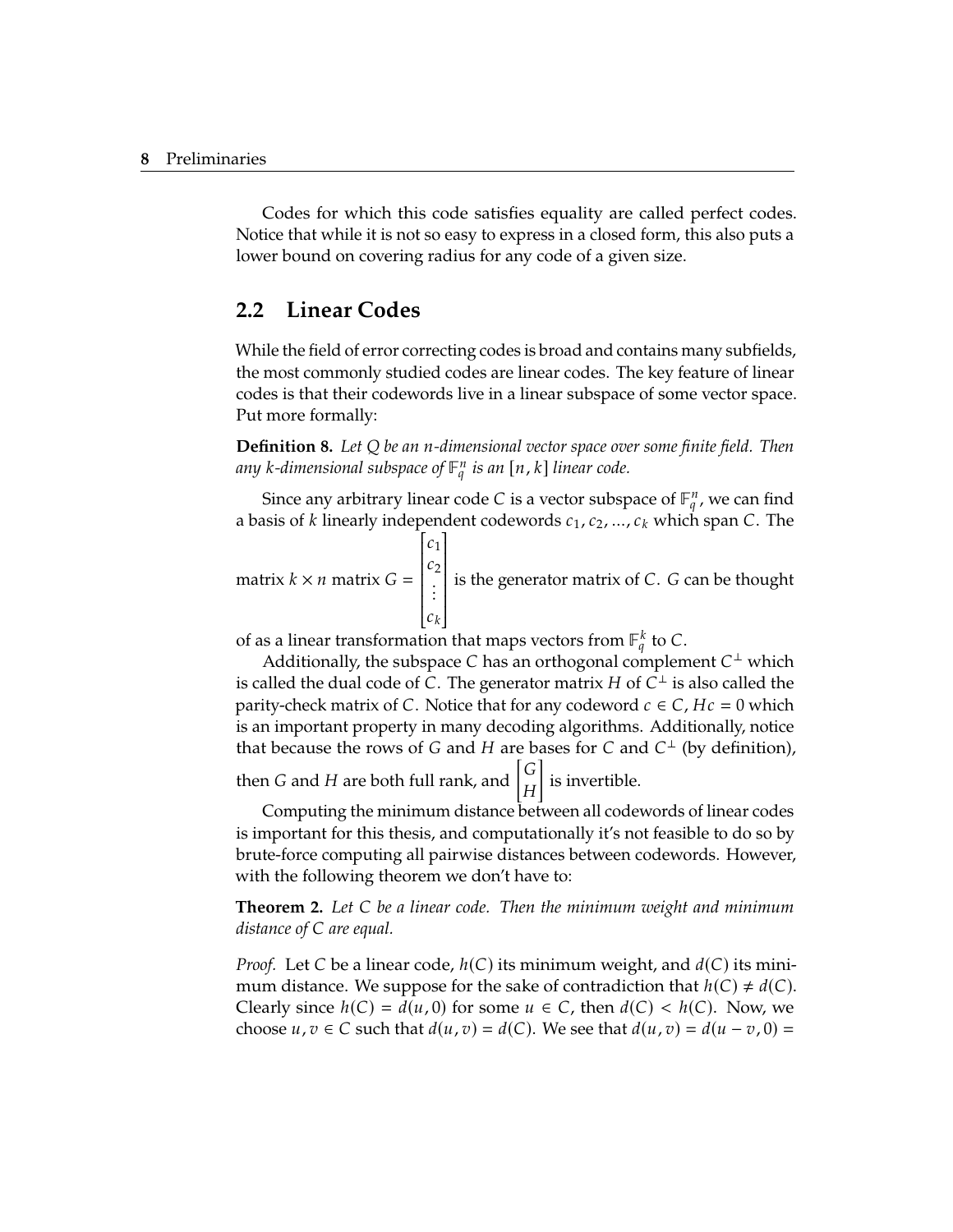$h(u - v)$ . Since *C* is linear,  $u - v \in C$ , so  $h(u - v) < h(C)$ , a contradiction.<br>Thus  $h(C) = d(C)$ . Thus  $h(C) = d(C)$ .

Let's quickly run through an example: Suppose our vector space is  $\mathbb{F}_2^6$  $\frac{6}{2}$ and our code  $C$  will be the subspace  $\langle$ [111000], [000111] $\rangle$ , which makes  $C$  a [6, 2] linear code. There are only four codewords of  $C$ :

[000000], [111000], [000111], [111111]

and it has generator matrix  $G =$  $\begin{bmatrix} 1 & 1 & 1 & 0 & 0 & 0 \\ 0 & 0 & 0 & 1 & 1 & 1 \end{bmatrix}$ . We see that the four codewords can also be written as  $[00]G$ ,  $[10]G$ ,  $[01]G$ , and  $[11]G$ . The parity check matrix is the  $4 \times 6$  matrix

$$
\begin{bmatrix} 1 & 0 & 1 & 0 & 0 & 0 \\ 0 & 1 & 1 & 0 & 0 & 0 \\ 0 & 0 & 0 & 1 & 1 & 0 \\ 0 & 0 & 0 & 1 & 0 & 1 \end{bmatrix}.
$$

 We can easily see that the minimum weight/distance is 3. But what's the covering radius? In this code we see that we can choose the first three and last three coordinates independently and still get a codeword. The only constraint is that all three must be the same in each half of the vector. Thus, since we're in  $\mathbb{F}_2$ , any arbitrary vector must have either two 0s or two 1s in the first three coordinates, and two 0s or 1s in the second three coordinates, so we can always choose a codeword that will differ by 1 in the first three coordinates and 1 in the second three coordinates. Thus the covering radius is 2. However, notice that if we were in a field with more than two elements (but keeping the generator matrix the same), then the covering radius would be 4, because we could only match one coordinate from each of the first/second three. So while minimum distance isn't affected by  $q$ , the covering radius is!

### <span id="page-21-0"></span>**2.3 Error Correcting Codes**

Codes have the nice property that it is possible to correct a certain number of errors that can be introduced to codewords in a variety of applications. Formally, if a code has an error correcting capability  $e$ , then if we change any codeword in  $e$  places, we can still recover the original codeword. In the language of linear codes, this allows us to recover a codeword  $c$  from a given word  $c + v$ , provided  $h(v) \leq e$ .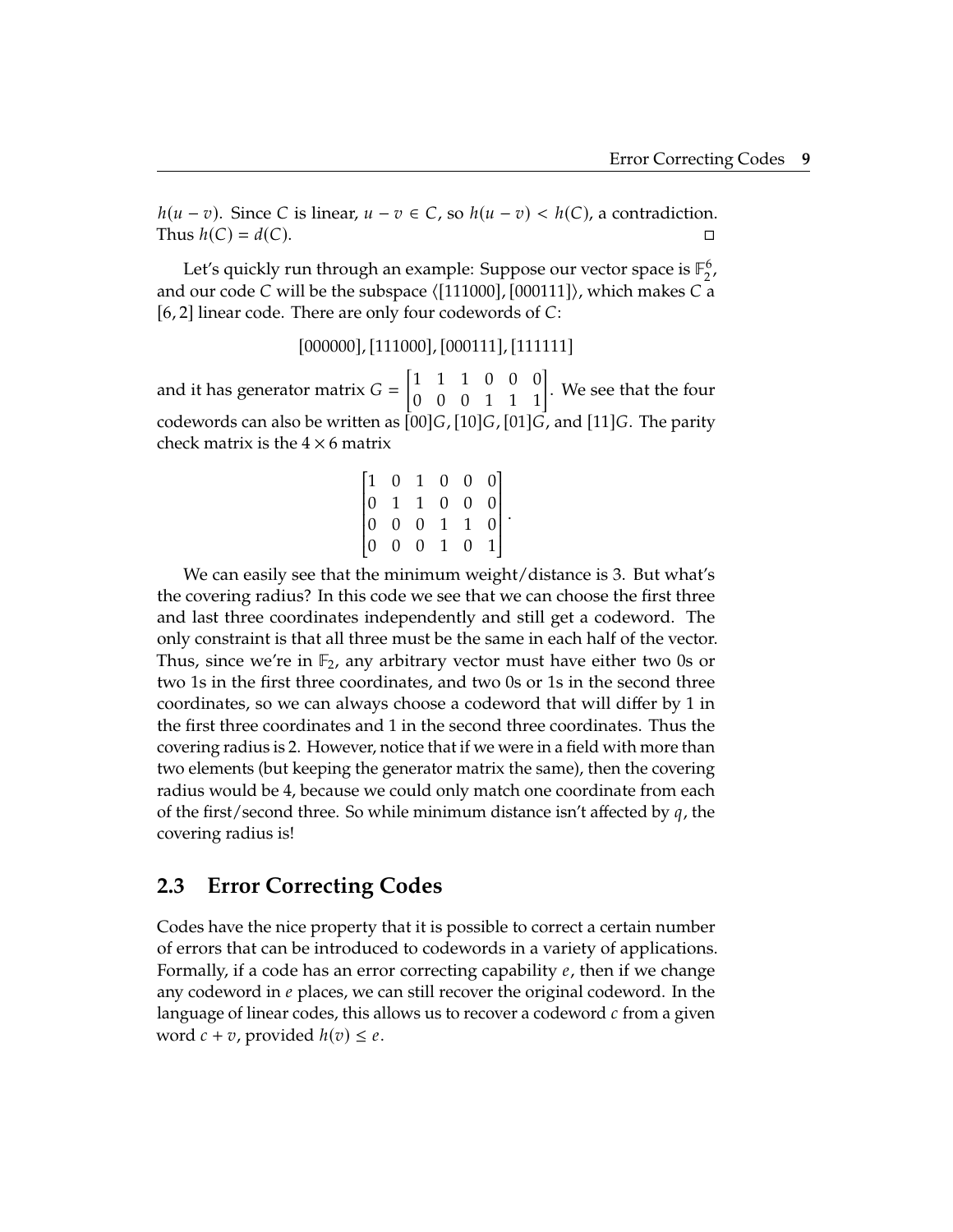In reality,  $c$  is not known when the message is received, so we perform what is called nearest neighbor decoding, which means that we simply find the codeword that is closest to the received word to decode the message. This means that if an error is introduced that pushes the message closer to a different codeword, we can no longer correctly decode the message. This establishes a relationship between the error correcting capability and minimum distance of a code.

<span id="page-22-1"></span>**Theorem 3.** *If a code* C *can correct t errors, then*  $2t + 1 \leq d(C)$ *.* 

*Proof.* Let  $c$  be the sent codeword,  $u$  be that codeword with  $t$  errors introduced, and  $c'$  be another arbitrary codeword. We want to prove<br>that u is closer to c than  $c'$ . We see that by the triangle inequality that *u* is closer to *c* than *c'*. We see that by the triangle inequality<br> $2t + 1 \le d(C) \le d(c, t') \le d(c, u) + d(u, c') = t + d(u, c')$ . So  $t + 1 \le d(u, c')$  $2t + 1 \leq d(C) \leq d(c, c') \leq d(c, u) + d(u, c') = t + d(u, c')$ . So  $t + 1 \leq d(u, c')$ .<br>Thus  $d(u, c) \leq d(u, c')$  and so c is still the closest codeword to u. Thus we Thus  $d(u, c) \leq d(u, c')$ , and so c is still the closest codeword to u. Thus we can decode any t errors that are introduced can decode any *t* errors that are introduced.  $\Box$ 

The error correcting capability of a code is the maximum number of errors that can be corrected, or  $\lceil d(C)/2 \rceil$ .

To actually decode something, we are given a message u which we know can be written as  $c + v$ . We can find the error v by finding the vector of least weight in the coset  $C - u$ , which is the set of all possible error vectors. This vector is called the elected coset leader. This can be done somewhat efficiently by computing the syndrome of  $u$ ,  $Hu$ . We see that  $Hu = H(c + v) = Hv$ . The parity check matrix is not invertible, and in reality it maps all elements of cosets of  $C$  to the same syndrome. This is ideal since we are trying to find the error vector, so we can decode any linear code by creating a bijection between syndromes and error vectors. This of course can get very difficult as the size of the code and hence number of possible error vectors grows.

### <span id="page-22-0"></span>**2.4 Generalized Hamming Weights**

Generalized Hamming weights (GHWs) were introduced in the namesake paper by Wei [\(11\)](#page-54-1) to analyze the algebraic and cryptographic properties of codes. They have proven to be extremely useful in a number of applications, and we will see that one of them is in the analysis of the generalized covering radius.

First, the support of a vector is the set of coordinates where it is nonzero. Accordingly, the support of a code  $C$  is the set of coordinates where codewords of  $C$  are nonzero. More formally: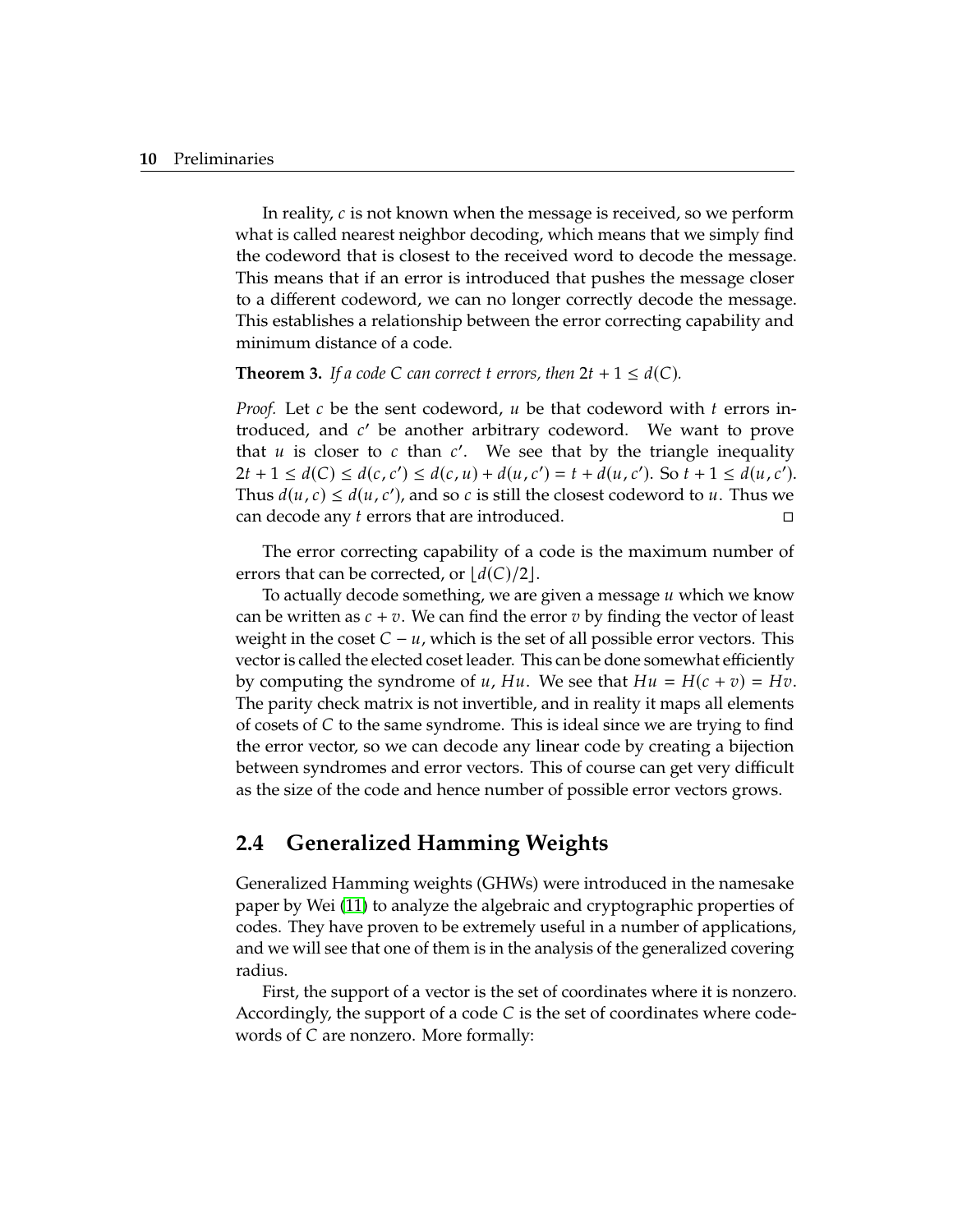**Definition 9.**  $supp(C) = \{i : \exists (x_1, ..., x_n) \in C, x_i \neq 0\}.$ 

With this, we can define the  $r$ -th generalized Hamming weight of a code,  $d_r(C)$ .

**Definition 10.** [\(11\)](#page-54-1)  $d_r(C) = \{min | supp(D)| : D \text{ is an } r\text{-dimensional subcode of }\}$ *C*}.

We see that  $d_1(C)$  is just the weight of a code, hence the name generalized Hamming Weights. Another way we can define the generalized Hamming weight comes from the idea of the support of a matrix. Similar to the support of a code or a vector, we define the support of a matrix to be the set of nonzero columns of the matrix. Then the generalized Hamming weight can also be defined as the following:

**Definition 11.**  $d_r(C) = \{min | supp(X)| : X \text{ is a rank } r \text{ matrix with codewords} \}$ *as rows* }.

The generalized Hamming weights allow us to define a property that certain codes have called the chain condition.

**Definition 12.** [\(12\)](#page-54-2) Let C be an [n, k] linear code with GHWs  $d_1(C)$ ,  $d_2(C)$ , ...,  $d_k(C)$ . *Then C* satisfies the chain condition if there are *k* linearly independent vectors  $c_1, c_2, ... c_k$  such that  $d_r(C) = |\bigcup_{i=1}^r \text{supp}(c_i)|$ .

A large number of codes satisfy the chain condition, such as Reed-Muller codes, Hamming codes, MDS codes, and the extended Golay code.

Generalized Hamming weights can be related to the covering radius of any code that satisfies the chain condition using the following theorem:

<span id="page-23-0"></span>**Theorem 4.** [\(7\)](#page-53-5) Let C be an [n, k] code that satisfies the chain condition with *GHWs*  $d_1, d_2, ..., d_k$ . Then the covering radius of C, R(C) satisfies the following *bound:*

$$
R(C) \le n - \sum_{r=1}^{k} \left\lceil \frac{d_r - d_{r-1}}{q} \right\rceil
$$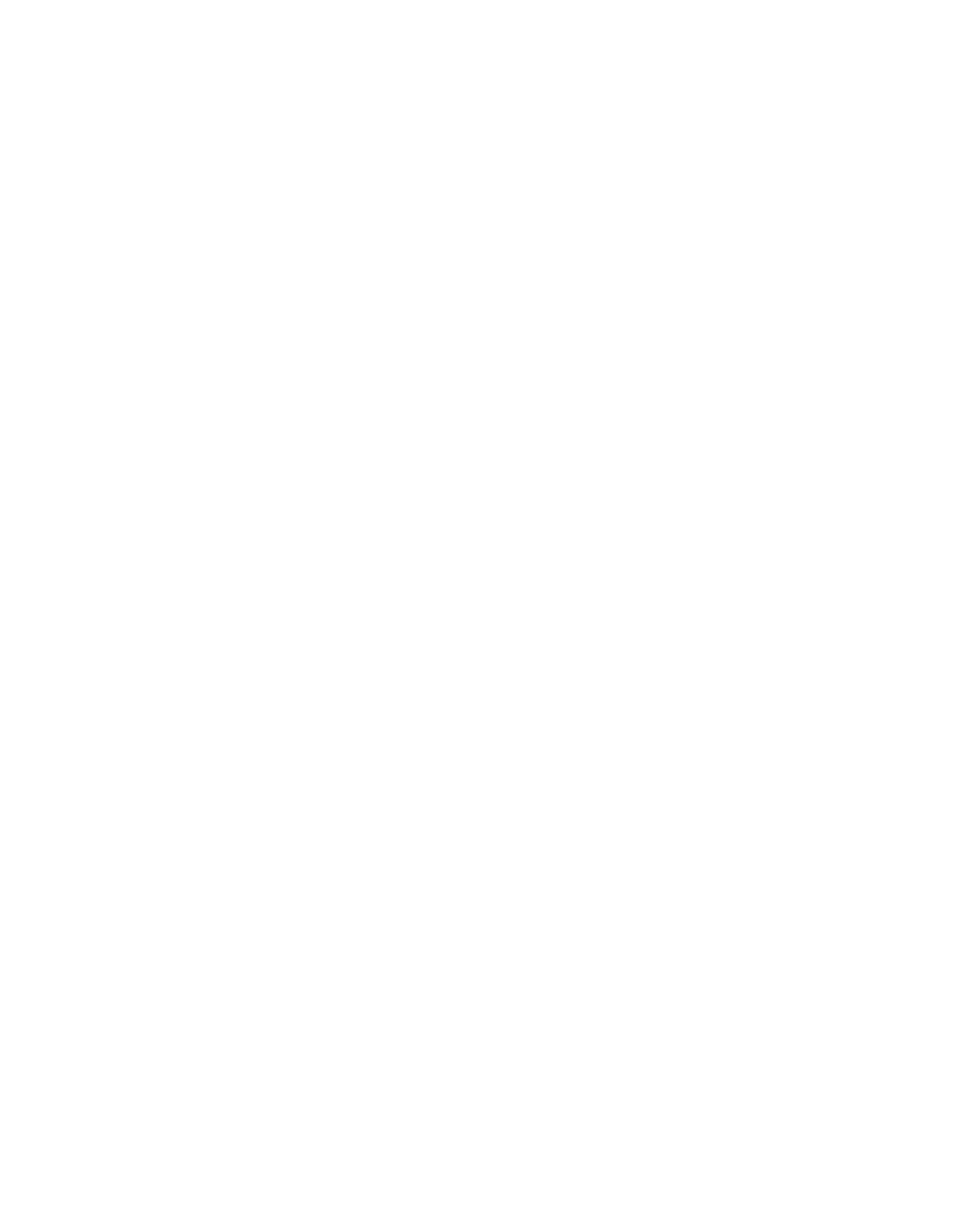# <span id="page-25-0"></span>**Chapter 3**

# **Constructions of Linear Error Correcting Codes**

In this chapter we will go through a number of common error correcting codes that are frequently studied in the literature. Many of these codes are used in real world applications and knowing their properties can be important. The constructions can be found in MacWilliams and Sloane [\(9\)](#page-54-0).

## <span id="page-25-1"></span>**3.1 Hamming Codes**

One of simplest yet most elegant codes, the Hamming code, was invented by Richard Hamming in his seminal work on error correcting codes during the 50s [\(6\)](#page-53-7). While they can only correct a single error, which we will see, they are highly efficient and are used in a variety of applications including computer memory to compensate for hardware failure. They are defined as follows:

**Definition 13.** Let  $r \geq 2$ . An  $(r, q)$  Hamming code (denoted  $Ham(r, q)$ ) is a *code over*  $\mathbb{F}_q$  *whose parity check matrix has r rows and n columns, where n is the maximum number of possible columns such that any two are linearly independent.*

While this definition does not specify the exact structure of the code, a true fact that will not be proven here is that all Hamming codes with the same parameters are equivalent, up to a permutation of their coordinates.

In  $\mathbb{F}_2^n$ , two vectors are linearly independent if and only if they are distinct. Thus since the parity check matrix is  $(n - k) \times n$ , we get that  $n = 2^r - 1$ , which is the number of persons vectors in  $\mathbb{F}^r$ . It follows from the dimension of the is the number of nonzero vectors in  $\mathbb{F}_2^r$ . It follows from the dimension of the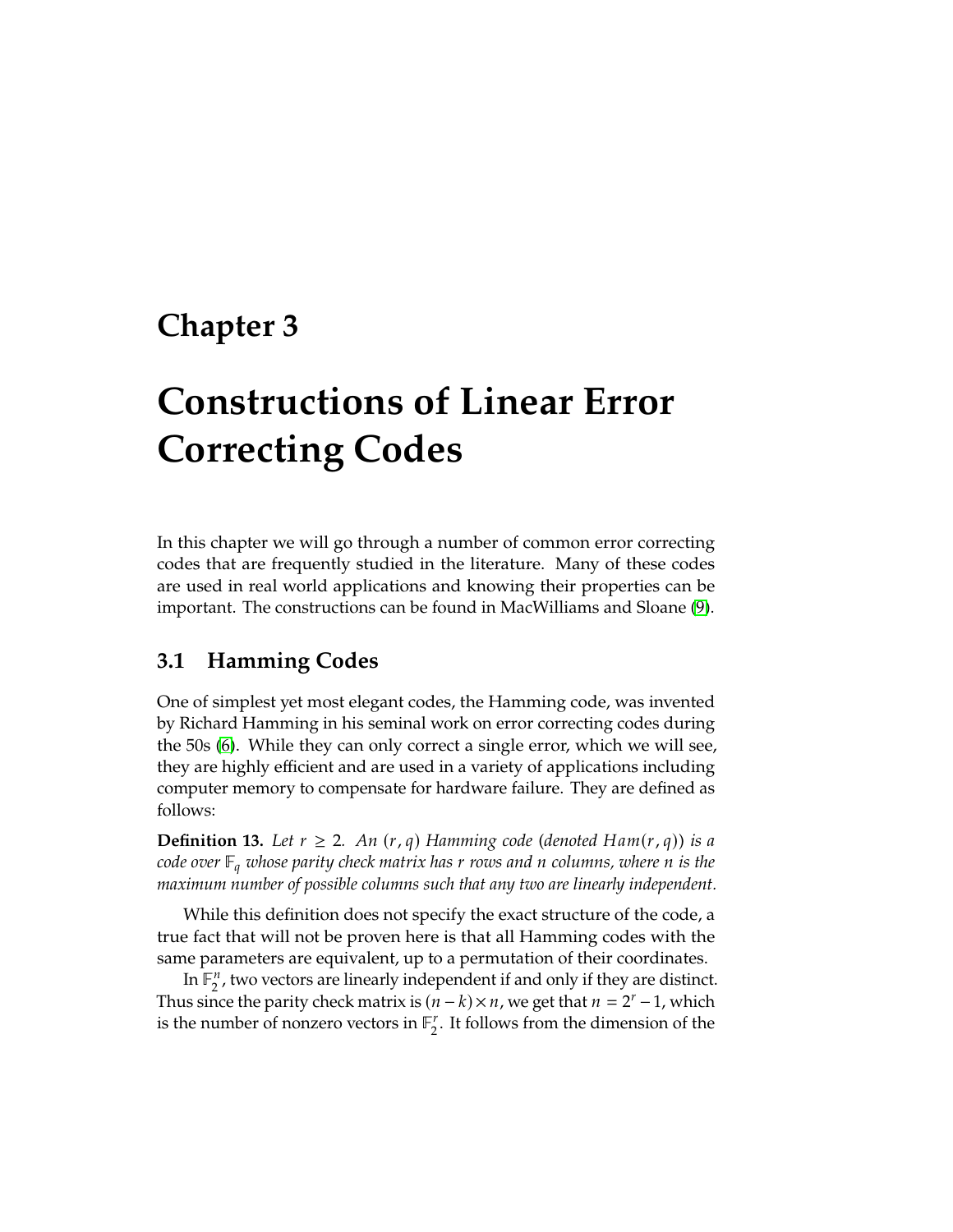parity check matrix that  $k = n - r$ .

In  $\mathbb{F}_q^n$ , each vector has  $q-1$  nonzero multiples, and as such every 1-<br>popularity subspace of  $\mathbb{F}^n$  contains  $q-1$  vectors. There are  $q^r-1$  different dimensional subspace of  $\mathbb{F}_q^n$  contains  $q-1$  vectors. There are  $q^r-1$  different possible columns of the parity check matrix, and we know that know two of the columns can be in the same 1-dimensional subspace. Thus the maximum number of pairwise independent vectors is

$$
n=(q^r-1)/(q-1).
$$

One of the main properties of Hamming codes is the following:

**Theorem 5.** *Hamming codes have minimum distance 3 and can correct any 1 error.*

*Proof.* Let C be a Hamming code and H its parity check matrix. If we can prove that the minimum distance is 3, it immediately follows that it can correct any 1 error from Theorem [3.](#page-22-1) Since no two columns of  $H$  are linearly independent, there is no vector  $v$  of weight 2 or less such that  $Hv^T = 0$ . Since H has the greatest number of columns such that no two are independent, then there must be a vector *u* of weight 3 such that  $Hu^T = 0$ . Thus the minimum distance of *C* is 3. minimum distance of  $C$  is 3.

Hamming codes also have another property which makes them highly efficient:

**Theorem 6.** *Hamming codes are perfect and thus have covering radius 1.*

*Proof.* To prove this we must show that Hamming codes satisfy the spherepacking bound. Let's consider the total volume of all spheres of radius 1 centered at codewords:

$$
|C| \cdot V_q(1) = q^{n-1} \cdot \sum_{i=0}^1 \binom{n}{i} (q-1)^i = q^{n-1} \cdot (1+q^1-1) = q^n.
$$

Thus Hamming balls of radius 1 are disjoint and cover the entire space, proving the desired result.

### <span id="page-26-0"></span>**3.2 Reed Muller Codes**

Another ubiquitous class of codes are the Reed-Muller codes, which will be discussed at length in future chapters. A Reed-Muller code has two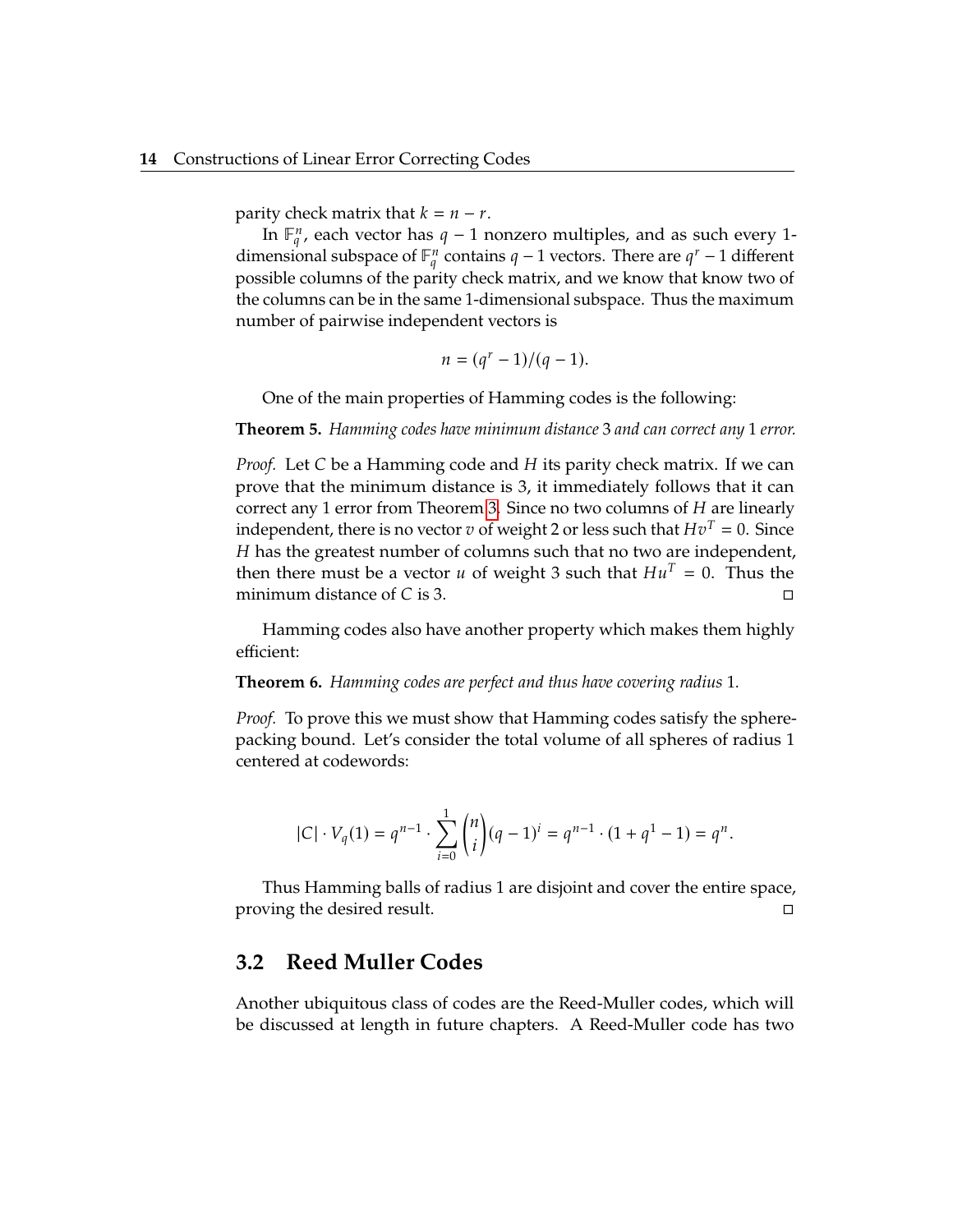parameters, r and  $m$ , and is denoted  $RM(r, m)$ , with  $0 \le r \le m$ . Reed-Muller codes can be thought of subspaces of the space of multivariate polynomials. In particular, an  $RM(r, m)$  code can be thought of as the subspace of  $m$ variate polynomials with total degree  $r$  or less. Because polynomials over finite fields satisfy the relation that  $x^q = x$ , the linear space of all *m*-variate polynomials over  $\mathbb{F}_x$  is in fact finite. polynomials over  $\mathbb{F}_q$  is in fact finite.

For simplicity we will only consider the Reed-Muller codes over  $\mathbb{F}_2$ , although they can easily be extended to any finite field. In the binary case, there are  $2^m$  possible monomials in *m* variables, and there are  $\sum_{0}^{r} {m \choose r}$  possible monomials of total dogree *r* or less so an *RM(r, m)* sode is an [*n, k*] linear monomials of total degree  $r$  or less, so an  $RM(r, m)$  code is an  $[n, k]$  linear code where  $n = 2^m$  and  $k = \sum^{r} \binom{m}{k}$ code where  $n = 2^m$  and  $k = \sum_{i=0}^r \binom{m}{r}$ .<br>The "message" we are sonding

The "message" we are sending in a Reed-Muller code is really the coefficients of a polynomial, and we encode it by evaluating the polynomial at every possible input. As an example, consider the  $RM(2, 4)$  code, which is a [16, 11] linear code. If we want to send a message, say, 11010010101, we encode it as a polynomial  $P_x$  of total degree 2 or less in four variables, with coefficients coming from the message:

$$
P_x[X_1, X_2, X_3, X_4] = 1 + 1 \cdot X_1 + 0 \cdot X_2 + X_3 + 0 \cdot X_4 + 0 \cdot X_1 X_2 + \dots + 1 \cdot X_3 X_4.
$$

We then encode  $P_x$  by evaluating it at all  $2^4$  possible input points,

$$
P_x(0,0,0,0), P_x(0,0,0,1),..., P_x(1,1,1,1)
$$

which gives us the encoded vector 1111101001010000. The details of decoding the encoded message are unimportant for this thesis, but it can be done very quickly and efficiently which is part of why Reed-Muller codes are so popular.

Reed-Muller codes can be explicitly constructed in a variety of ways, but they have a nice inductive definition which involves the use of the following construction, called the  $(u, u + v)$  construction:

<span id="page-27-0"></span>**Definition 14.** If  $C_1$  and  $C_2$  are codes of the same length  $n$ , then there is a code  $C_3 = \{(u, u + v) | u \in C_1, v \in C_2\}.$ 

Using this, we can define Reed-Muller codes inductively. We first let  $RM(0, M)$  be the code containing only the vector of all 0s and the vector of all 1s. This follows because polynomials in 0 variables are constant no matter where they are evaluated. Then

$$
RM(r, m) = \{(u, u + v) : u \in RM(r, m - 1), v \in RM(r - 1, m - 1)\}.
$$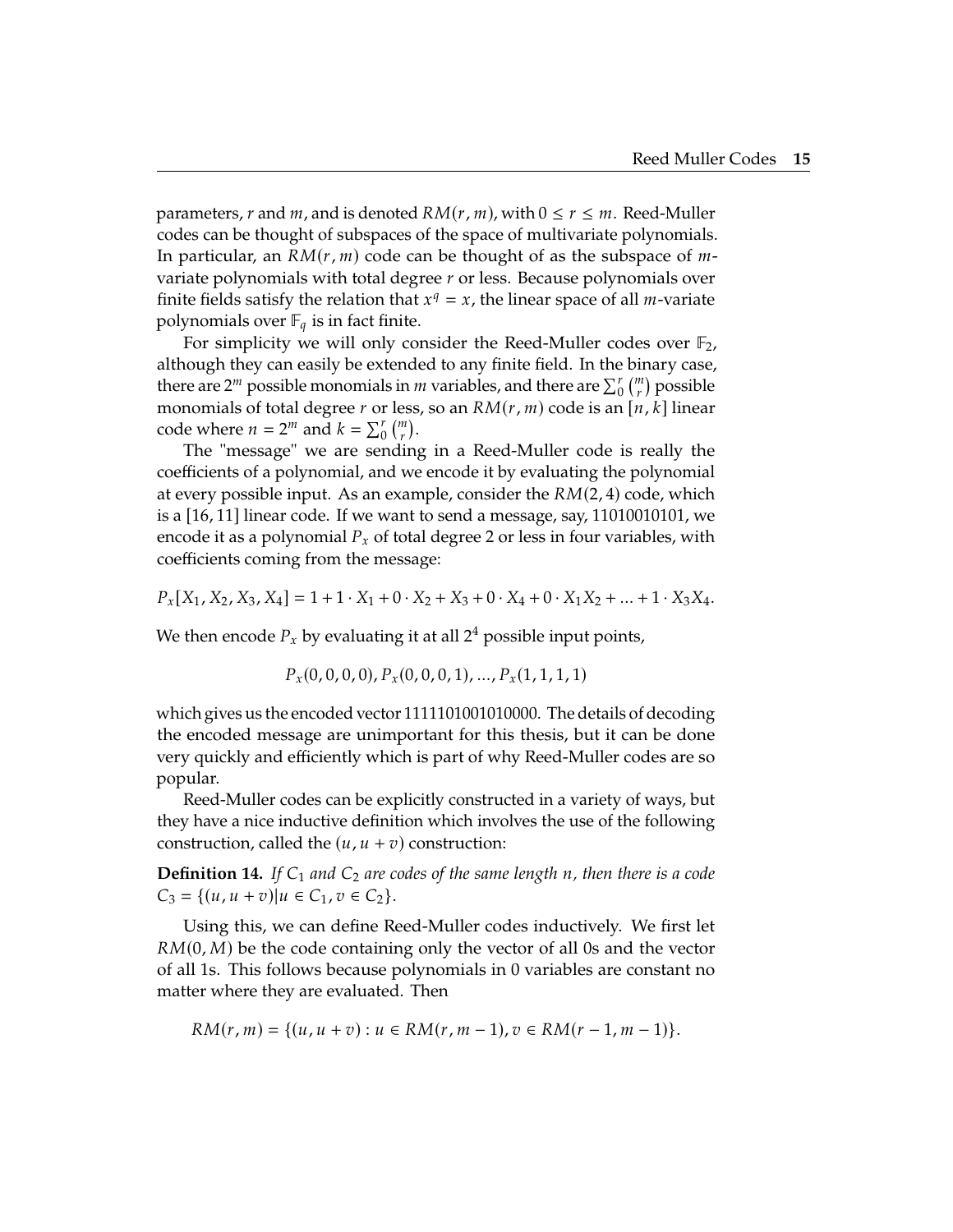The  $(u, u + v)$  construction also gives us a nice way of inductively finding the generator matrix of arbitrary Reed-Muller codes.

**Theorem 7.** If  $G_{r,m}$  is the generator matrix of an  $RM(r, m)$  code, then

$$
G_{r,m} = \begin{bmatrix} G_{r-1,m-1} & 0 \\ G_{r,m-1} & G_{r,m-1} \end{bmatrix}.
$$

*Proof.* Follows directly from the  $(u, u + v)$  construction of Reed-Muller codes. codes.

#### **3.2.1 The Generalized Hamming Weights of Reed-Muller Codes**

In this section we will briefly discuss the Generalized Hamming Weights of Reed-Muller codes, as we will need to compute them in later chapters. While the Hamming Weight hierarchy of  $q$ -ary Reed-Muller codes is known, we only need to compute them in the binary case, so only the binary case will be discussed here.

To understand the GHWs, we must first understand what is called the  $(r, m)$  decomposition of a nonnegative integer, which is related to its Macaulay representation.

In the following we let  $\rho(r, m) = \text{Rank}(RM(r, m)) = \sum_{i=0}^{r} \binom{m}{i}$ .

**Theorem 8.** [\(11\)](#page-54-1) *Given*  $r$ ,  $m$ , and  $z$ ,  $0 \le t \le \rho(r, m)$ , we can write  $t$  as the sum

$$
t = \sum_{i=1}^{k} \rho(r_i, m_i)
$$

*where the*  $r_i$  *are decreasing, and*  $m_i - r_i = m - r - i + 1$ 

As a quick example to illustrate this, we see that the  $(u, m)$  canonical representation of 7 is  $7 = \rho(4, 1) + \rho(2, 0) + \rho(1, 0)$ .

Now that we have established this representation, we can write out the GHW Hierarchy for Reed-Muller Codes:

**Theorem 9.** [\(11\)](#page-54-1)  $d_t(C) = \sum_{i=1}^{k} 2^{m_i}$ , where  $t = \sum_{i=1}^{k} \rho(r_i, m_i)$ .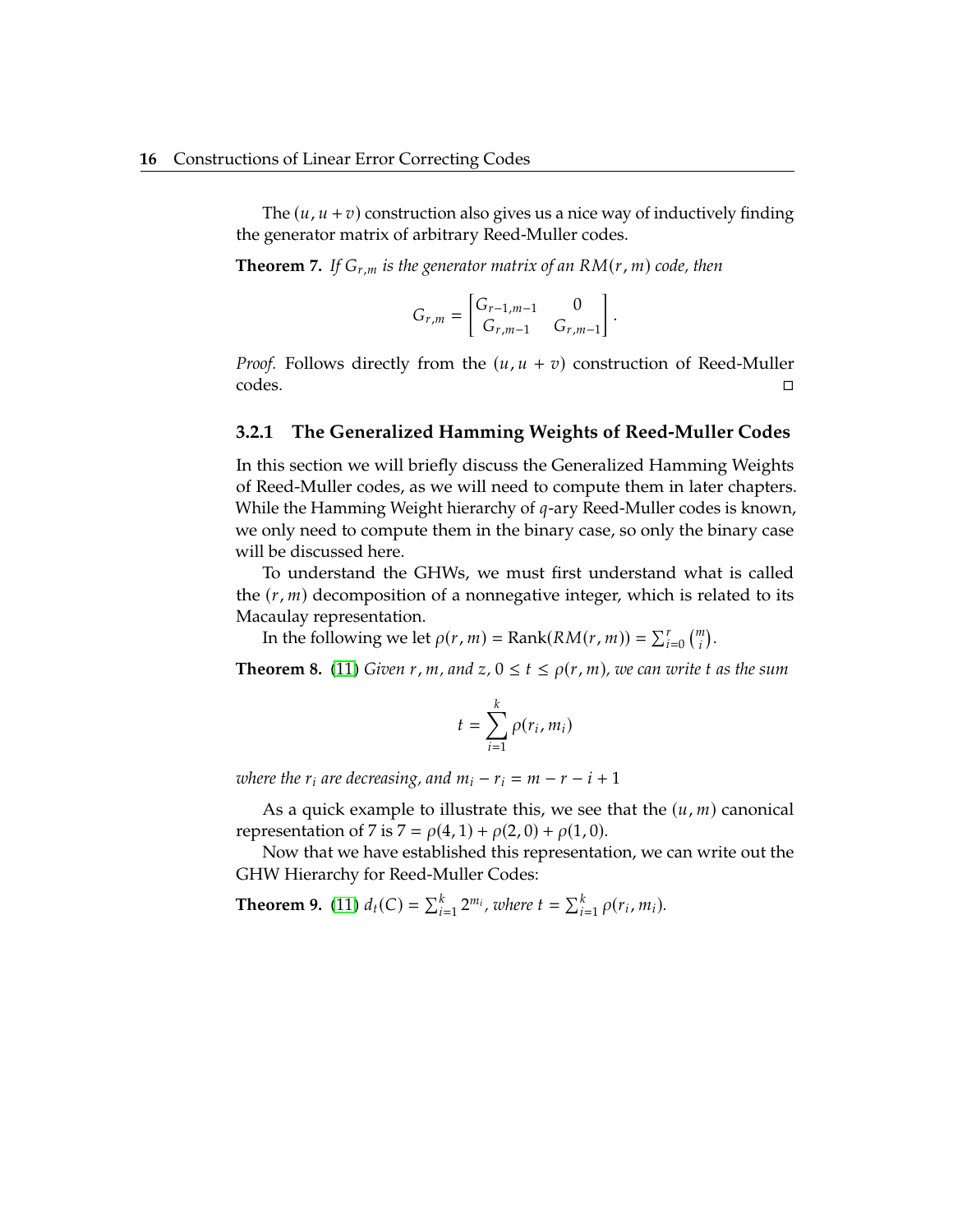## <span id="page-29-0"></span>**Chapter 4**

# **The Generalized Covering Radius**

## <span id="page-29-1"></span>**4.1 The Generalized Covering Radii of Error Correcting Codes**

### **4.1.1 Definitions**

In this section we will state each of the definitions of the  $t$ -th generalized covering radius introduced in [\(3\)](#page-53-0) and prove they are equivalent. We will start with the following definition:

<span id="page-29-2"></span>**Definition 15.** Let C be an  $[n,k]$  code over  $\mathbb{F}_q$  with parity check matrix H. Then *for every*  $t \in \mathbb{N}$  *we define the t-th generalized covering radius,*  $R_t(C)$ *, to be the minimal integer r* such that for any set of vectors  $S = \{s_1, s_2, ..., s_t | s_i \in \mathbb{F}_q^{n-k} \}$ ,  $\overline{a}$ *there exist some*  $r$  *columns of*  $H$ *, indexed by*  $I \in \binom{[n]}{r}$ *, such that*  $S \subseteq \langle H_I \rangle$ .

This brings us to our second definition:

<span id="page-29-3"></span>**Definition 16.** Let C be an  $[n,k]$  code over  $\mathbb{F}_q$  with parity check matrix H. Then for *every*  $t \in \mathbb{N}$  *we define the*  $t$ -th generalized covering radius,  $R_t(C)$ , to be the minimal  $integer r such that for every  $v_1, v_2, ..., v_t \in \mathbb{F}_q^n$ , there exist codewords  $c_1, c_2, ..., c_t$$ and  $I \in \binom{[n]}{r}$  such that  $\text{supp}(v_i - c_i) \subseteq I$  for all  $i \in [t]$ *.* 

We now prove these definitions equivalent:

*Proof.* We begin from Definition [15.](#page-29-2) Let  $v_1$ , ...,  $v_t$  be arbitrary column vectors of a matrix  $\tilde{V} \in \mathbb{F}_q^{t \times n}$ , and let  $S = HV^T$ . Since *H* is full rank, *S* is also arbitrary. Let  $r = R(S)$  be the minimal number such that  $I \in \binom{[n]}{r}$  is a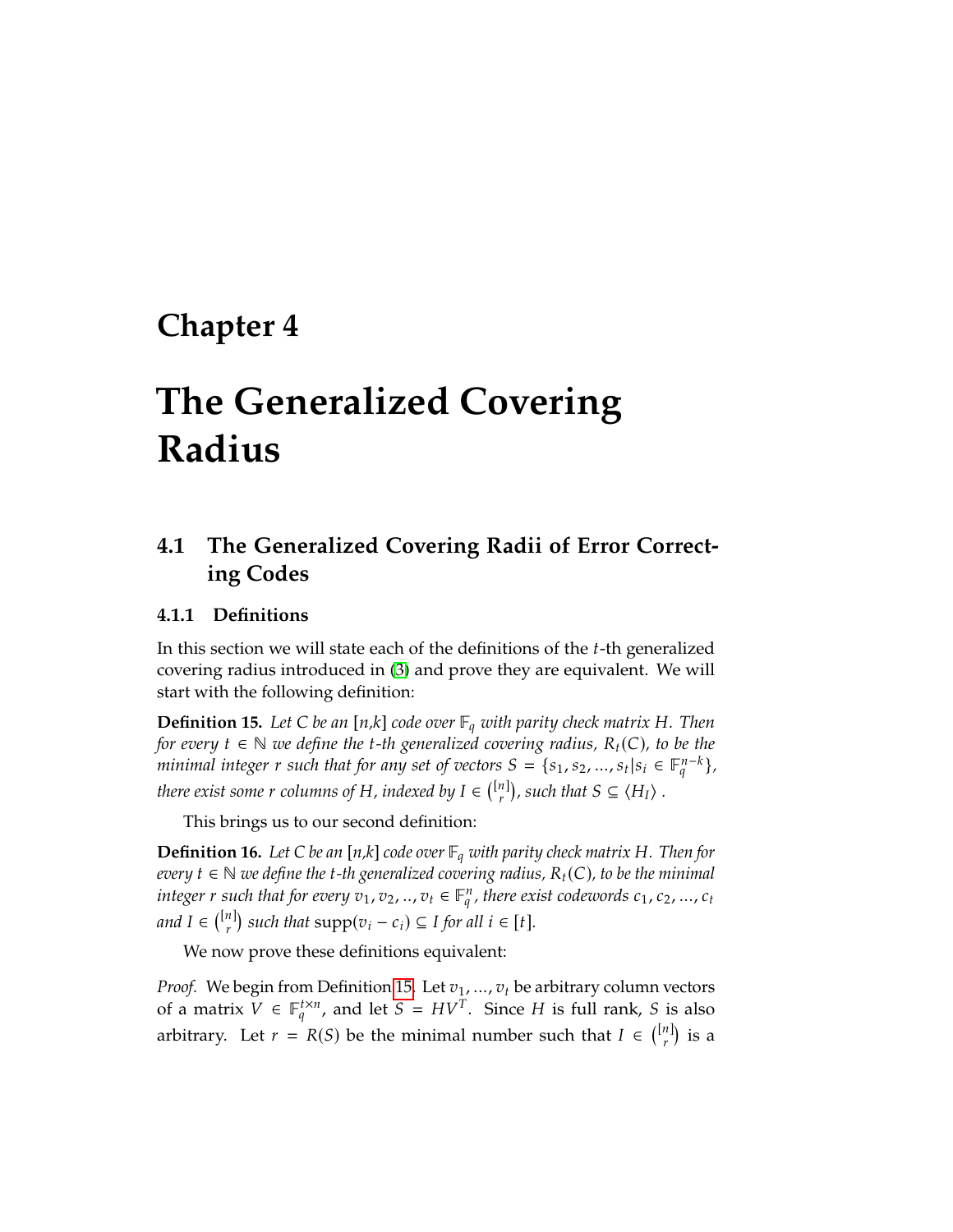minimal set of columns of H such that  $S \subseteq \langle H_I \rangle$ . Then for each column  $s_i \in S$  there is some vector  $e_i$  such that  $\text{supp}(e_i) \subset I$  and  $He_i = s_i$ . Then  $\text{supp}(e_i) \subset He_i = H_i$ . We can write that  $e_i = \pi_i - e_i$ , where  $e_i$  is a codeword of the since  $He_i = Hv_i$ , we can write that  $e_i = v_i - c_i$ , where  $c_i$  is a codeword of the code  $C_{i}$ . Let  $R'(V) = |V| \leq R(V)$  and  $R'(V) = r - R(S) - R(HV)$ code C. Let  $R'(V) = |\bigcup_i \text{supp}(e_i)|$  Notice that  $R'(V) = r = R(S) = R(HV)$ .<br>Furthermore, from Definition 15,  $R_1(C) = \max_i R(S)$ . Since the linear Furthermore, from Definition 15,  $R_t(C) = \max_S R(S)$ . Since the linear Furthermore, from Definition [15,](#page-29-2)  $R_t(C) = \max_S R(S)$ . Since the linear map  $H : \mathbb{F}^{n \times t} \to \mathbb{F}^{(n-k) \times t}$  (mapping V to S) is onto then may  $R'(V)$ . map  $H : \mathbb{F}_q^{n \times t} \to \mathbb{F}_q^{(n-k) \times t}$  (mapping V to S) is onto, then  $\max_V R'(V) =$ <br>max $_2 R(HV) = \max_{S} R(S) = R(G)$ , so since  $\max_V R'(V)$  is the number  $\max_{S} R(HV) = \max_{S} R(S) = R_t(C)$ , so since  $\max_{V} R'(V)$  is the number<br>doscribed in Definition 16, then this is equivalent to  $R_t(C)$ described in Definition [16,](#page-29-3) then this is equivalent to  $R_t(C)$ .

We now introduce a more formal version of this definition, for which we first define a new metric on the space of matrices  $\mathbb{F}_q^{t \times n}$ . The *t*-weight of a matrix  $V \in \mathbb{F}_q^{t \times n}$  is defined to be  $wt^{(t)}(V) = |\bigcup_i \text{supp}(v_i)|$ . Notice that for  $t = 1$  this is just the Hamming weight. Then the *t*-distance between two matrices  $V$ ,  $V'$  is just  $d^{(t)}(V, V') = \tau u^{(t)}(V, V')$ . We see then define a *t*-ball matrices  $V$ ,  $\hat{V}'$  is just  $d^{(t)}(V, V') = wt^{(t)}(V - V')$ . We can then define a *t*-ball<br>of radius *r* contored at a matrix  $V$ ,  $R^{(t)}(V)$  as the set of all matrices  $V'$  such of radius *r* centered at a matrix *V*,  $B^{(t)}(V)$ , as the set of all matrices *V'* such that  $d^{(t)}(V, V') < r$ . We can now introduce a now definition: that  $d^{(t)}(V, V') \leq r$ . We can now introduce a new definition:

**Definition 17.** Let C be an  $[n, k]$  linear code over  $\mathbb{F}_q$ . Then we define the t-th *generalized covering radius of* <sup>𝐶</sup>*,* <sup>𝑅</sup>𝑡(𝐶)*, to be the minimal integer* <sup>𝑟</sup> *such that* <sup>𝑡</sup>*-balls of radius r centered at matrices*  $C^t = [c_1, ..., c_t]^T \in \mathbb{F}_q^{t \times n}$ ,  $c_i \in C$ , that is, matrices where all row vectors are codewords in C, covers  $\mathbb{F}_q^{\sharp \times n}$ . We now prove that this<br>definition is equivalent to the previous one *definition is equivalent to the previous one.*

*Proof.* Let C be a code with *t*-th generalized covering radius *r*. Consider an arbitrary matrix  $V \in \mathbb{F}_q^{t \times n}$ . Then we know from Definition [15](#page-29-2) that we can find a matrix with codewords as rows  $C^t$  such that for each row  $e_i, 0 \le i < t$  in<br> $V, C^t$  for some  $I = \binom{[n]}{k}$  supp $(e_i) \subseteq I$ . Then it follows that  $|I|$  supp $(e_i)| \le r$ .  $V - C^t$ , for some  $I = \binom{[n]}{r}$ , supp $(e_i) \subseteq I$ . Then it follows that  $|\bigcup_i \text{supp}(e_i)| \leq r$ , and by the minimality of r there is some matrix V such that  $|\bigcup_i \text{supp}(e_i)| = r$ , and there is no matrix  $C^t$  that makes  $|\bigcup_i \text{supp}(e_i)|$  smaller. By the definition of our *t*-th distance metric, for all *V*,  $d(V, C^t) \le r$  for some  $C^t$ , and for some  $V/d(V, C^t) > r$  for all  $C^t$ . Thus, *r* is the minimal integer such that radius *r V*,  $d(V, C^t) \ge r$  for all  $C^t$ . Thus, *r* is the minimal integer such that radius *r* the last reduced at the  $C^t$  cover  $\mathbb{R}^{n \times t}$ . *t*-balls centered at the  $C^t$  cover  $\mathbb{F}_q^{n \times t}$ . Видео в село в последници с применени с применени с применени с применени с применени с применени с применен<br>С применени с применени с применени с применени с применени с применени с применени с применени с применени с

We now move to our final definition:

**Definition 18.** Let C be an  $[n, k]$  linear code over  $\mathbb{F}_q$  with generator matrix G. *Then we define the t-th generalized covering radius of*  $C$ *,*  $R_t(C)$ *, as simply the* standard covering radius of C', where C' is the code with generator matrix G over<br>E  $\mathbb{F}_{q^t}$ 

 $\overline{a}$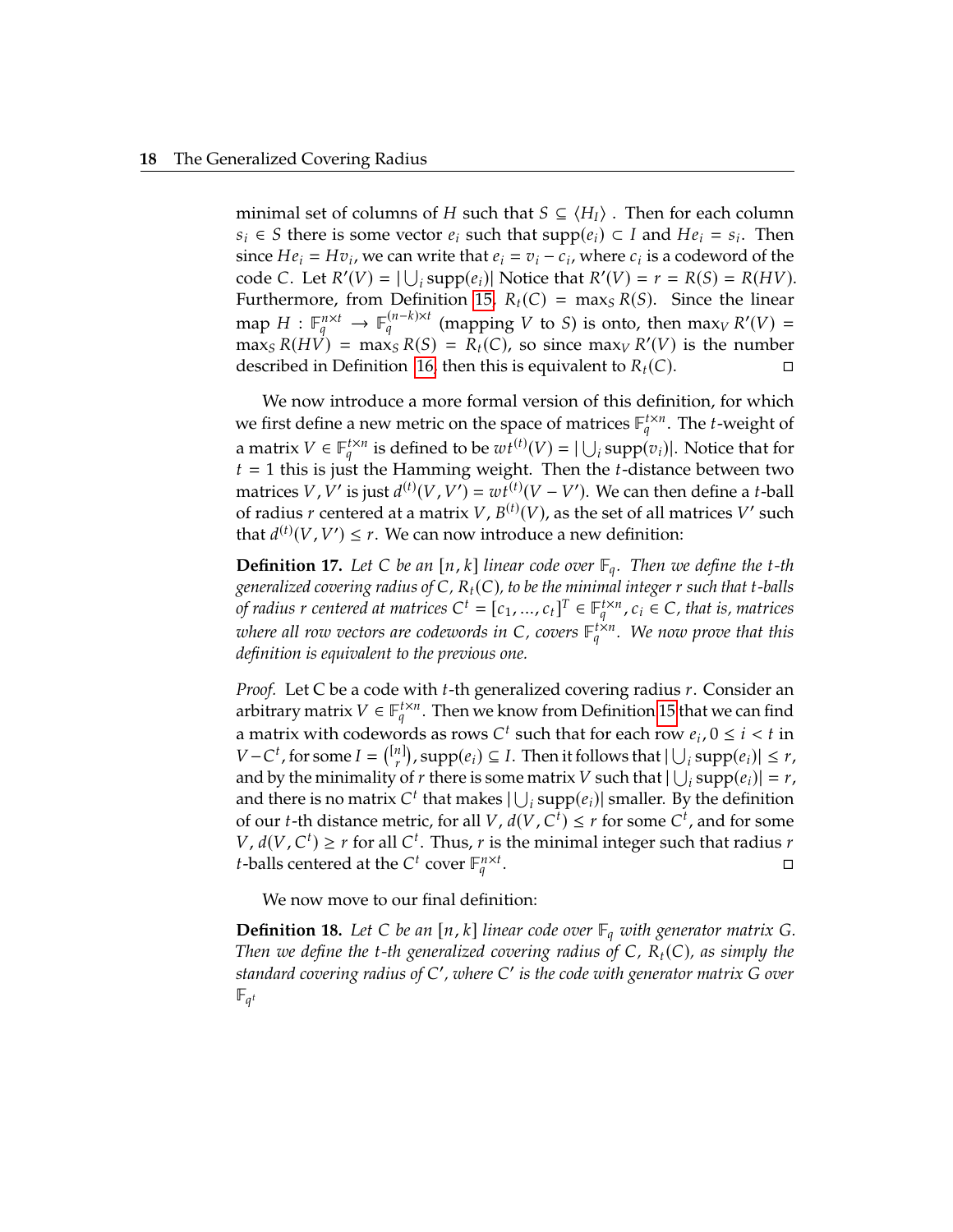*Proof.* We know there is an isomorphism  $\Phi$  from  $\mathbb{F}_{q^t} \to \mathbb{F}_q^t$ , and so there is also an isomorphism  $\Phi : \mathbb{F}_q^{t \times n} \to \mathbb{F}_{q^{t}}^n$  defined by appling  $\phi$  to each column of V element-wise. So we can think of  $V \in \mathbb{F}_q^{n \times t}$  as a vector  $\Phi(V) =$  $(v_1, v_2, ... v_n) \in F_{q^t}^n$ . Then we see that the *t*-distance between two matrices q.  $d^{(t)}(V, V')$  is equivalent to the Hamming distance (or 1-distance) between<br>their images in  $\mathbb{F}^n$ . That is  $d^{(t)}(V, V') = d^{(1)}(d^{(V)})$  ( $d^{(V')}$ ). Furthermore, we their images in  $\mathbb{F}_{q^t}^n$ . That is,  $d^{(t)}(V, V') = d^{(1)}(\Phi(V), \Phi(V'))$ . Furthermore, we know that matrices with codewords from the code  $C$  are just codewords<br>in  $C'$  so it follows directly from the provious definition that the covering in C', so it follows directly from the previous definition that the covering<br>radiius of  $C'$ ,  $P_C(C')$  is equivalent to  $P_C(C)$ radiius of C',  $R_1(C')$ , is equivalent to  $R_t(C)$ .

We now briefly turn our attention to the effect of basic code operations on the *t*-th generalized covering radius of the code. It is easy to show that for the operations of code puncturing, code extension,  $(u, u + v)$  construction, and direct sum, the *t*-th generalized covering radius has the same properties as the generalized covering radius. It is known that if  $C$  is a code, with  $C$  it's code puncturing and  $\overline{C}$  it's code extension,  $R_1(C*) = R_1(C)$  or  $R_1(C) - 1$ , and  $R_1(C) = R_1(C)$  or  $R_1(C) + 1$ . The same is true of the *t*-th generalized covering radius, that is,  $R_t(C*) = R_t(C)$  or  $R_t(C) - 1$ , and  $R_1(\overline{C}) = R_t(C)$  or  $R_t(C) + 1$ . Furthermore, if  $C_1$ ,  $C_2$  are codes and  $C = \{(u, u + v), u \in C_1, v \in C_2\}$ , then  $R_t(C) \leq R_t(C_1) + R_t(C_2)$ . Lastly, if  $C = C_1 \bigoplus C_2$ , the direct sum of  $C_1$  and  $C_2$ , then  $R_t(C) = R_t(C_1) + R_t(C_2)$  is The proof is pearly identical for all theorems. then  $R_t(C) = R_t(C_1) + R_t(C_2)$  is The proof is nearly identical for all theorems, and will be presented only for the code puncturing:

*Proof.* Let C be an [ $n$ ,  $k$ ] linear code with generator matrix G over  $\mathbb{F}_q$  and  $C_t$ be the code with the same generator matrix but over  $\mathbb{F}_{q^t}$ . Then the generator matrices for the gode nuncturings of  $G$  and  $G$  are identical. It follows that matrices for tbe code puncturings of  $C^*$  and  $C_t^*$  are identical. It follows that  $R_t(C^*) = R_1(C^*) = R_1(C_t)$  or  $R_1(C_t) = 1$ .  $R_t(C*) = R_1(C_t*) = R_1(C_t)$  or  $R_1(C_t) - 1$ .

The theorems for the other three operations can be proven with a nearidentical proof.

We will now prove that the  $t$ -th generalized covering radius of any Hamming code is  $t$ .

**Definition 19.** *A* Hamming code is a  $[2^r - 1, 2^r - r - 1]$  *linear code. It is a perfect* code *zuith copering radius* 1 *code with covering radius 1.*

**Theorem 10.** [\(3\)](#page-53-0) Let H be an [n, k] Hamming code. Then  $R_t(C) = \min(t, n - k)$ .

*Proof.* Let C be an  $[n, k]$  Hamming code and H its parity check matrix. Recall that the parity check matrix *H*, which is of size  $(n - k) \times 2^{(n-k)} - 1$  contains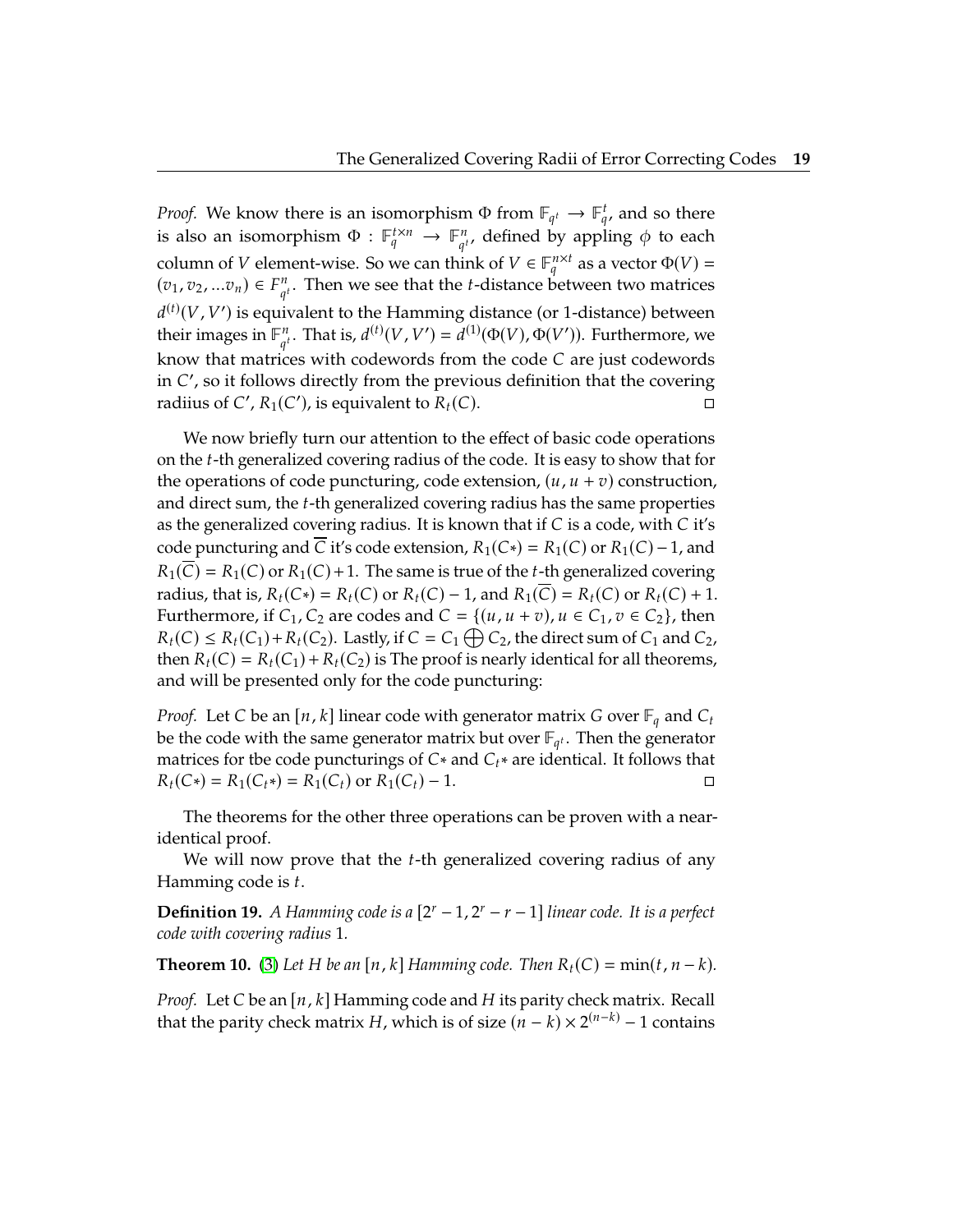every possible nonzero column vector. For any  $t \leq (n - k)$ , we can then choose *t* linearly independent columns of *H* as our  $S = s_1, s_2, ... s_t$  as defined in [15.](#page-29-2) Since  $dim(S) = t$ , then clearly for any  $H_I$ ,  $I \in \binom{[n]}{r}$ , where  $S\langle H_I \rangle$ ,  $r \ge t$ , meaning t is a lower bound on  $R(G)$ . Since t is an upper bound on the meaning *t* is a lower bound on  $R_t(C)$ . Since *t* is an upper bound on the concretized covering radius (due to subadditivity and the fact that  $R_t(C) = 1$ generalized covering radius (due to subadditivity and the fact that  $R_1(C) = 1$ , it follows that  $R_t(C) = t$ . it follows that  $R_t(C) = t$ .

### <span id="page-32-0"></span>**4.2 A new bound on the generalized covering radius**

One of the primary findings of this thesis is that Theorem [4](#page-23-0) can be extended to a new bound for the generalized covering radius, which we denote  $U_t(C)$ :

**Theorem 11.** Let C be a code satisfying the chain condition with t-th generalized *covering radius*  $R_t(C)$  *and generalized Hamming weights*  $d_1, d_2, ..., d_k$ . Then

$$
R_t(C) \leq n - \sum_{r=1}^k \left\lceil \frac{d_r - d_{r-1}}{q^t} \right\rceil = U_t(C).
$$

*Proof.* To prove this theorem, we will use the fact that  $R_t(C)$  is the covering radius of code generated by the generator matrix of C over  $\mathbb{F}_q^t$ , which we<br>denote C<sup>t</sup>. Therefore, Theorem 4 will ovtend to *B* (C) if C<sup>t</sup> both estiglies the denote  $C^t$ . Therefore, Theorem [4](#page-23-0) will extend to  $R_t(C)$  if  $C^t$  both satisfies the chain condition and has the same concratized Hamming weights as  $C$ chain condition and has the same generalized Hamming weights as C.

We first prove that  $C_t$  has the same generalized Hamming weights as C. To prove this, let  $d_r$  be the r-th generalized Hamming weight of C and  $d_r^t$  be the r-th generalized Hamming weight of  $C^t$ . We first note that because  $\mathbb E$  is a *r*-th generalized Hamming weight of  $C^t$ . We first note that because  $\mathbb{F}_q$  is a<br>subfield of  $\mathbb{F}^t$  every codeword in C naturally embods into a codeword of  $C^t$ subfield of  $\mathbb{F}_q^t$ , every codeword in C naturally embeds into a codeword of  $C^t$ .<br>Romember that  $d(G) = fmin[\text{sum}(D)] \cdot D$  is an redimensional subsede of C Remember that  $d_r(C) = \{\min |\text{supp}(D)| : D \text{ is an } r\text{-dimensional subcode of } C \}.$ <br>The basis for this r-dimensional subcode therefore also exists in  $C^t$  and basis The basis for this *r*-dimensional subcode therefore also exists in  $C<sup>t</sup>$  and has the same support, and so it follows that  $d<sup>t</sup> < d$ the same support, and so it follows that  $d_t^t \leq d_t$ .<br>Now to show that  $d_t = d_t^t$ , we must just she

Now to show that  $d_r = d_r^t$ , we must just show that  $d_r^t \geq d_r$ . To see this, consider that  $\mathbb{F}_{q^t}$  is isomorphic to  $\mathbb{F}_q^t$  since both are isomorphic to the dimensional vector graces over  $\mathbb{F}_q$ . Therefore, we can view sedewards in *t*-dimensional vector spaces over  $\mathbb{F}_q$ . Therefore, we can view codewords in  $C^t$ , which are vectors in  $\mathbb{F}^n$ , as elements of  $\mathbb{F}^{\{X\}}$ , that is  $f \times g$  matrices even  $C^t$ , which are vectors in  $\mathbb{F}_{q^t}^n$  as elements of  $\mathbb{F}_q^{t \times n}$ , that is,  $t \times n$  matrices over  $\overline{\phantom{a}}$  $\mathbb{F}_q$ . If  $c \in \mathbb{C}^t$ , then

$$
supp(c) = \bigcup_{i=1}^{t} supp(c^i)
$$

where the  $c^i$  are the rows of  $c$  when  $c$  is viewed as a matrix. Furthermore, the rows of  $c$  are codewords of  $C$ . It follows that  $|\text{sum}(c)| > |\text{sum}(c^i)|$ the rows of  $c$  are codewords of  $C$ . It follows that  $|\text{supp}(c)| \ge |\text{supp}(c^i)|$ .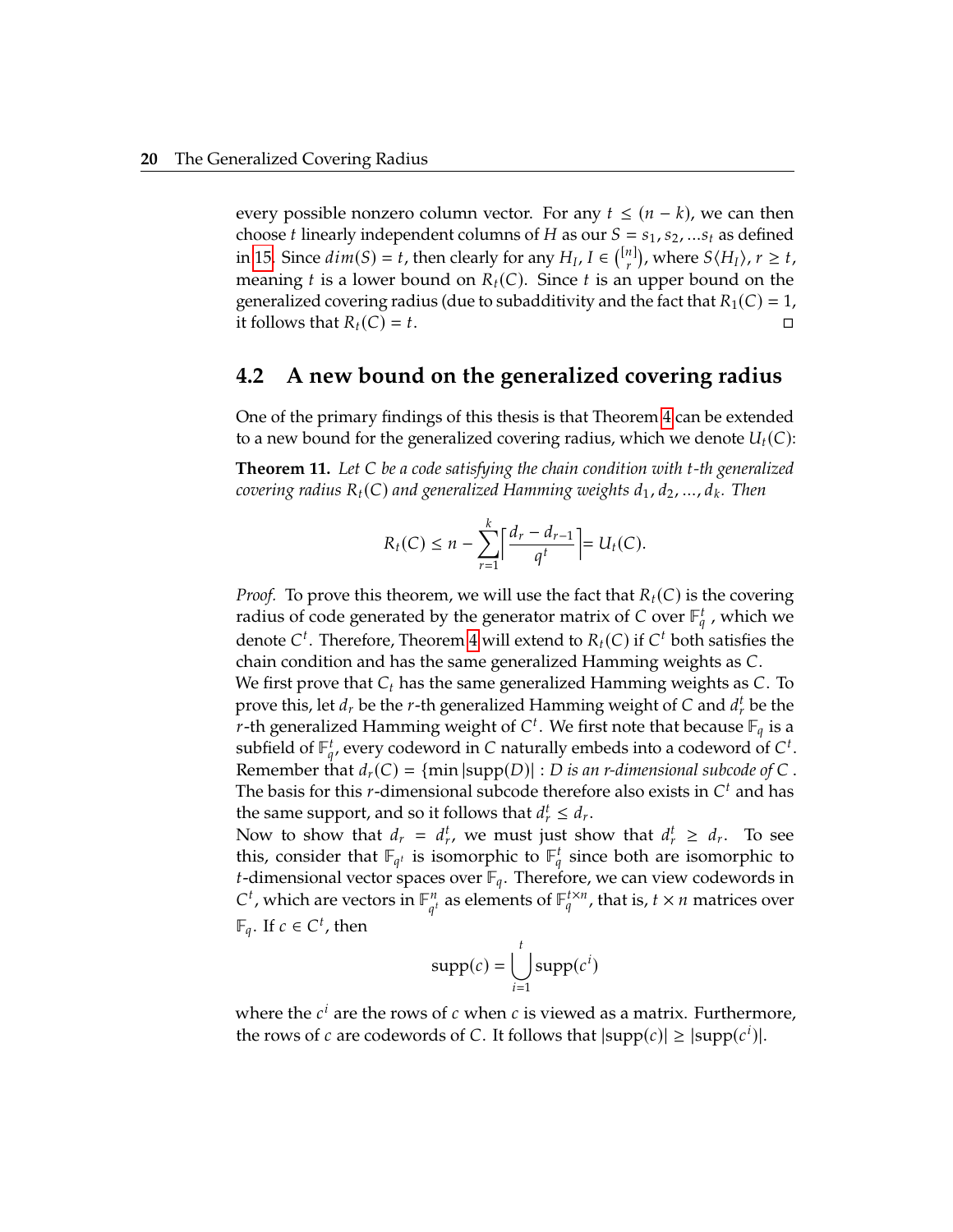It follows immediately that for any basis of an  $r$ -dimensional subcode of  $C^t$ ,  $\{u_1, ..., u_r\}$ , we can always choose rows of the  $u_i$  which are linearly independent and personal This is because the concretized Hamming weight independent and nonzero. This is because the generalized Hamming weight hierarchy is strictly increasing as we see in Theorem 1 of [\(11\)](#page-54-1), so every  $u_i$  must have a row with a new nonzero coordinate. Our chosen rows form a subcode of C with support of magnitude less than or equal to the original subcode. Since  $d_r$  and  $d_r^t$  are the magnitudes of the supports of such subcodes, it follows that  $d \leq d_t^t$ . Therefore  $d = d_t^t$ follows that  $d_r \leq d_r^t$ . Therefore  $d_r = d_r^t$ .<br>It immodiately follows that since

It immediately follows that since  $d_r = d_r^t$ ,  $C^t$  also satisfies the chain dition. Why? Because we can use the exact same codewords in  $C^t$  that condition. Why? Because we can use the exact same codewords in  $C<sup>t</sup>$  that<br>were used to satisfy the chain condition in  $C<sup>t</sup>$  We can do this because the were used to satisfy the chain condition in C. We can do this because the embedding of a vector in  $F_q^n$  in  $F_{q^t}^n$  has the same support as the original vector, and since the emebeddings of the codewords of  $\overline{C}$  are codewords in  $\overline{C}^t$  the result follows 𝐶  $^t$ , the result follows.

Upon some exploration, this bound has proven to be better, both asymptotically and in many specific cases to the bounds derived in [\(4\)](#page-53-1). Since this bound is highly general and can be applied to any code that satisfies the chain condition, there is a huge amount of further analysis that can be done in this regard. Furthermore, there are potentially more results in [\(7\)](#page-53-5) that can be applied to improve the above bound, such as for codes which partially satisfy the chain condition.

### <span id="page-33-0"></span>**4.3 A comparison to other known bounds**

It is difficult to compare this bound to other bounds on the generalized covering radius for a few reasons. One is that there aren't that many bounds out there, and the ones that exist all have restrictions on either  $t$ ,  $q$ , or the type of code such as the bounds in [\(3\)](#page-53-0), [\(4\)](#page-53-1). In contrast, the only restriction on  $U_t$  is that the code needs to satisfy the chain condition, which is satisfied<br>by almost all commonly discussed sodes including Rood-Muller MDS, BCH by almost all commonly discussed codes including Reed-Muller, MDS, BCH (partially), Dual Hamming, and extended Golay codes as discussed in [\(12\)](#page-54-2), [\(7\)](#page-53-5). Specifically in this section we will use computational tools to compare the bounds derived in [\(4\)](#page-53-1) with our new bound. For ease of reference, table 4.1 summarizes the results from [\(3\)](#page-53-0).

One challenge with comparing  $U_t(C)$  with these bounds is that most of them are asymptotic approximations rather than exact bounds. However, we can still compare the bounds' performance asymptotically. In the following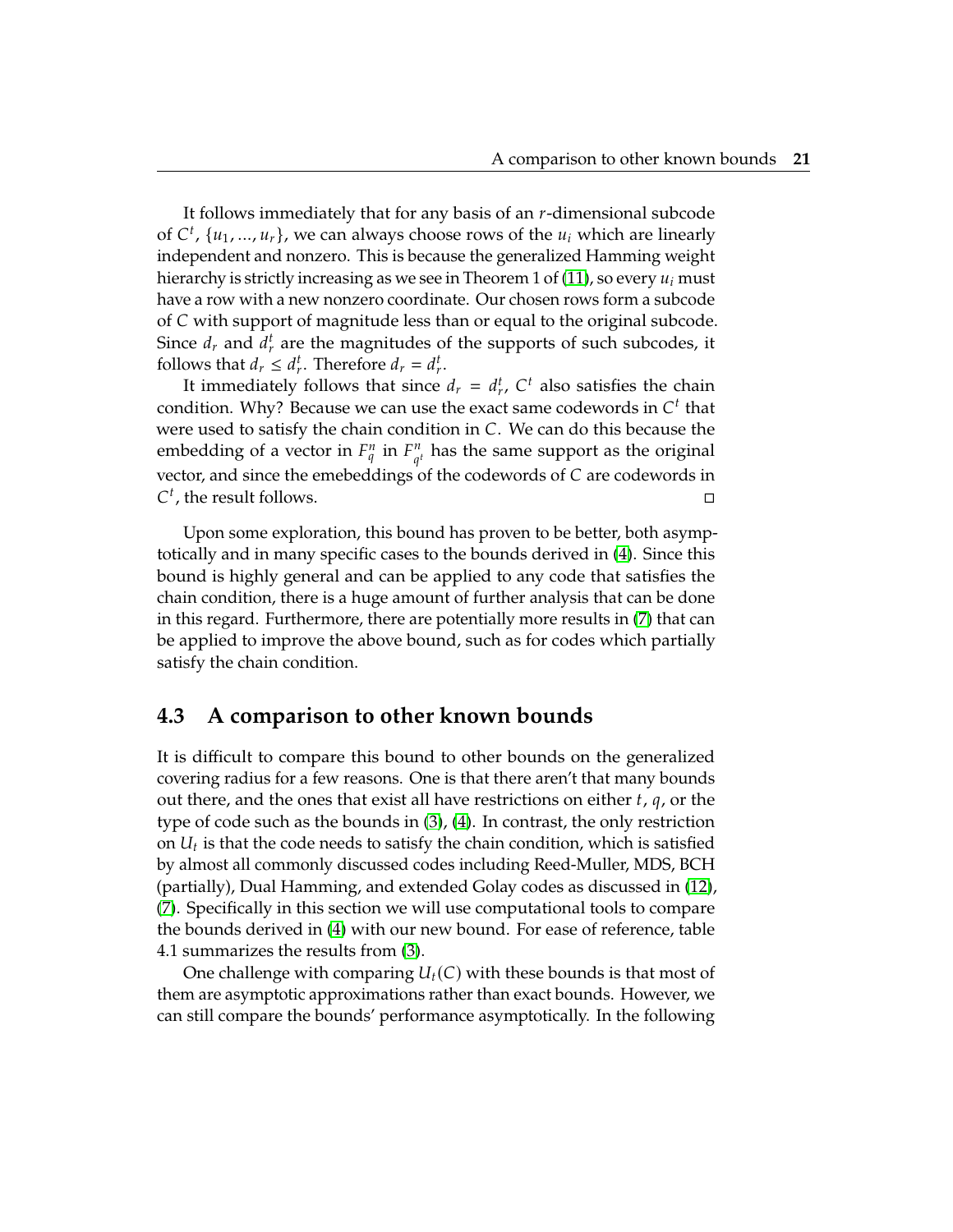<span id="page-34-1"></span>

| $R_t(r, m)$                                                                  | $\frac{r-1}{t}(1+\sqrt{(2)^{r-1}\cdot 2^{m/2}}+O(m^{r-2}))$                                                                                     |  |
|------------------------------------------------------------------------------|-------------------------------------------------------------------------------------------------------------------------------------------------|--|
| $R_t(m-s,m)$                                                                 | $\leq \frac{t}{(s-2)!} \cdot m^{s-2} + O(m^{s-3})$                                                                                              |  |
| $R_t(\alpha m, m)$ , for $0 < \alpha < 1 - \frac{1}{\sqrt{n}}$<br>$\sqrt{2}$ | $\leq (1 - \frac{1}{2^t})2^m - \frac{\sqrt{2^t-1}}{2^t(2+\sqrt{2})} \cdot 2^{m \cdot (1/2 + \alpha \cdot \log_2(1+\sqrt{2}))} \cdot (1 + o(1))$ |  |
| $R_t(\alpha m, m)$ , for $1 - \frac{1}{\sqrt{2}} \le \alpha \le 1/2$         | $-\cdot \frac{1}{\sqrt{(8m\alpha(1-\alpha))}}\cdot 2^{mH_2(\alpha)}$<br>$\leq (1 - \frac{1}{2^{t}})2^{m}$ –                                     |  |
| $R_t(\alpha m, m)$ , for $1/2 \leq \alpha \leq 1$                            | $\overline{t\cdot 4^{H_2(\alpha)}\cdot 2^{mH_2\alpha}\cdot (1+o(1))}$                                                                           |  |
|                                                                              |                                                                                                                                                 |  |

**Table 4.1** Table of upper bounds for Reed-Muller Codes

comparisons, the O terms are ignored, leading to underestimates of the first two bounds and overestimates of the third bound.

### **4.3.1 Comparison with**  $R_t(r, m)$

<span id="page-34-0"></span>

**Figure 4.1** A plot of  $log(U_t(RM(r, 12))/R_t(r, 12))$  for various values of r and t.

We first compare  $U(C)$  with  $R_t(r, m)$ . In all following plots, a negative value means that  $U_t(C)$  takes on a lower value than the bound it is being compared to. For this chart it is especially true because we cannot account for the  $O(m^{r-2})$  term which occurs in the bound  $R_t(r, m)$ . We see that in Figure 4.1 our bound appears to outperform  $R_t(r, m)$  asymptotically as  $t$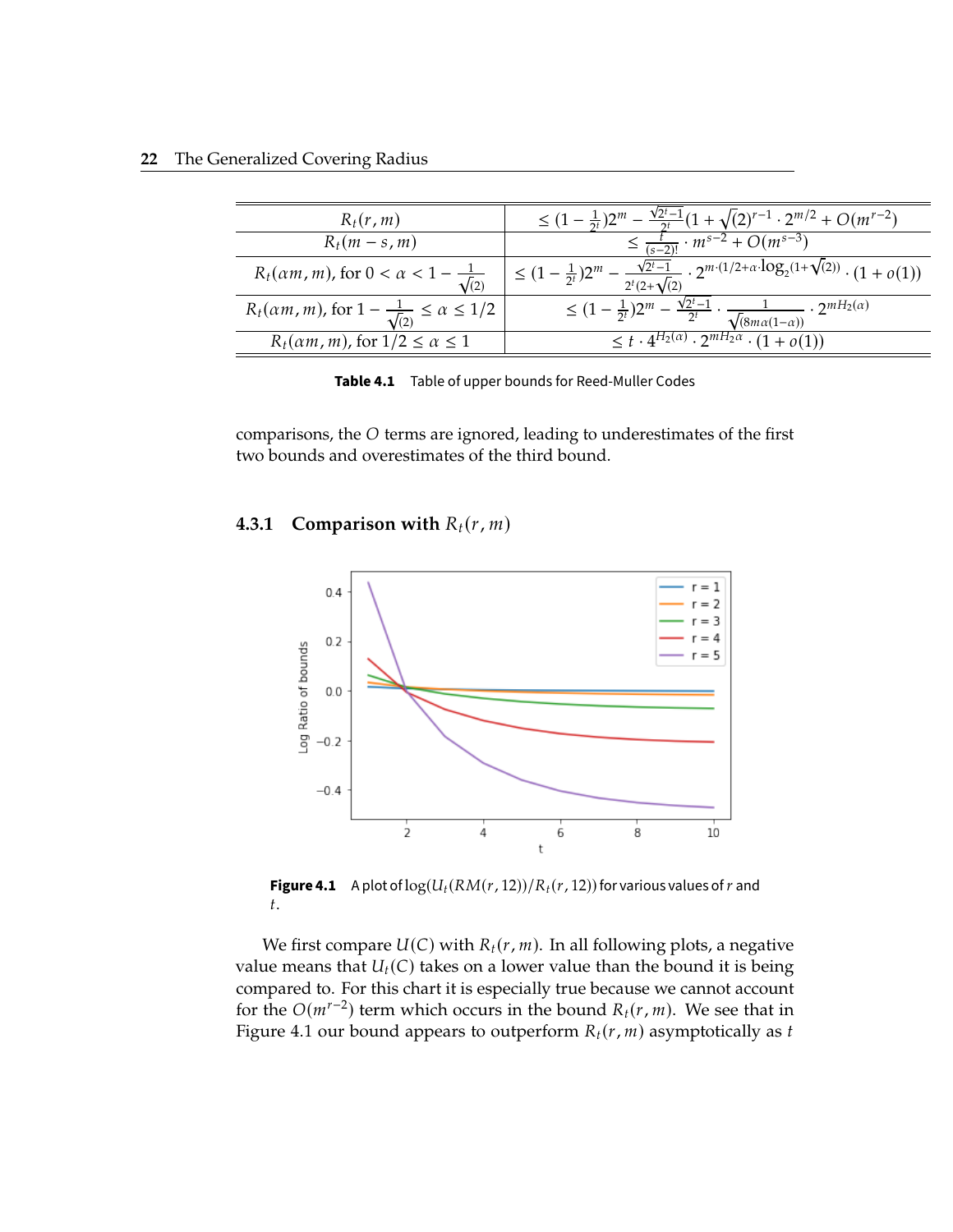gets larger and also as  $r$  gets larger.

However, we can still determine asymptotic performance in  *by fixing*  $r = 5$  and comparing the bounds for various values of  $m$  and  $t$ . We see that for fixed  $r$  and  $t$ , the bounds appear to approach each other as  $m \to \infty$ . Because this bound is exponential in  $m$ , the  $O(m^r)$  term does not matter here. However, our now bound is still an improvement on the old one for a here. However, our new bound is still an improvement on the old one for a variety of values.

<span id="page-35-0"></span>

**Figure 4.2** A plot of  $log(U_t(RM(5,m))/R_t(5,m))$  for various values of m and  $t$ .

Furthermore, in the next chapter we will discuss bounding the generalized covering radius of  $RM(1, m)$  and finding vectors within the bound, so this comparison is highly relevant.

#### **4.3.2 Comparison with**  $R_t(m-s,m)$

We now move on to comparing our new bound with the second bound of Table 4.1.

Interestingly, for this bound we find that while  $U_t$  is an improvement for values of m (so when s is large relative to m for fixed s  $R_1(m-\varepsilon, m)$  is low values of  $m$  (so when  $s$  is large relative to  $m$ , for fixed  $s R_t(m - s, m)$  is clearly better asymptotically as  $m \to \infty$ . However, we also see that for fixed s and  $m$ ,  $U_t$  outperforms as  $t$  gets larger.

Perhaps unsurprisingly, we see that when  $m$  is fixed and  $s$  is increased,  $U_t$  performs better than  $R_t(m - s, s)$ .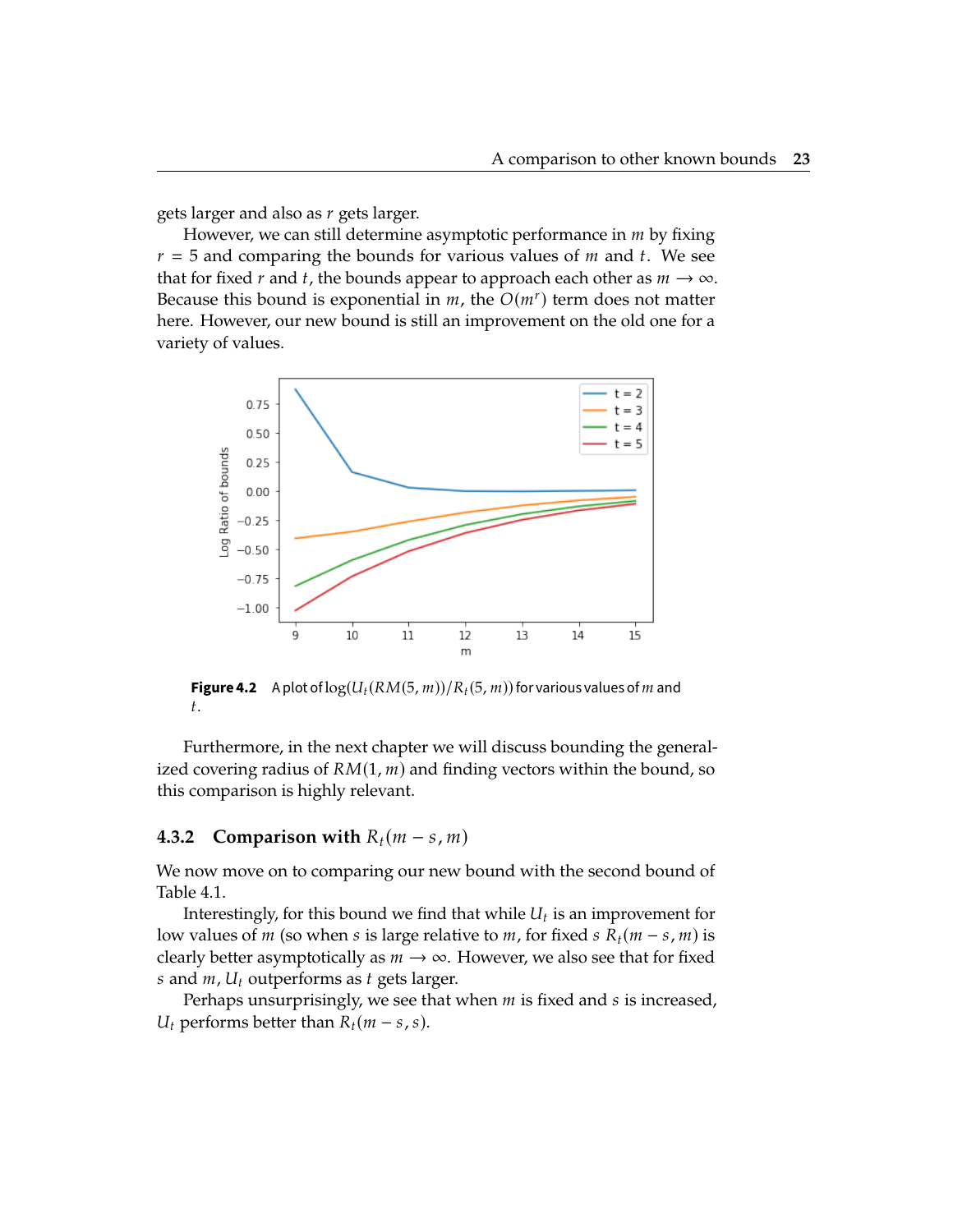<span id="page-36-0"></span>

**Figure 4.3** A plot of  $log(U_t(RM(1,m))/R_t(1,m))$  for various values of m and t.

### **4.3.3 Comparison with**  $R_t(\alpha m, m)$

In this section we will compare  $U_t$  with the last 3 upper bounds of table 4.1 for  $R_t(\alpha m, m)$  that are given for various values of  $\alpha$ . We will consider each as  $\alpha$  changes and as  $m$  changes.

Interestingly, when  $s$  is small and fixed,  $R_t$  performs better significantly than  $U_t$  asymptotically. Furthermore, we see that when  $\alpha \geq 1 - 1/\sqrt{2}$ ,<br>*U*, appears to be asymptotically better in  $\alpha$ , and of course in all cases *U*,  $U_t$  appears to be asymptotically better in  $\alpha$ , and of course in all cases  $U_t$ appears to be asymptotically better in  $t$ . Interestingly,  $U_t$  appears to perform significantly better than  $R_t$  when  $\alpha \geq 0.5$ , taking on values 3-5 orders of magnitude smaller than  $R_t$ .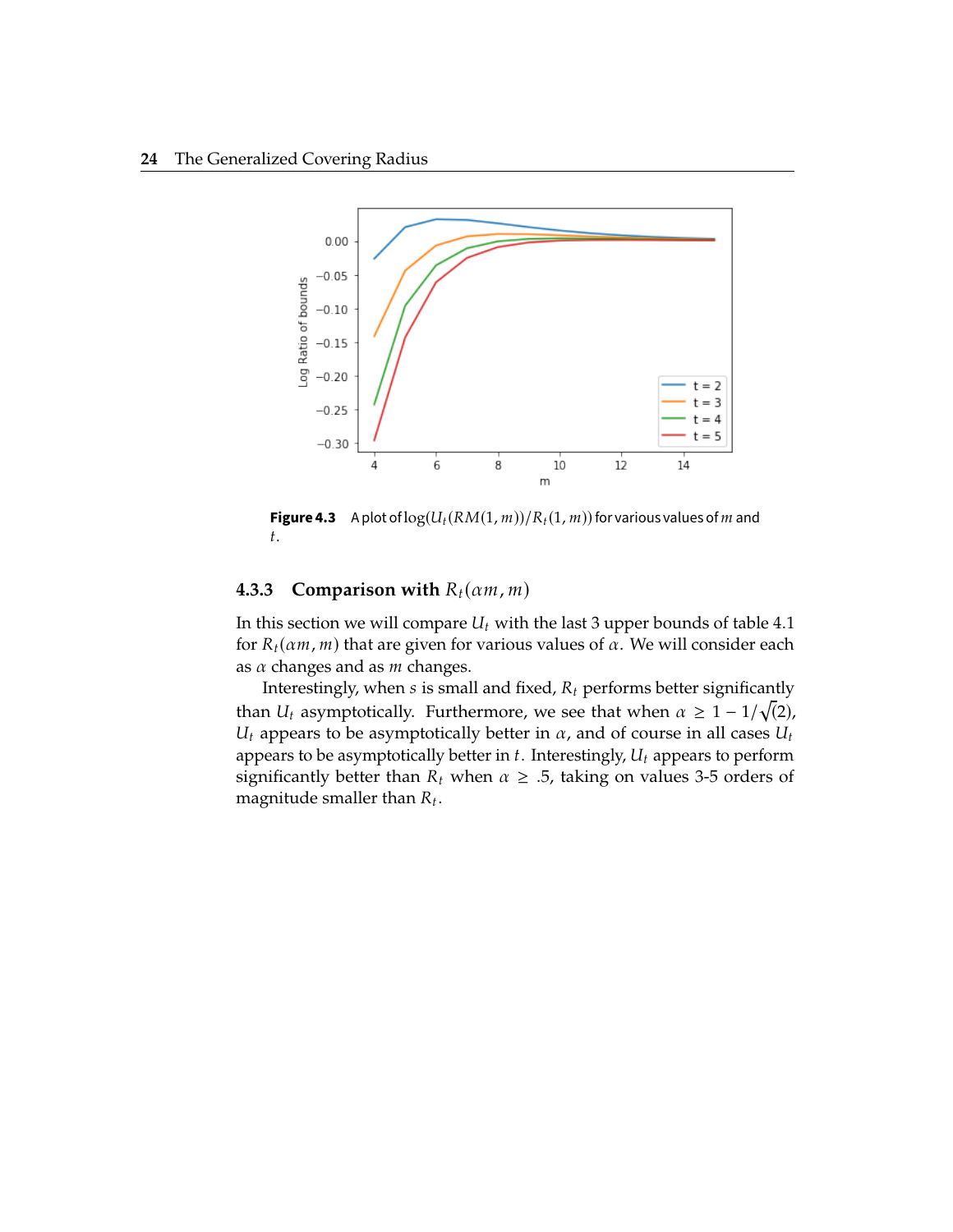<span id="page-37-0"></span>

**Figure 4.4** A plot of  $log(U_t(RM(m-5,m))/R_t(m-5,m))$  for various values of  $m$  and  $t$ .

<span id="page-37-1"></span>

**Figure 4.5** A plot of  $log(U_t(RM(15-s, 15))/R_t(15-s, 15))$  for various values of  $s$  and  $t$ .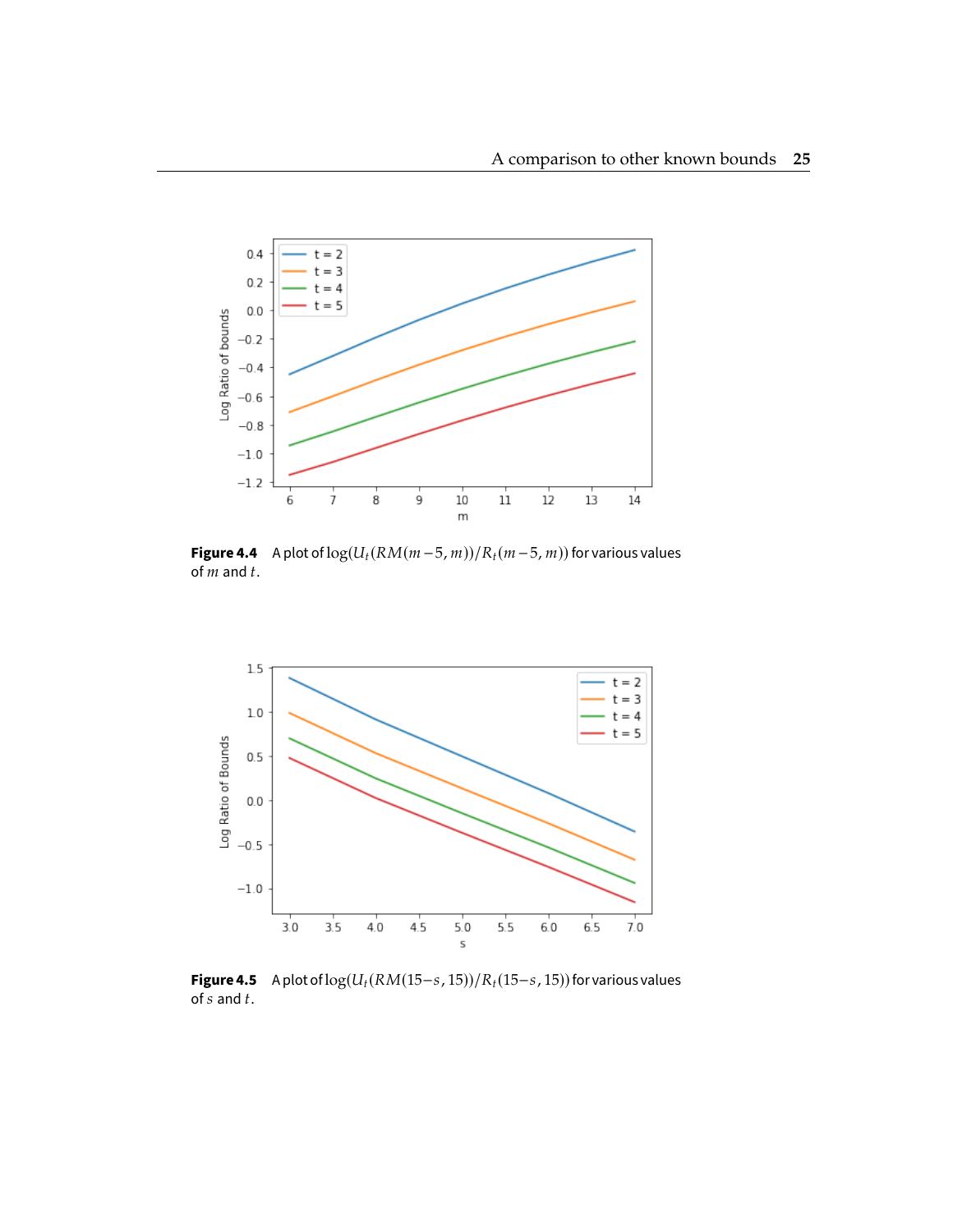<span id="page-38-0"></span>

**Figure 4.6** A plot of  $log(U_t(RM(\alpha\cdot 18, 18))/R_t(\alpha\cdot 18, 18))$  for various values of  $\alpha$  and  $t$ .

<span id="page-38-1"></span>

**Figure 4.7** A plot of  $log(U_t(RM(\alpha \cdot 18, 18))/R_t(\alpha \cdot 18, 18))$  for various values of  $\alpha$  and  $t$ .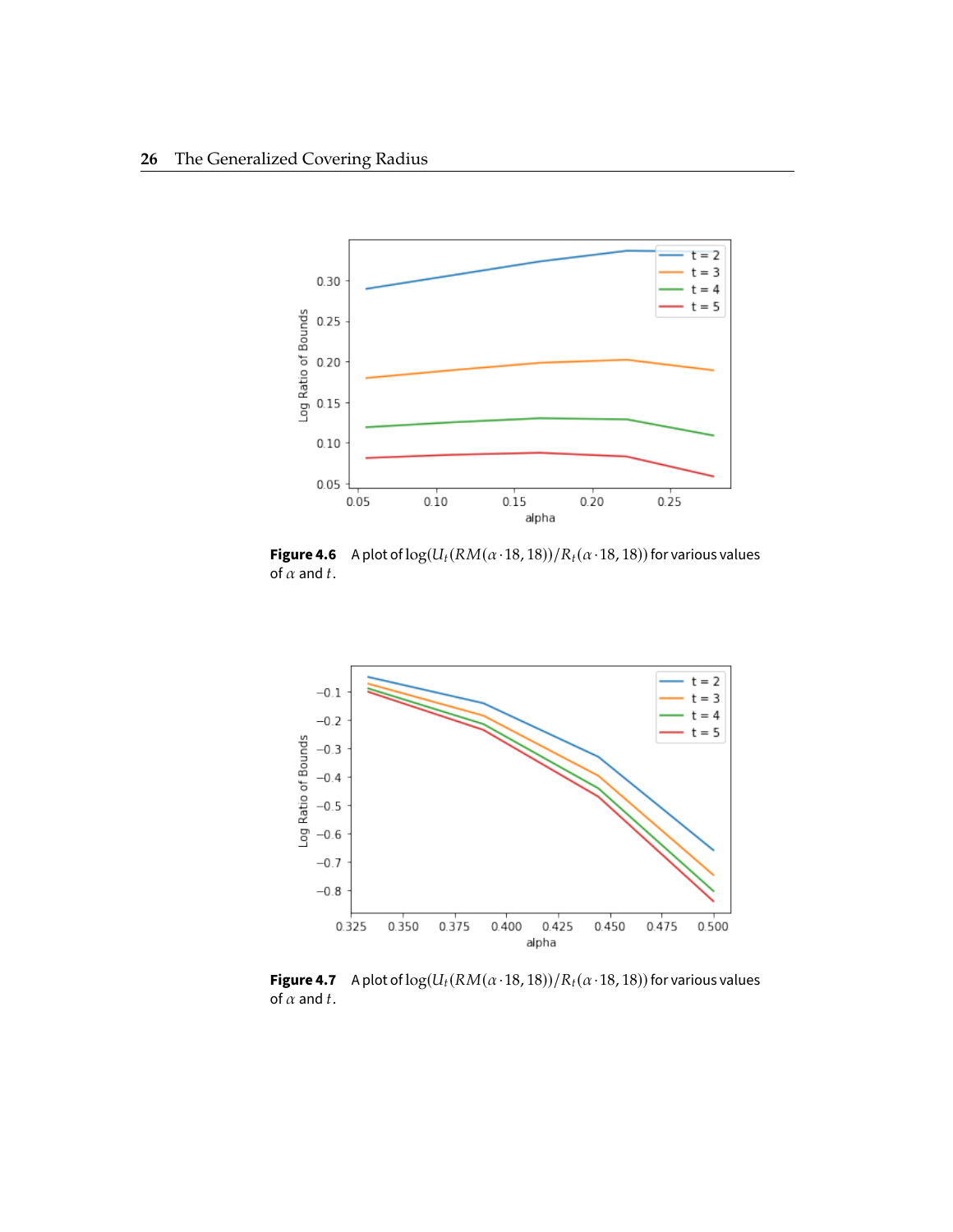<span id="page-39-0"></span>

**Figure 4.8** A plot of  $log(U_t(RM(.5m,m))/R_t(.5m,m))$  for various values of  $m$  and  $t$ .

<span id="page-39-1"></span>

**Figure 4.9** A plot of  $log(U_t(RM(\alpha \cdot 18, 18))/R_t(\alpha \cdot 18, 18))$  for various values of  $\alpha$  and  $t$ .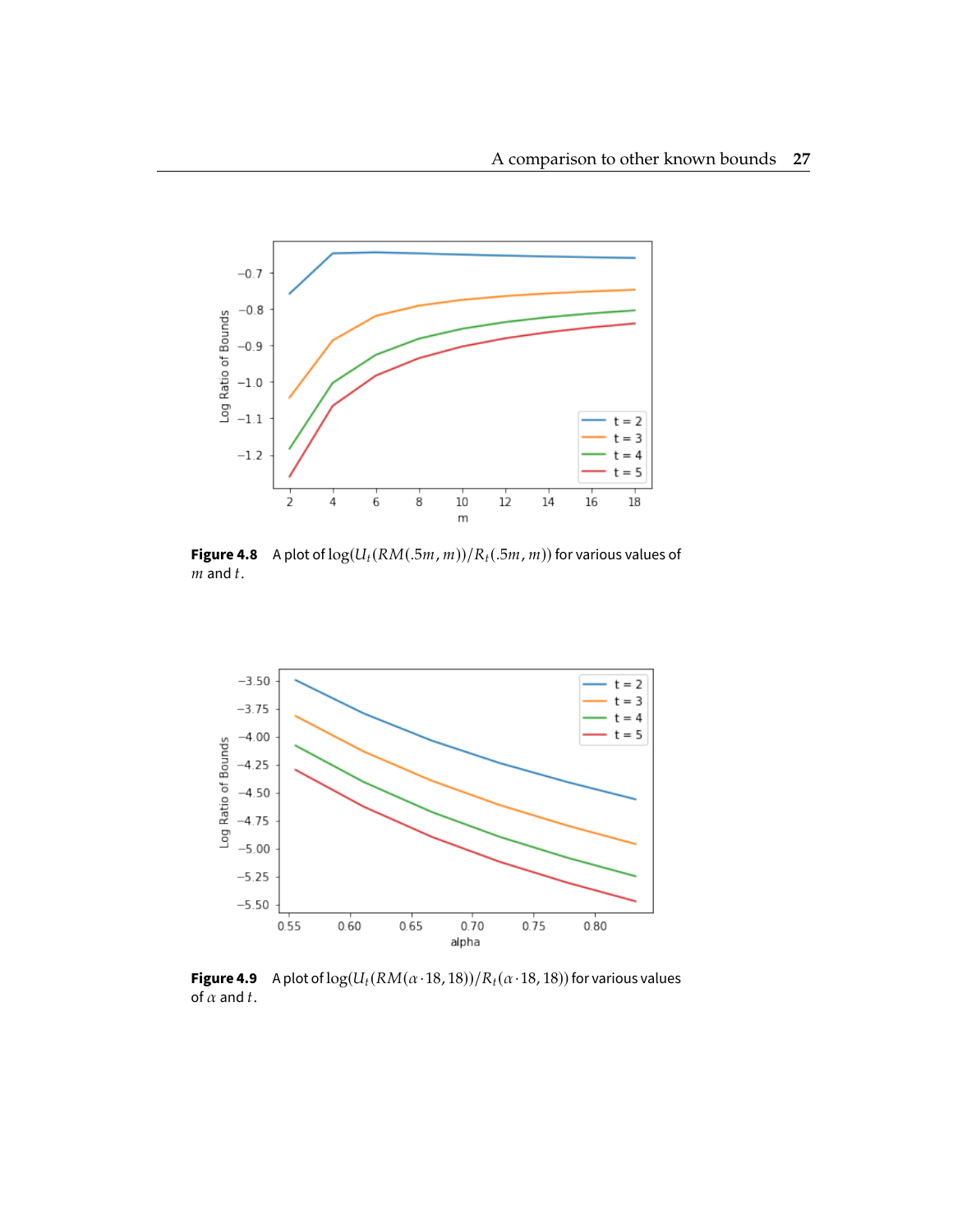<span id="page-40-0"></span>

**Figure 4.10** A plot of  $\log(U_t(RM(\frac{2}{3}m,m))/R_t(\frac{2}{3}m,m))$  for various values of  $m$  and  $t$ .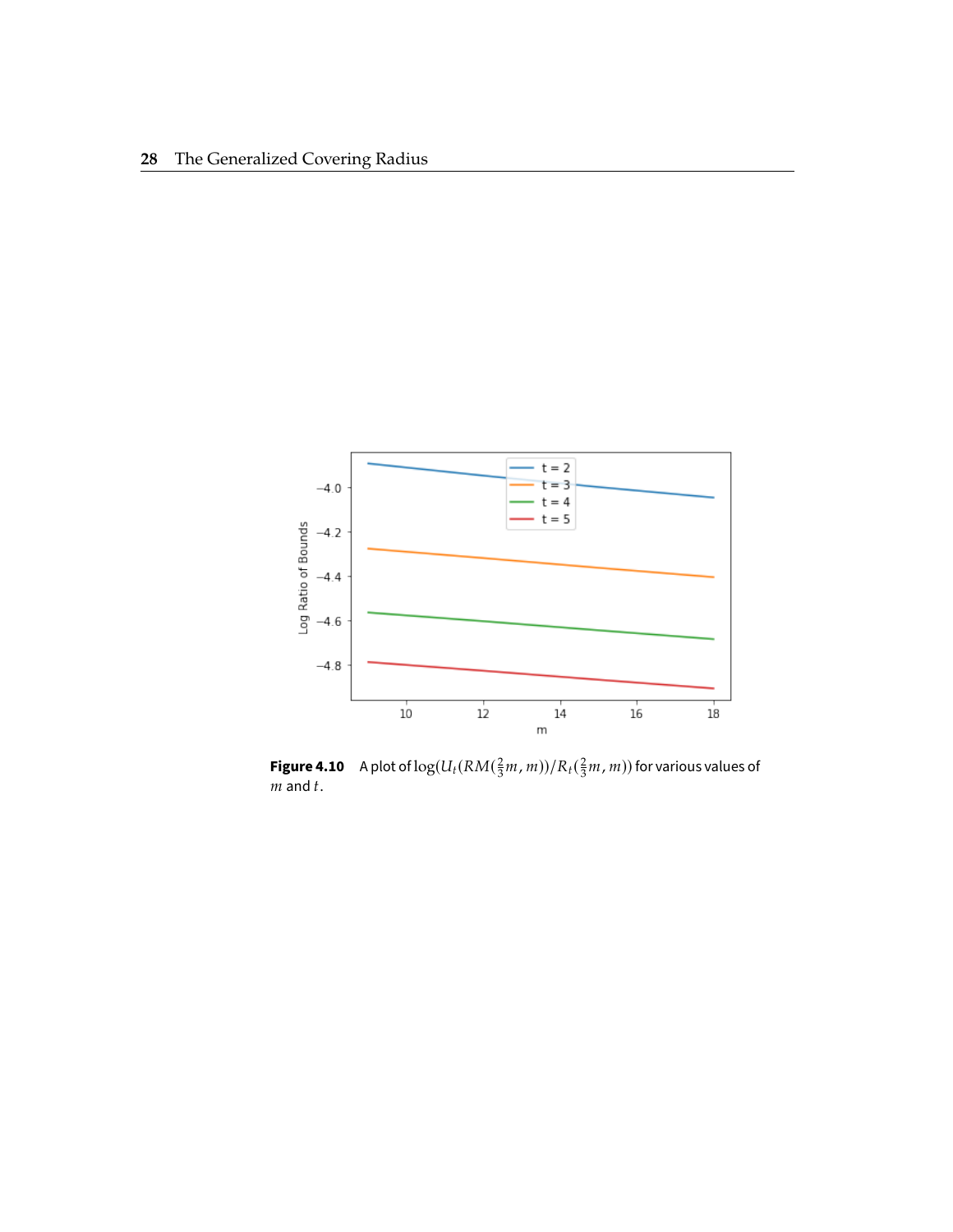## <span id="page-41-0"></span>**Chapter 5**

# **A General Covering Algorithm**

In Chapter 4 we established a new bound on the generalized covering radius for all codes which satisfy the chain condition. The paper [\(4\)](#page-53-1) establishes a bound on the generalized covering radius of Reed-Muller codes, and goes on to define an algorithm which could theoretically be used to find codewords of an RM code which can cover any given vector  $v$ . It is a natural question to ask whether the same can be done for  $U_t$ . The answer is yes, and in this section we present an algorithm which given that the sede satisfies the section we present an algorithm which, given that the code satisfies the chain condition and the generator matrix is in a specific form, can cover any arbitrary input vector in  $O(n \cdot k \cdot \log(q)^2)$  time. Furthermore, a major<br>shortcoming of the covering algorithm presented in (4) is that it required shortcoming of the covering algorithm presented in [\(4\)](#page-53-1) is that it required many brute force searches of the codewords of  $RM(1, m)$  to cover vectors as a basic function of the covering algorithm. However, our new algorithm can be easily applied to cover vectors in  $RM(1, m)$  in linear time. This leads to a significant asymptotic speed up of the old covering algorithm. However, the effect on performance is unknown and can be easily researched in the future.

### <span id="page-41-1"></span>**5.1 Derivation**

The derivation of this algorithm comes from the complete proof of Theorem [4](#page-23-0) discussed in Section <sup>2</sup>.4. Thus, we will dig into this proof, starting from the basics.

For the rest of this chapter, we will let C be an  $[n, k]$  code and *J* be a subset of the coordinates of C. Furthermore, we consider a generator matrix of C of the form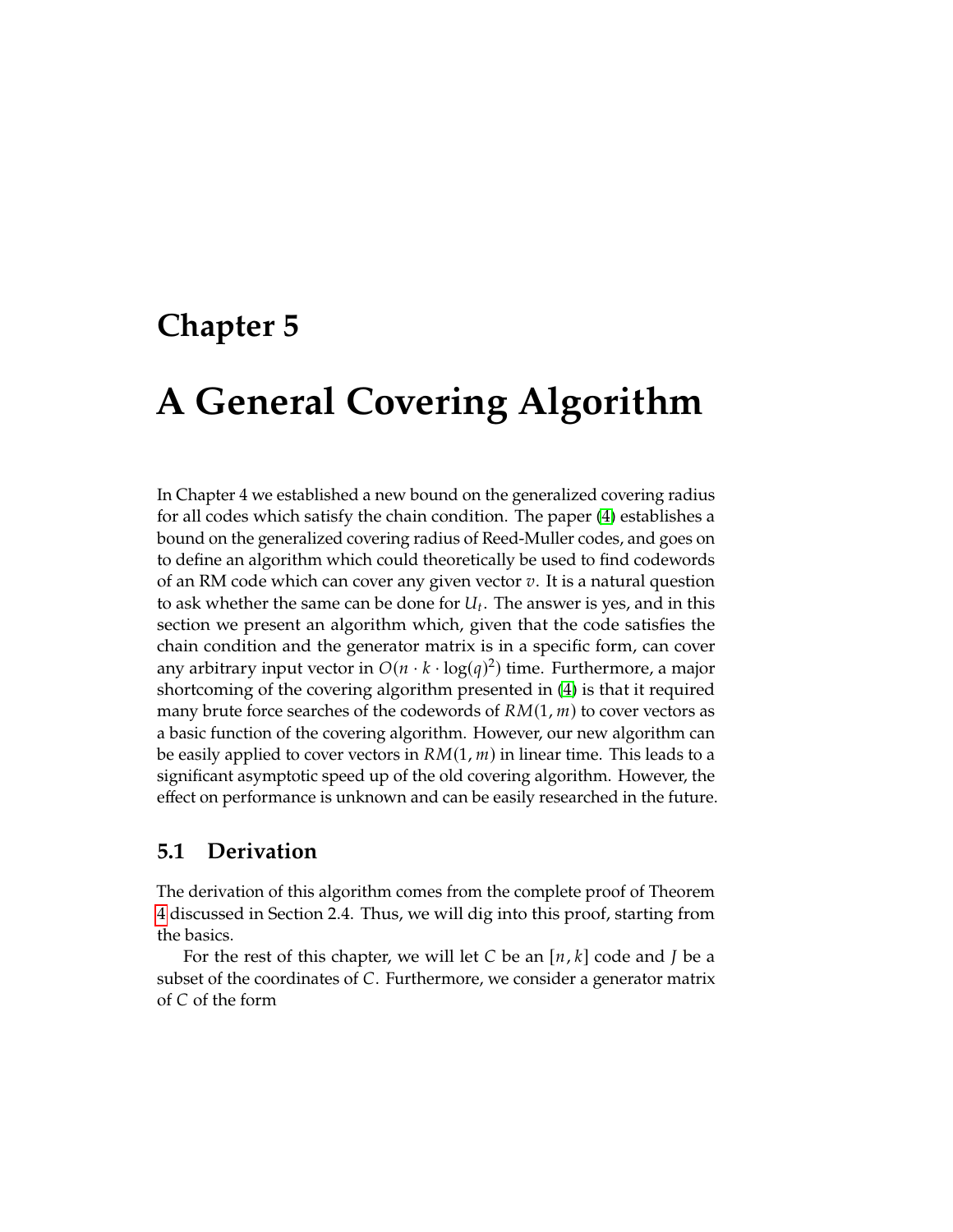$$
\begin{bmatrix} g(C_0) & 0 \ A & g(C_J) \end{bmatrix}
$$

where  $g(C_J)$  is the generator matrix of  $C_J$ , the projection of C onto the relineates  $I$ , and  $g(C_0)$  is the generator matrix of  $C_0$ , the subsede of C coordinates *J*, and  $g(C_0)$  is the generator matrix of  $C_0$ , the subcode of C which is  $0$  on  $J$  (but does not contain the coordinates in  $J$ ).

**Theorem 12.** [\(10\)](#page-54-3)  $R(C) \leq R(C_I) + R(C_0)$ .

*Proof.* Let  $v$  be an arbitrary vector of length  $n$ . We see that  $v$  can be written as  $(v_0, v_J)$ , where  $v_J$  is a length |*J*| vector in the coordinates *J*, and  $v_0$  is a length  $u_0$  is a length  $n - |J|$  vector in the remaining coordinates. Then there is some codeword of C which is of the form  $(a, c_J)$  where  $c_J \in C_J$ , such that  $d(v_J, c_J) \leq R(C_J)$ .<br>Furthermore, there is a sedeward of the form  $(c_0, 0)$ , where  $c_0 \in C_0$ , such Furthermore, there is a codeword of the form  $(c_0, 0)$ , where  $c_0 \in C_0$ , such that  $d(v_0 + a, c_0) \le R(C_0)$ . Therefore  $v$  is at most distance  $R(C_J) + R(C_0)$  from  $(a, c_J) + (c_0, 0)$ .  $(a, c_J) + (c_0, 0).$ 

We also introduce a new definition:

<span id="page-42-0"></span>**Definition 20.** Let C be a code which satisfies the chain condition and has general*ized Hamming weights*  $d_1, d_2, ..., d_k$ . Then there exist codewords of  $C, c_1, ..., c_k$ such that  $d_i = |\bigcup_{j=1}^i \text{supp}(c_j)|$  and each  $c_i$  is of the form  $(e_i, 0)$ , where  $|e_i| = d_i$ . such that  $u_i = \prod_{j=1}^r \sup p(c_j)$ <br>We define the generator matrix

$$
\Gamma(C) := \begin{bmatrix} c_1 \\ c_2 \\ \vdots \\ c_k \end{bmatrix}
$$

From this definition we can see that  $\Gamma(C)$  has the form

$$
\begin{bmatrix} d_r \\ g(C_r) & 0 \\ A & g(C_0) \end{bmatrix}
$$

where  $C_r$  is the  $[d_r, r]$  code generated by the nonzero coordinates of  $c_1, ..., c_r$ . It has this form for all  $r, 1 \le r \le k$  (although in the  $r = k$  case it is understood that the ontire matrix is just  $g(C)$ ) understood that the entire matrix is just  $g(C_r)$ ).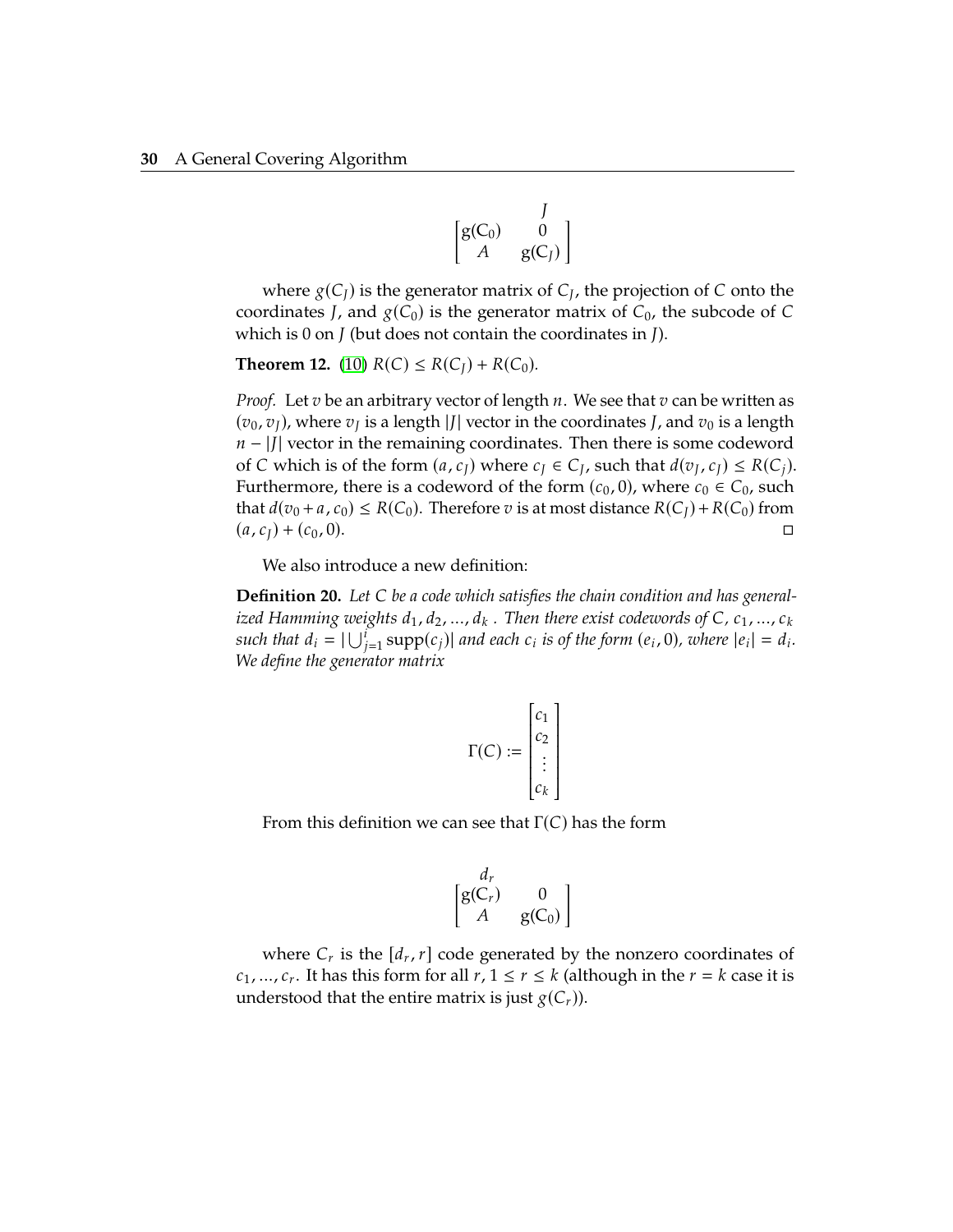**Theorem 13.** [\(7\)](#page-53-5) Let C be an [n, k] code that satisfies the chain condition with *GHWs*  $d_1, d_2, ..., d_k$ *. Then the covering radius of C, R(C) satisfies the following bound:*

$$
R(C) \le n - \sum_{r=1}^{k} \left\lceil \frac{d_r - d_{r-1}}{q} \right\rceil
$$

*Proof.* Let C be an  $[n, k]$  code which satisfies the chain condition and has GHWs  $d_1, d_2, ..., d_k$ . Consider the matrix  $\Gamma(C)$  which is of the form described in definition [20.](#page-42-0) We will prove this theorem by induction on  $r$ , or the number of rows of  $g(C_r)$ . In our base case  $r = 1$ , and  $G(C_1) = e_1$ . We note that  $e_1$ has weight  $d_1$  and is thus a codeword of minimum distance of C. Since  $e_1$  is 0 nowhere, by the pidgeonhole principle any vector  $v$  must share at least  $\lceil d_1/q \rceil$  equivalent coordinates with  $e_1$  or a scalar multiple of  $e_1$ —in other words  $d(v, e_1) \leq d_1 - \frac{d_1}{q}$ , so  $R(C_1) \leq d_1 - \frac{d_1}{q}$ .

In the inductive step, we assume that  $R(C_r) \leq d_r - \sum_{i=1}^r \lceil (d_i - d_{i-1})/q \rceil$ .<br>At consider that by construction Next, consider that by construction

$$
g(C_{r+1}) = \begin{bmatrix} d_r & d_{r+1} - d_r \\ g(C_r) & O \\ e_{r+1} \end{bmatrix}
$$

Since the last  $d_{r+1} - d_r$  elements of  $e_{r+1}$  must be nonzero (because  $g(C_{r+1})$ cannot have columns of all zeros), we can apply Theorem 9 to this to see that  $R(C_{r+1}) \leq R(C_r) + d_{r+1} - d_r - \left[\frac{d_{r+1} - d_r}{q}\right]$ . Using our induction hypothesis, this implies that  $R(C_{r+1} \leq d_r - \sum_{i=1}^r [(d_i - d_{i-1})/q] + d_{r+1} - d_r$ ry pothesis, this implies that  $K(C_{r+1} \leq a_r - \sum_{i=1}^{r+1} [(d_{r+1} - d_r)/q]$ . The same substituting k into the proven formula  $\sum_{i=1}^{r+1} [(d_i - d_{i-1})/q]$ . Thus, our induction is complete. Simply substituting  $k$  into the proven formula, and observing that  $C_k = C$ and  $d_k = n$  yields the desired result.

 $\Box$ 

Hopefully from this proof the covering algorithm becomes clear. If we have the matrix  $\Gamma(C)$ , then starting with the very last row (which is  $e_k$ ), we find the closest multiple of the rightmost  $d_k - d_{k-1}$  coordinates of  $e_k$  to those same coordinates in the vector we wish to cover with a codeword. We then add the remaining coordinates of  $e_k$  to our vector and continue the process with  $e_{k-1}$ , iterating until we arrive at  $e_1$ . We are effectively reversing the induction used to prove the bound, covering our input vector in parts as we do. The actual algorithm is presented below: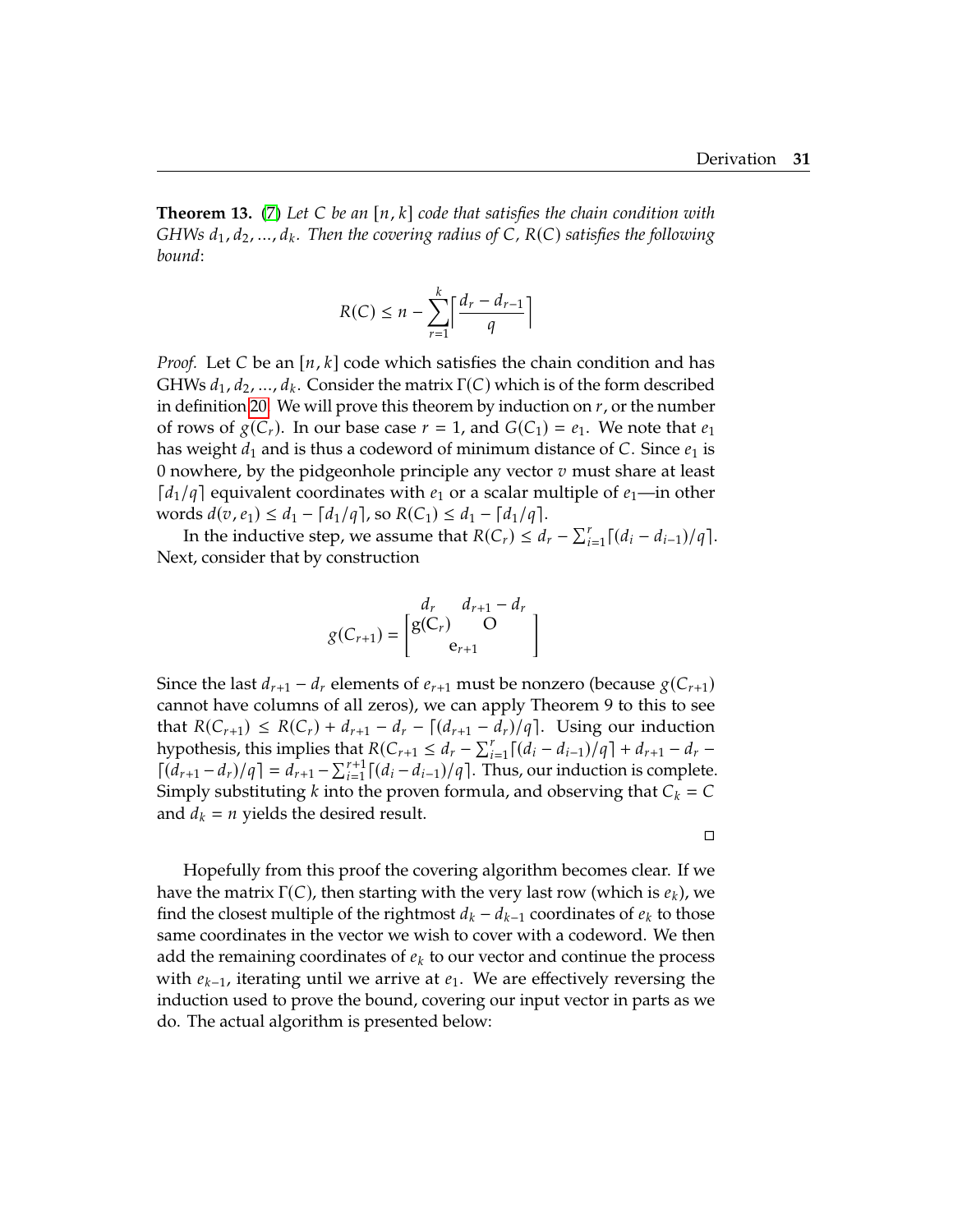**Algorithm 1** A *t*-covering algorithm for any code which satisfies the chain condition

**Input:**  $\Gamma(C)$ ,  $v$ ,  $(d_1, ..., d_k)$   $\triangleright$  To find a *t*-covering, v must be a vector over  $\mathbb{F}_q^t$ <br>Output A vector  $a \in \mathbb{F}^t$  such that  $d(a, x) \leq U(G)$  $\overline{\phantom{a}}$ **Output** A vector  $c \in \mathbb{F}_q^t$  such that  $d(c, v) \leq U_t(C)$  $\overline{a}$  $V \leftarrow v$  $K \leftarrow k$ **while**  $K \geq 1$  **do**  $c_K \leftarrow \Gamma(C)^K$  $\triangleright$  Get Kth row of  $\Gamma(C)$  $a \leftarrow Min\_dist\_coeff(V, c_K, (d_{K-1}, d_K])$  $V \leftarrow V - a \cdot c_K$  $K \leftarrow K - 1$ **end while Return**  $v - V$ 

### <span id="page-44-0"></span>**5.2 Asymptotic Analysis**

Now we turn to analyzing the running time of this algorithm:

**Theorem 14.** *The algorithm T-COVER(* $\Gamma(C)$ *,*  $\sigma$ *,*  $(d_1, ..., d_k)$ *) runs in*  $O((k + 1))$  $log(q)^2)(n)$  *time.* 

*Proof.* The function "Mindist" in this algorithm simply computes  $V^i(c_k^i)^{-1}$ ,  $\forall i \in$ <br>(dx, , dx) and then finds the most frequently occurring value out of these  $(d_{K-1}, d_K)$ , and then finds the most frequently occurring value out of these values. Computing  $(c_k^i)^{-1}$  can be done using the extended Euclidean algorithm which runs in  $O(log(q)^2)$  time. Thus cover has complexity  $O(log(q)^2)$  (dx, dx, i)). However, when we consider the total amount  $O(log(q)^2 \cdot (d_K - d_{K-1}))$ . However, when we consider the total amount of calls of Mindist, we see that it is computing in total  $n$  inverses, and so takes in total  $O(log(q)^2 \cdot n)$  time.<br>Furthermore computing  $V$ 

Furthermore, computing  $V - a \cdot c_K$  takes  $O(nt)$  time and this computation is done k times, taking  $O(n \cdot t \cdot k)$  time in total.

Thus, in total the algorithm runs in  $O((kt + log(q)^2)(n))$  time.

 $\Box$ 

#### **5.2.1 A note on usefulness**

At first glance this algorithm seems quite attractive. It's running time is linear or sublinear in all code parameters, and as we've seen in previous sections the bound can be quite good compared to other bounds. Unfortunately, for almost all codes C, computing  $\Gamma(C)$  is an open problem with unknown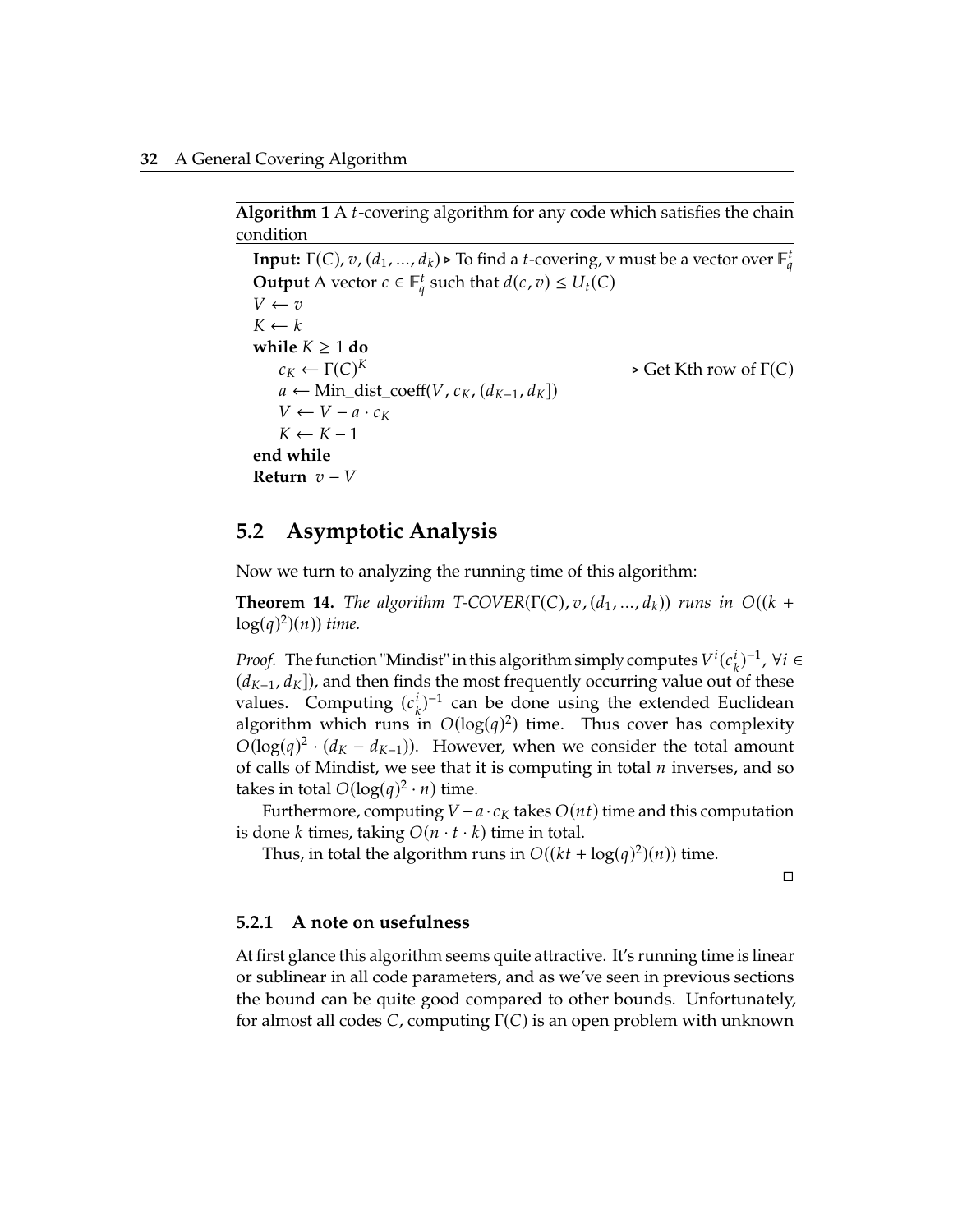complexity. One method to find this generator matrix would be to iteratively compute codewords of minimum distance. Furthermore, computing the codeword of minimum distance is believed to be NP-Hard in most cases, although efficient algorithms do exist for cyclic codes [\(1\)](#page-53-8). Fortunately, once  $\Gamma(C)$  is computed for a code, it never needs to be computed again and no additional computation is needed to run the  $t$ −Covering algorithm. It is unclear how useful this algorithm is in practice, although it is useful when we have an "infinite" stream of vectors to cover such as in the example presented in [\(3\)](#page-53-0), and the amount of preprocessing that needs to be done is irrelevant.

#### **5.2.2 Example**

Let's quickly run through an example of the algorithm at work to make things clear. Consider a code  $C$ , which satisfies the chain condition, and for which

$$
\Gamma(C) = \begin{bmatrix} 1 & 1 & 1 & 1 & 0 & 0 & 0 & 0 \\ 1 & 1 & 0 & 0 & 1 & 1 & 0 & 0 \\ 1 & 0 & 1 & 0 & 1 & 0 & 1 & 0 \\ 1 & 1 & 1 & 1 & 1 & 1 & 1 & 1 \end{bmatrix}.
$$

We can easily read off from the rows of  $\Gamma(C)$  that it has a GHW hierarchy of  $(4, 6, 7, 8)$ . We know that C satisfies the chain condition because this is in fact the generator matrix of an  $RM(1, m)$  code for which this is proven (in the next section!). Now suppose we want to use the algorithm to find the closest codeword to  $v = (1, 0, 0, 1, 1, 1, 0, 1)$ . Our first pass through of the algorithm simply looks at the last coordinate place and sees that they are matching. So we compute  $v' = v - \Gamma(C)^4 = (0, 1, 1, 0, 0, 0, 1, 0)$ . Next, we look at the 7th coordinate place and see that they are also now matching in both vectors coordinate place and see that they are also now matching in both vectors, so we compute  $v'' = v' - \Gamma(C)^3 = (1, 1, 0, 0, 1, 0, 0, 0)$ . We repeat the same procedure but in the 5th and 6th coordinate places. When we do this we see that  $1 \cdot (1, 1)$  and  $0 \cdot (1, 1)$  are equidistant from  $v''[5 : 6] = (0, 1)$ , so it doesn't matter what vector we add, but each one will give us different results. If we choose to compute  $v''' = 1 \cdot \Gamma(C)^2 + v'' = (0, 0, 0, 0, 0, 1, 0, 0)$  and we are<br>done! We see that  $v = v''' = (1, 0, 0, 1, 1, 0, 0, 1)$  is a codeword close enough done! We see that  $v - v''' = (1, 0, 0, 1, 1, 0, 0, 1)$  is a codeword close enough to z to be within our bound. However, if we compute  $v''' = 0$ ,  $\Gamma(C)^2 + v'''$ to *v* to be within our bound. However, if we compute  $v''' = 0 \cdot \Gamma(C)^2 + v''$ ,<br>then we go on to our last vector and find again that 0.  $\Gamma(C)^1$  and 1.  $\Gamma(C)^1$  are then we go on to our last vector and find again that  $0 \cdot \Gamma(C)^{1}$  and  $1 \cdot \Gamma(C)^{1}$  are<br>oquidistant to z''', and in fact it doesn't matter which one we chose. Choosing equidistant to  $v'''$ , and in fact it doesn't matter which one we chose. Choosing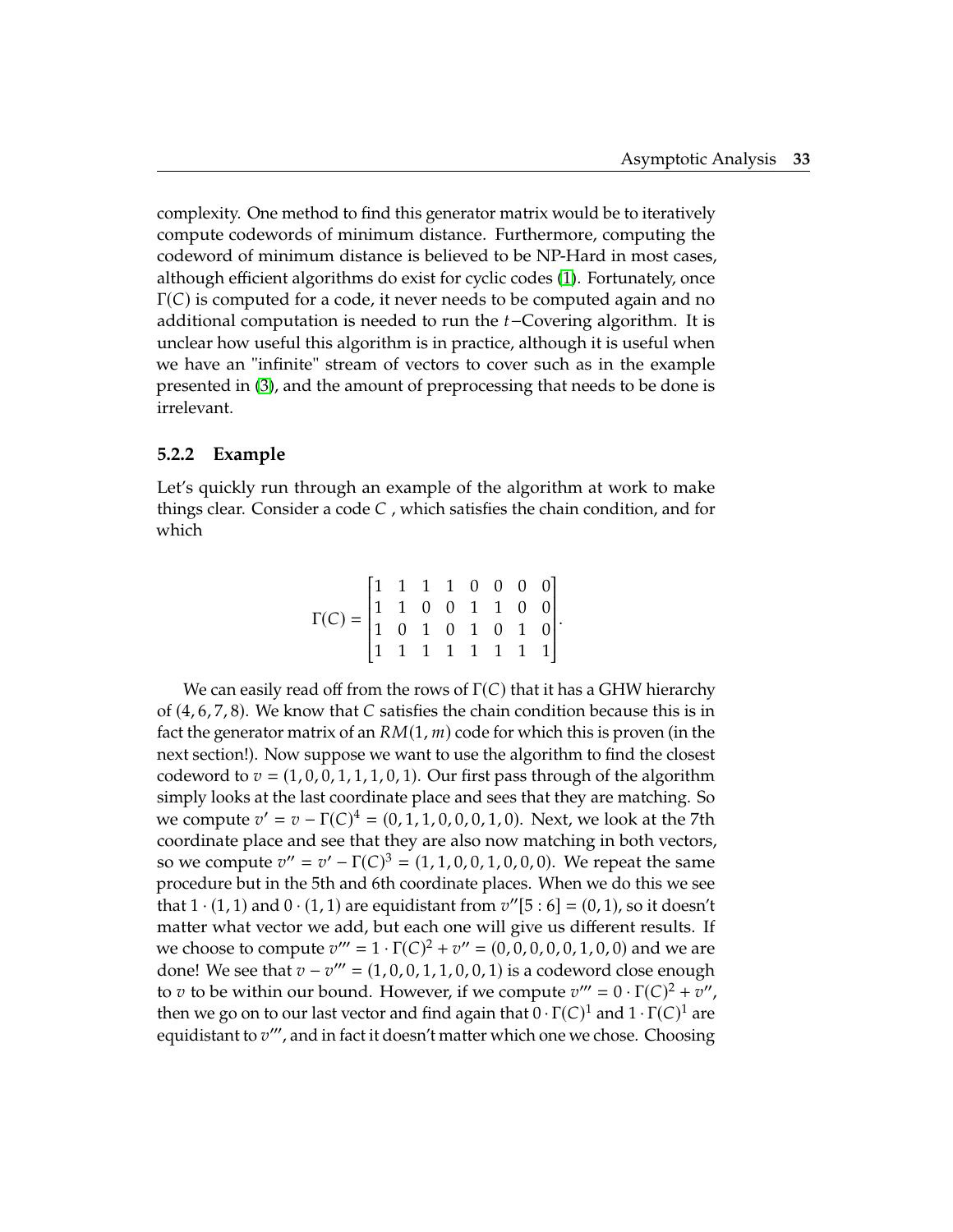the coefficient 1, we get that  $v''' = (0, 0, 1, 1, 1, 0, 0, 0)$ , so the codeword we<br>find in this instance is  $v = v''' = (1, 0, 1, 0, 0, 1, 0, 1)$  which is distance 3 away. find in this instance is  $v - v^{\prime\prime\prime\prime} = (1, 0, 1, 0, 0, 1, 0, 1)$ , which is distance 3 away from  $v$ .

#### **5.2.3**  $\Gamma(RM(1,m))$

In order to apply our covering algorithm to any code C we need to know Γ(C). Thus, in order to apply our covering algorithm to  $RM(1, m)$ , we need to know  $\Gamma(RM(1,m))$ . Recall that an  $RM(1,m)$  code is the subspace of all *-variate polynomials of total degree 1 or less in the space of*  $*m*$ *-variate* polynomials over  $\mathbb{F}_2$ . Furthermore, recall that the encoding of one of these polynomials is simply their evaluation at every point in  $\mathbb{F}_2^m$ .

To find the matrix  $Γ(RM(1, m))$ , we need to find a list of polynomials which are representative of the GHW hierarchy.

<span id="page-46-0"></span>**Theorem 15.** [\(11\)](#page-54-1) Let C be an RM(1, m) code. Then  $d_r(C) = 2^{m-1} + 2^{m-2} + ... + 2^{m-r}$  for  $1 \le r \le m$ , and  $d_{r_m}(C) = 2^m$  $2^{m-r}$  for  $1 \leq r \leq m$ , and  $d_{m+1}(C) = 2^m$ .

Now that we know this hierarchy, if we can find a series of polynomials whose encodings' total support is equal to these GHWs, then we also have  $\Gamma(C)$ . Fortunately, finding and proving a series of polynomials is quite easy.

**Theorem 16.** Let C be an  $RM(1, m)$  code in variables  $x_1, x_2, ..., x_m$ , and let  $H(P(\vec{x}))$  be a linear transformation from  $\mathbb{F}_2^{m+1} \to \mathbb{F}_2^{2^m}$  which encodes degree 1 polynomials as codewords in C. Let  $P_k(\vec{x}) = \sum_{i=1}^k x_i$  and  $P_0(\vec{x}) = 1$ .

Then 
$$
\Gamma(C) = \begin{bmatrix} H(P_m) \\ H(P_{m-1}) \\ \vdots \\ H(P_1) \\ H(P_0) \end{bmatrix}
$$

*Proof.* To prove this we will prove that  $|\bigcup_{i=0}^{r-1} \text{supp}(H(P_{m-i}))| = d_r(C)$  for all  $1 \leq r \leq m$  and we will do so by inducting on  $r$ . *Troof.* To prove this we will prove that  $|\bigcup_{i=0}^{i=0}$  sup  $1 \le r \le m$ , and we will do so by inducting on r.

Our base case is when  $r = 0$ . Consider that in the evaluation of the polynomial  $P_m(x) = x_1 + ... + x_m$ , we are really evaluating the parity of the weight of the binary vector  $(x_1, ..., x_m)$ , and the support set of  $H(P_m)$  has size equal to the number of binary vectors of length  $m$  with odd weight. We can prove that this quantity is  $2^{m-1}$  using another inductive argument on *m*.<br>In our base case is when  $m = 1$ . The two vectors are 1 and 0, so  $2^{m-1} = 1$ .

In our base case is when  $m = 1$ . The two vectors are 1 and 0, so  $2^{m-1} = 1$ have odd weight.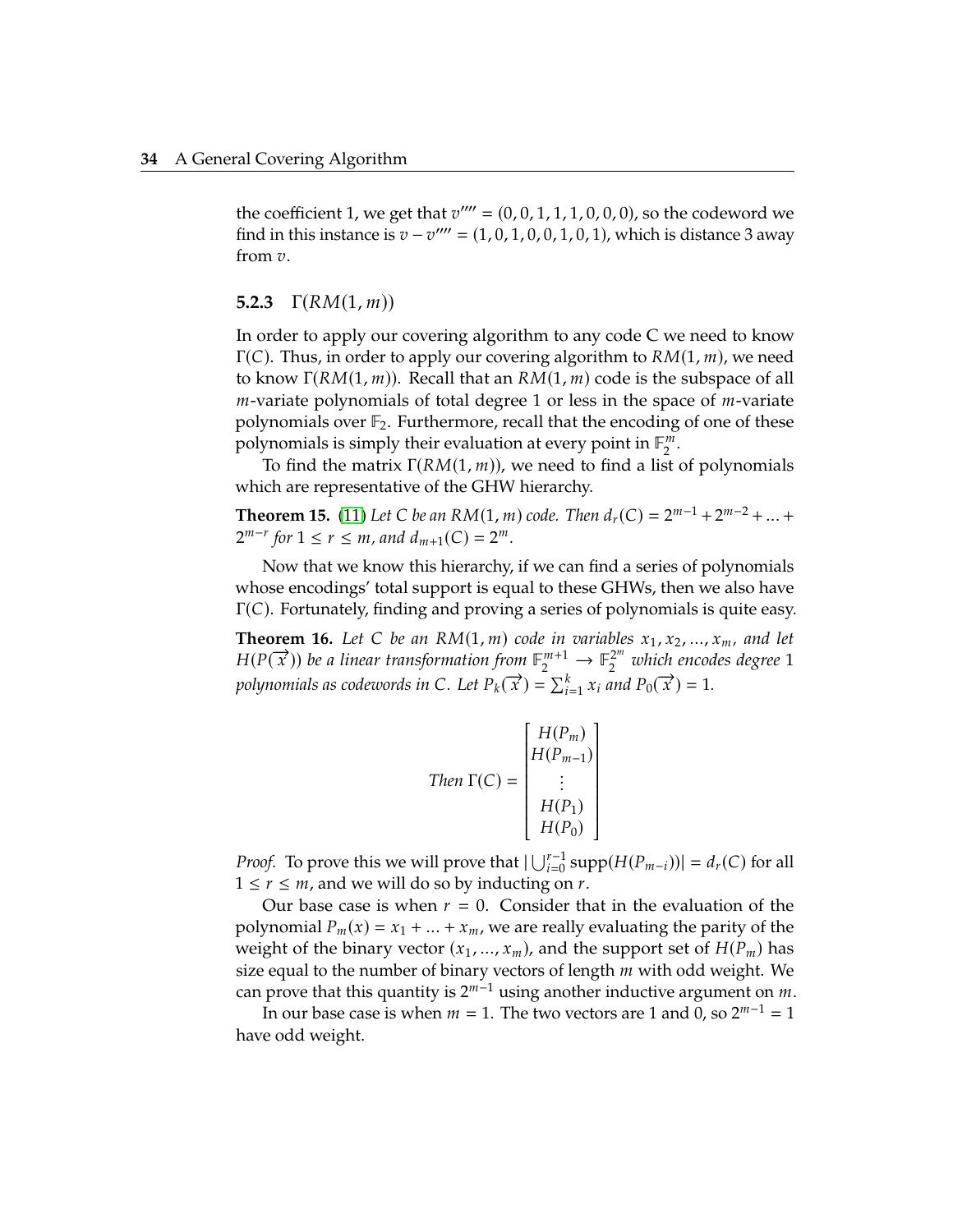Next, assume this is true for some  $m \in \mathbb{N}$ . Clearly the vectors of odd weight in  $\mathbb{F}_2^{m+1}$  are all of the vectors of even weight in  $\mathbb{F}_2^m$  concatenated with a 1, as well as all of the vectors of odd weight in  $\mathbb{F}_2^m$  concatenated with a 0. The total number of these vectors is  $2^{m-1} + (2^m - 2^{m-1}) = 2^m$ .

Therefore,  $|\text{supp}(H(P_m))| = 2^{m-1} = d_1(C)$ .<br>Now assume our inductive hypothesis is

Now, assume our inductive hypothesis is true for some  $r \leq m$ . Clearly, the coordinates which are 0 on all  $P_m$ ,  $P_{m-1}$ , ...,  $P_{m-r+1}$  are 0 only when  $x_m = x_{m-1} = ... = x_{m-r+1} = 0$ . (Consider that if  $P_k(x) = 0$  and  $P_{k-1}(x) = 0$ , then  $P_k(x) + P_{k-1}(x) = x_k = 0$ . Therefore, the remaining 0 coordinates are precisely the zeros of  $P_{m-r+1}$  considering only the first  $m-r+1$  variables (the rest of the variables must be 0). By our previous inductive argument, half these zeros are when  $x_{m-r-1} = 1$  and  $P_{m-r} = 1$ . Therefore half of them will be 1 on  $P_{m-r}$ . Thus, since the number of zeros of  $P_{m-r+1}$  when the last  $r-1$  coordinates are fixed to 0 is  $2^{m-r}$ , the total support will increase by  $r - 1$  coordinates are fixed to 0 is  $2^{m-r}$ , the total support will increase by<br> $2^{m-r}/2 - 2^{m-r-1}$  Thus  $|1 + i - 0^{(r+1)-1}$ cupp $(H(D - i))| = d$   $(C) + 2^{m-r-1}$  $2^{m-r}/2 = 2^{m-r-1}$ . Thus,  $|\bigcup i = 0^{(r+1)-1} \text{supp}(H(P_{m-i}))| = d_r(C) + 2^{m-r-1} =$  $d_{r+1}(C)$  by Theorem [15.](#page-46-0)

#### **5.2.4**  $\Gamma(RM(r, m))$

As we now know the form of  $\Gamma(RM(1,m))$ , it is nice to note that we may be able use this to compute  $\Gamma(RM(r, m))$  for arbitrary Reed-Muller codes. We see that the generator matrix for  $RM(r, m)$  as given in theorem [14](#page-27-0) follows the form of  $\Gamma(C)$ . This leads to the following conjecture:

<span id="page-47-0"></span>**Conjecture 17.** Let C be an RM(r, m) code with generator matrix

$$
G_{r,m} = \begin{bmatrix} G_{r-1,m-1} & 0 \\ G_{r,m-1} & G_{r,m-1} \end{bmatrix}.
$$

*Then*

$$
\Gamma(C) = \begin{bmatrix} \Gamma(G_{r-1,m-1}) & 0 \\ G_{r,m-1} & \Gamma(G_{r,m-1}) \end{bmatrix}.
$$

and the following theorem:

**Theorem 18.** *Conjecture* [17](#page-47-0) *is true for all*  $m \leq 20$ 

*Proof.* Done by checking all cases by computer. □

The proof for this theorem comes from verifying all possible cases up to  $m = 20$ . It is only a conjecture that this theorem holds for all  $r, m$ , and the proof likely lies in the form of the GHW hierarchy for Reed-Muller codes.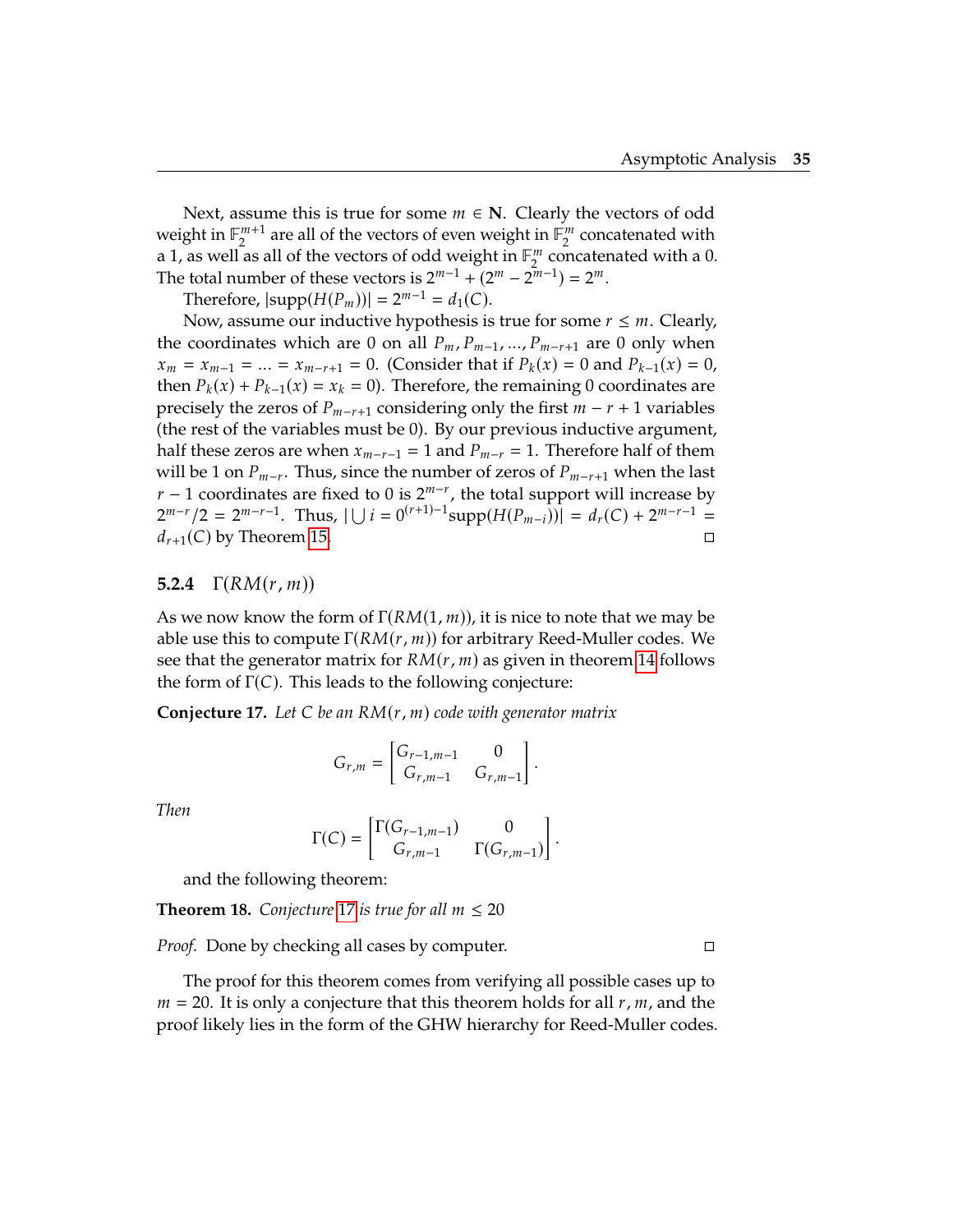We also note that since  $\Gamma(RM(m,m))$  is the identity matrix, this allows us to recursively compute  $\Gamma(RM(r, m))$  in general, since we know the exact form of Γ(RM(1, m)) and Γ(RM(m, m)).

### <span id="page-48-0"></span>**5.3 An improvement to Elimelech's covering algorithm**

In  $(4)$  a *t*-covering algorithm is presented to find *t*-coverings of vectors for Reed-Muller codes within a bound that they specify within the paper.

A major shortcoming of the algorithm is that the base case requires a brute force computation of the minimum distance between all codewords of  $RM(1, m)$  and a fixed vector  $v$ . This leads the algorithm to be at minimum quadratic in the length of the code, and exponential in  $t$ . Fortunately, our algorithm can be used to avoid this brute-force method and significantly improve the run-time, while having a negligable impact on performance.

The algorithm, taken from [\(4\)](#page-53-1) is as follows:

```
Algorithm 1: A t-covering algorithm for RM(r, m) with radius U_t(r, m)Function recursive (v, r)Input : \mathbf{v} \in \mathbb{F}_2^{t \times 2^m}, r \in \mathbb{N}, 1 \le r \le m// Check edge cases
if r = m then return v
if r = 1 then return argmin<sub>c\in \text{RM}(1,m)^t</sub> d^{(t)}(\mathbf{v}, \mathbf{c})// Use the (u, u + v) recursion
Let \mathbf{v}_1, \mathbf{v}_2 \in \mathbb{F}_2^{t \times 2^{m-1}} s.t. \mathbf{v} = (\mathbf{v}_1, \mathbf{v}_2)c_1 \leftarrow recursive(v_1, r)c_2 \leftarrow recursive(v_2 - c_1, r - 1)return (c_1, c_1 + c_2)Function subadditive (\mathbf{v}, r)Input : \mathbf{v} \in \mathbb{F}_2^{t \times 2^m}, r \in \mathbb{N}, 1 \leq r \leq m// Use subadditivity
 Let \overline{v}_i be the i-th row of v
 forall i \in [t] do
  \vert \overline{c_i} \leftarrow \text{recursive}(\overline{v_i}, r)return (\overline{c}_1^T, \ldots, \overline{c}_t^T)^TFunction cover (v, r)Input : \mathbf{v} \in \mathbb{F}_2^{t \times 2^m}, r \in \mathbb{N}, 1 \leq r \leq mc_{min} \leftarrow \text{recursive}(v, r)\mathbf{c}'_{\min} \leftarrow \texttt{subadditive}(\mathbf{v}, r)return \operatorname{argmin}_{c \in \{c_{\min}, c'_{\min}\}} d^{(t)}(\mathbf{v}, c)
```
We see that because we know  $\Gamma(RM(1,m))$ , we can use our algorithm on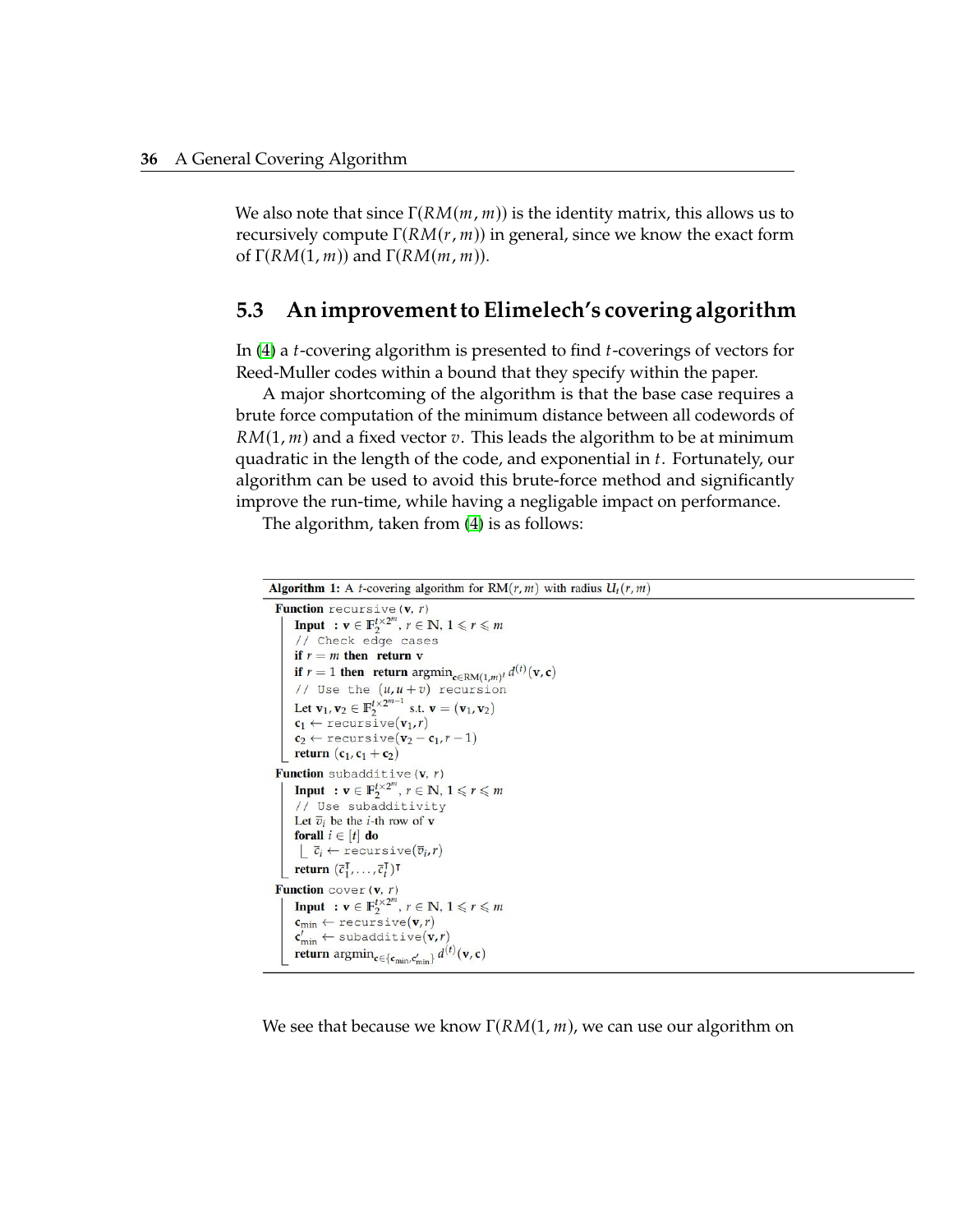the  $r = 1$  base case, which can greatly increase the running time, but has a negative impact on performance due to the fact that we are no longer finding the closest vector to  $v$  in the base case, but just a vector within our bound.

#### **5.3.1 Runtime analysis**

We will first note, without proof, the following:

**Theorem 19.** [\(4\)](#page-53-1) *For any*  $t, r, m \in \mathbb{N}$ , *COVER*( $v, r$ ) *has complexity* 

 $O(t2^t2^{(t+1)(m+1)}(2^{t+1}-1)^{-r} + tm2^m).$ 

Furthermore, let COVER' be the version of the above algorithm with the modified base case which runs in  $O(n \cdot k \cdot t)$  time. Then we have the following:

**Theorem 20.** For any  $t, r, m \in \mathbb{N}$ , COVER' $(v, r)$  has complexity  $O(n \cdot \log(n) \cdot t,$ where  $n = 2^m$ .

*Proof.* We will prove that this is the complexity of RECURSIVE $(v, r)$ , and hence the complexity of the entire algorithm. We denote the running time of RECURSIVE $(v, r)$  as  $T(t, r, m)$ . We have two base cases:

We see that when  $r = m$ ,  $T(t, m, m) = c' \le c \cdot n \log(n) \cdot t$  for some constant c. Furthermore, when  $r = 1$ , we see that  $k = log(2^m) + 1 = log(n) + 1 \le$  $c \cdot \log(n)$ . Therefore,  $T(t, m, m) = c' \cdot (n \cdot (\log(n) + 1)t \leq c \cdot n \log(n) \cdot t$ . In our inductive step, we assume that the claim holds for all  $T(t, r, m - 1)$ , for all  $1 \le r \le m - 1$ , and want to prove that it holds for  $T(t, r, m)$ . If  $r ≠ 1$  and  $r \neq m$ , then the algorithm splits a matrix of size  $t \cdot n$  and then calls two recursive instances. Thus,

$$
T(t, r, m) = c' \cdot nt + T(t, r - 1, m - 1) + T(t, r, m - 1)
$$
  
= c' \cdot nt + c \cdot n/2 log(n/2)t + c \cdot (n/2 log(n/2) \cdot t)  

$$
\le c' (nt + n log(n)t - nt) = c \cdot n log(n) \cdot t.
$$

This completes the proof of RECURSIVE( $v, r$ ). To complete the proof of the overall algorithm, notice that SUBADDITIVE is just calling RECURSIVE for  $t = 1$  *t* times, and so does not increase the complexity of the overall algorithm. algorithm.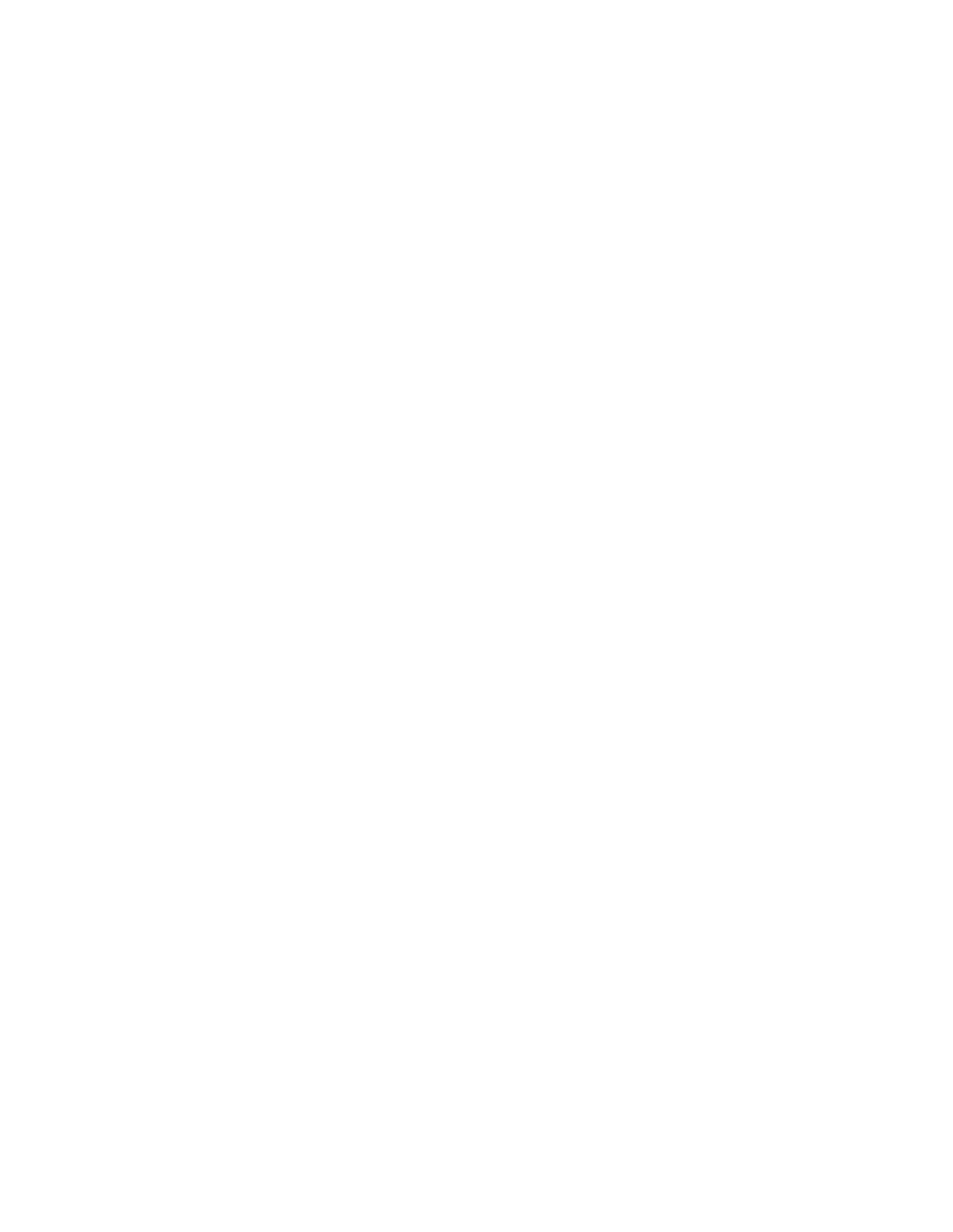## <span id="page-51-0"></span>**Chapter 6**

# **Conclusions and Future Work**

This thesis provides the necessary background needed to understand the basics of the field of error correcting codes and their generalized covering radius. Furthermore, we establish a new bound and compare it asymptotically to previously established bounds for the generalized covering radius of Reed-Muller codes. We further prove the existence of an algorithm to find vectors within this bound and show that the algorithm can be used to vastly improve the efficiency of the algorithm in [\(4\)](#page-53-1). Furthermore, we show that our algorithm can likely be applied to find  $t$ -coverings for general Reed-Muller codes.

There are many areas of this thesis that can be easily expanded on in the future. Since so little work has been done in this field, the work is likely quite tractable. The most challenging area is likely any theoretical work regarding  $U_t$  of Reed-Muller codes because of the lack of any closed form of their generalized Hamming weight hierarchies. Potential future areas of work are listed below:

- Evaluating  $U_t(C)$  for other codes which satisfy the chain condition and comparing to other known bounds.
- Exploring methods for computing  $\Gamma(C)$  for codes which are not Reed-Muller codes, and furthermore exploring the complexity of computing Γ(C) for Reed-Muller codes.
- Computational confirmation of the complexity of the T-COVER algorithm.
- Finding a general proof for the form of  $\Gamma(RM(r,m))$  in line with Conjecture [17.](#page-47-0)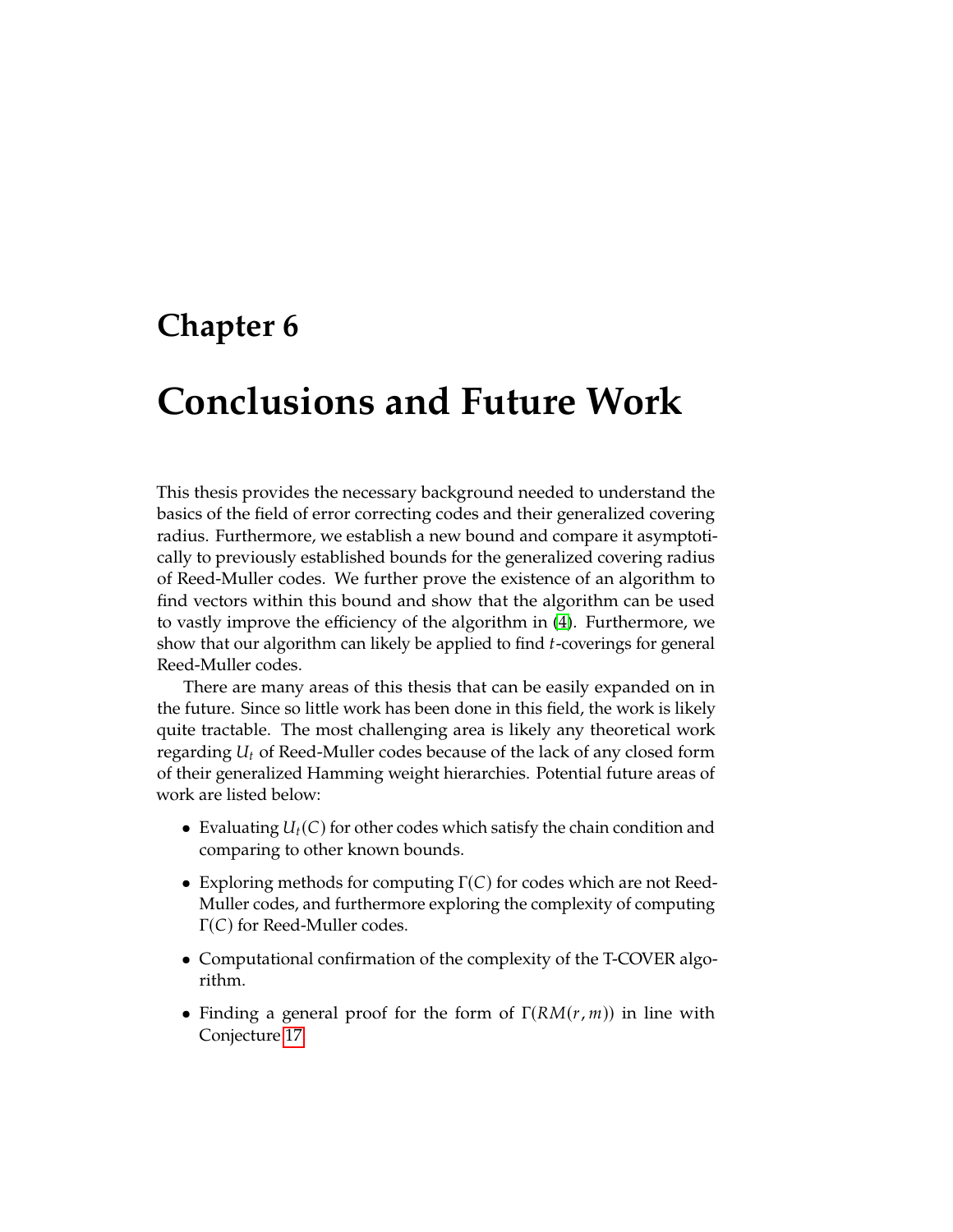- Finding more upper and lower bounds on the generalized covering radius.
- Theoretical asymptotic analysis of  $U_t$ , especially for Reed-Muller codes,<br>which would allow for a theoretical comparison with the bounds in which would allow for a theoretical comparison with the bounds in Table 4.1.
- Comparison of performance of the modified Elimelech's covering algorithm to the performance of the original as discussed in Section 5.3.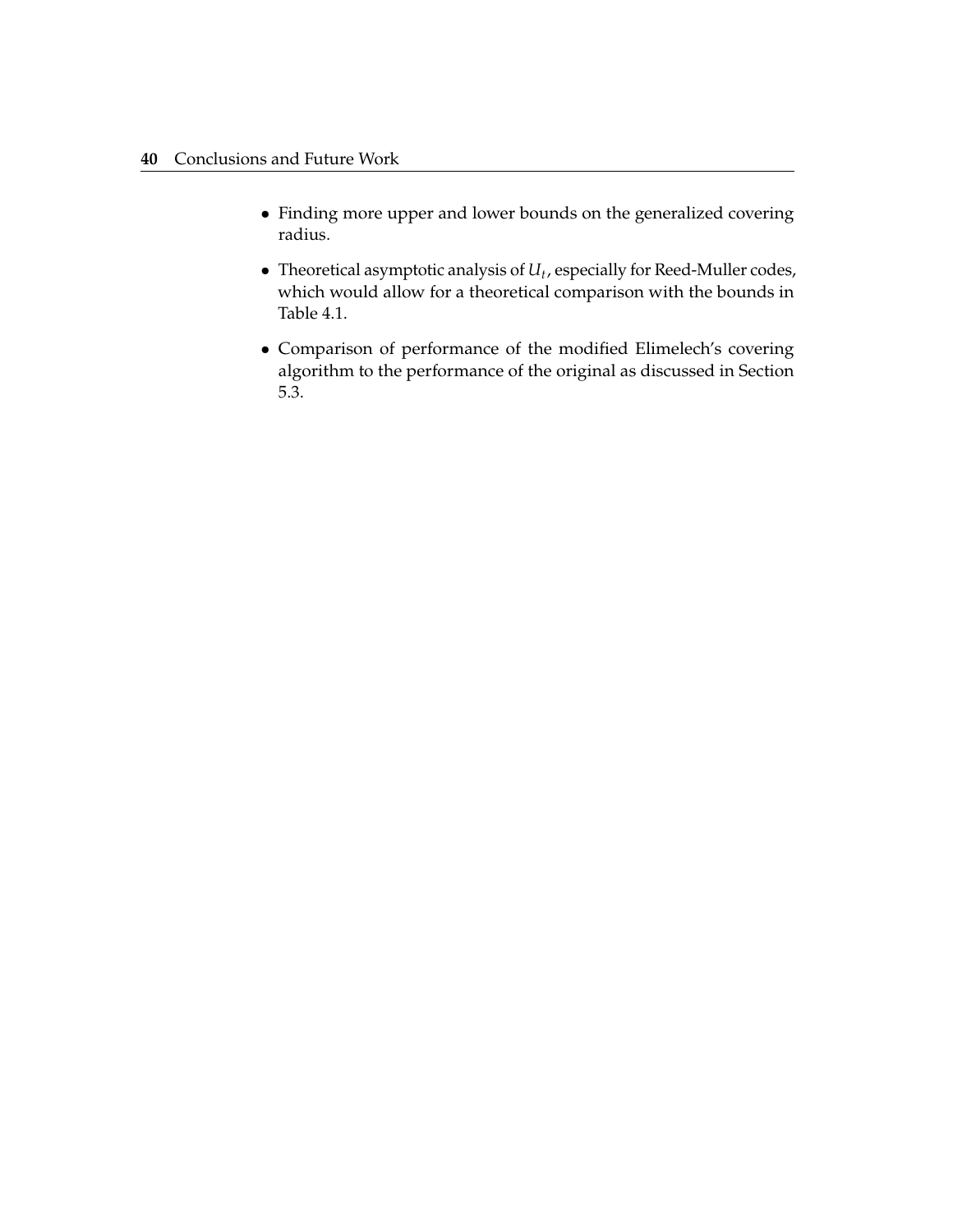# <span id="page-53-2"></span>**Bibliography**

- <span id="page-53-8"></span>[1] Chen, Chin-Long. 1969. Some results on algebraically structured error-correcting codes. ProQuest Dissertations and Theses 136. URL [http://ccl.idm.oclc.org/login?url=https://www.proquest.com/](http://ccl.idm.oclc.org/login?url=https://www.proquest.com/dissertations-theses/some-results-on-algebraically-structured-error/docview/302432127/se-2?accountid=10141) [dissertations-theses/some-results-on-algebraically-structured-error/](http://ccl.idm.oclc.org/login?url=https://www.proquest.com/dissertations-theses/some-results-on-algebraically-structured-error/docview/302432127/se-2?accountid=10141) [docview/302432127/se-2?accountid=10141](http://ccl.idm.oclc.org/login?url=https://www.proquest.com/dissertations-theses/some-results-on-algebraically-structured-error/docview/302432127/se-2?accountid=10141).
- <span id="page-53-3"></span>[2] Cohen, Gérard D., Iiro S. Honkala, Simon Litsyn, and Antoine Lobstein. 2005. Covering codes. In North-Holland mathematical library.
- <span id="page-53-0"></span>[3] Elimelech, Dor, Marcelo Firer, and Moshe Schwartz. 2021. The generalized covering radii of linear codes. In 2021 IEEE International Symposium on Information Theory (ISIT), 302–307. IEEE.
- <span id="page-53-1"></span>[4] Elimelech, Dor, Hengjia Wei, and Moshe Schwartz. 2021. On the generalized covering radii of reed-muller codes. <2107.09902>.
- <span id="page-53-4"></span>[5] Graham, Ronald L., and N. J. A. Sloane. 1985. On the covering radius of codes. IEEE Trans Inf Theory 31:385–401.
- <span id="page-53-7"></span>[6] Hamming, R. W. 1950. Error detecting and error correcting codes. The Bell System Technical Journal 29(2):147–160. doi:10.1002/j.1538-7305. 1950.tb00463.x.
- <span id="page-53-5"></span>[7] Janwa, H., and A. K. Lal. 2007. On generalized hamming weights and the covering radius of linear codes. In Applied Algebra, Algebraic Algorithms and Error-Correcting Codes, eds. Serdar Boztaş and Hsiao-Feng (Francis) Lu, 347–356. Berlin, Heidelberg: Springer Berlin Heidelberg.
- <span id="page-53-6"></span>[8] Janwa, Heeralal, and Harold F. Mattson. 1999. Some upper bounds on the covering radii of linear codes over fq and their applications. Designs, Codes and Cryptography 18:163–181.